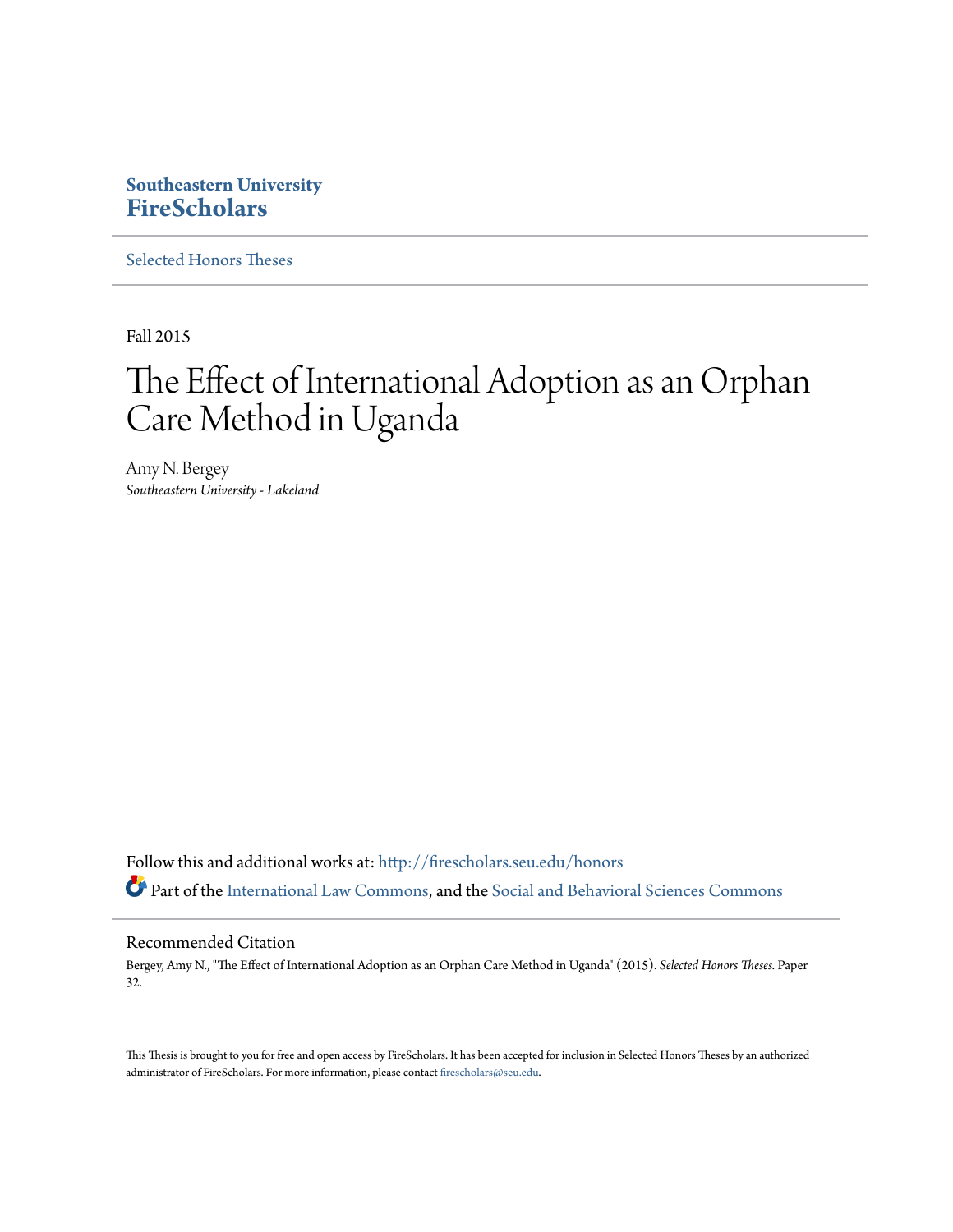The Effect of International Adoption as an Orphan Care Method in Uganda

By

# Amy Bergey

Submitted to the Honors Program Committee

in partial fulfillment

of the requirements for University Honors Scholars

Southeastern University

2015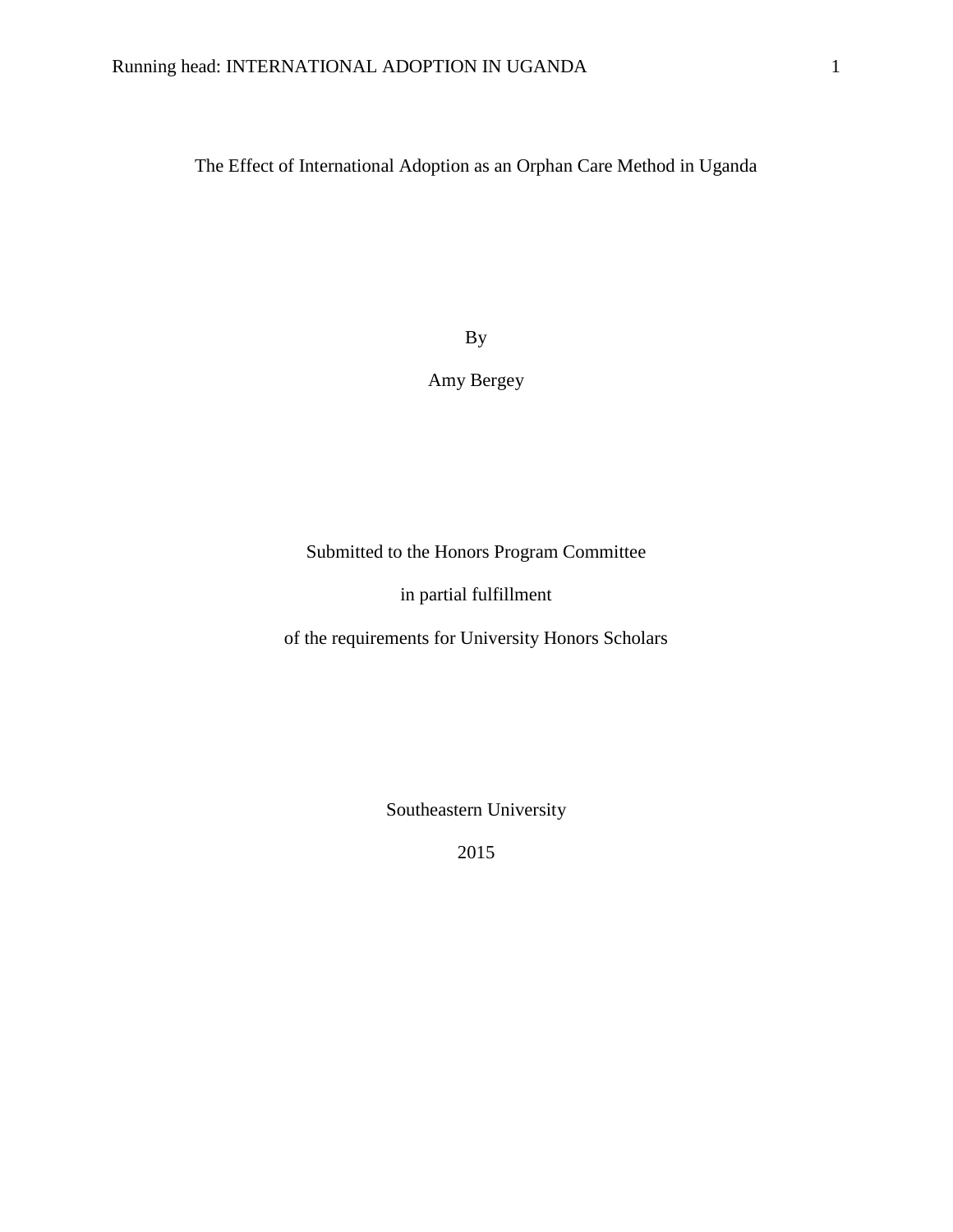#### Abstract

International adoption has been gaining popularity since the end of the twentieth century (Selman, 2002). Throughout this increase in international adoptions, the focus has drifted away from its original goal of providing homes that are in the best interest of the children (Graff, 2008). It has become more common for international adoption agencies to conduct international adoptions as a profitable business strategy, as international adoptive parents pay an average of \$40,000 for a child (MGLSD, 2012; Graff, 2008). While this is not always the case, corruption is prevalent in the system and can endanger children to trafficking and illegal adoptions (Graff, 2008). Uganda has a growing number of orphaned vulnerable children in need of homes and only recently joined in sending its children for international adoption (UNICEF, 2003). This literature review addresses how international adoption effects Uganda's orphan care methods from both micro and macro perspectives.

# Key Words

International adoption, Uganda, orphan-care, Alternative Care Framework, Strengthen African Families Campaign, international adoption policy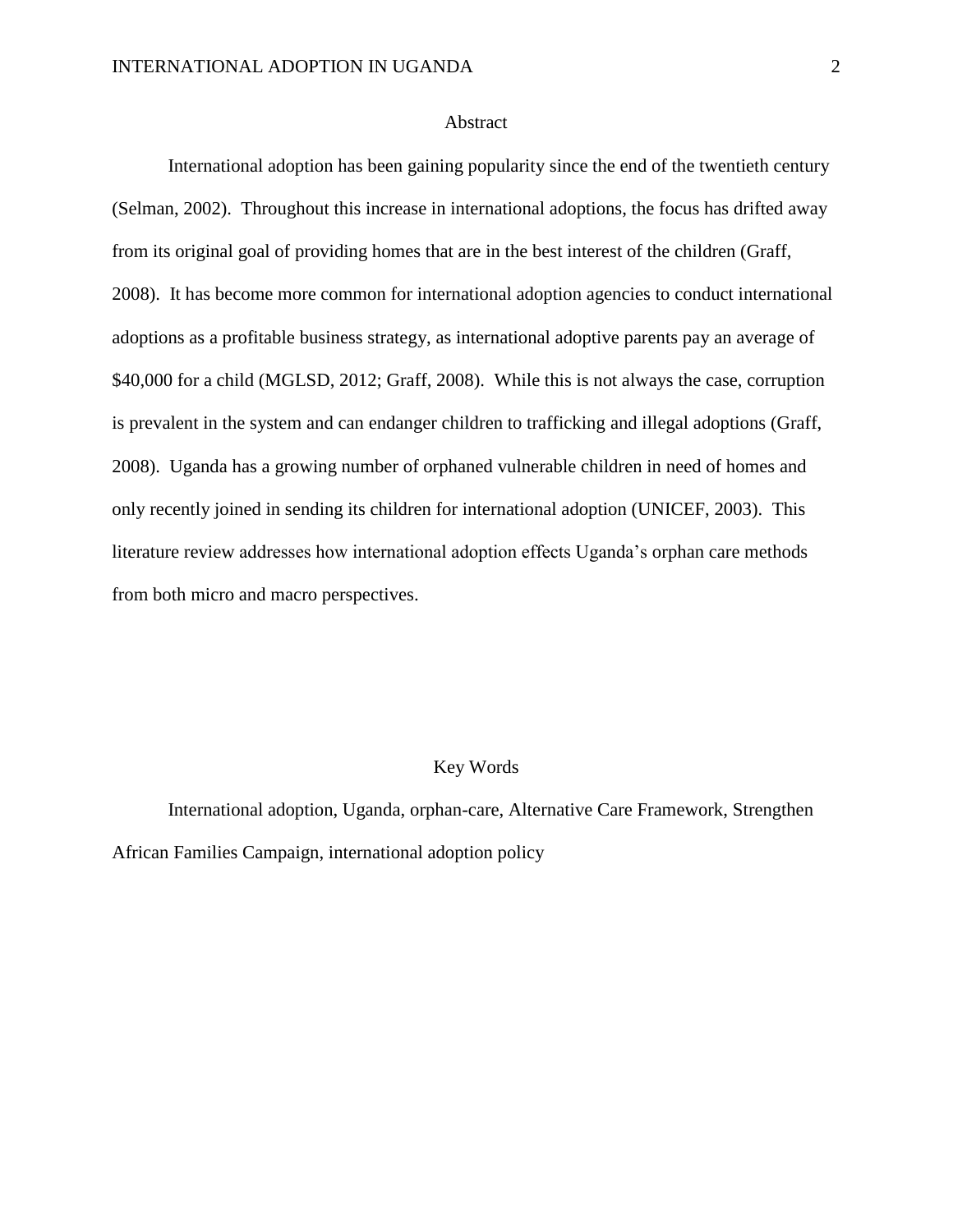# TABLE OF CONTENTS

| HISTORY OF INTERNATIONAL ADOPTION IN UGANDA11         |  |
|-------------------------------------------------------|--|
|                                                       |  |
|                                                       |  |
|                                                       |  |
|                                                       |  |
|                                                       |  |
| THE AFRICAN CHARTER ON THE RIGHTS AND WELFARE OF THE  |  |
|                                                       |  |
|                                                       |  |
| UGANDAN CAREGIVERS' VIEWS ON INTERNATIONAL ADOPTION18 |  |
|                                                       |  |
|                                                       |  |
|                                                       |  |
|                                                       |  |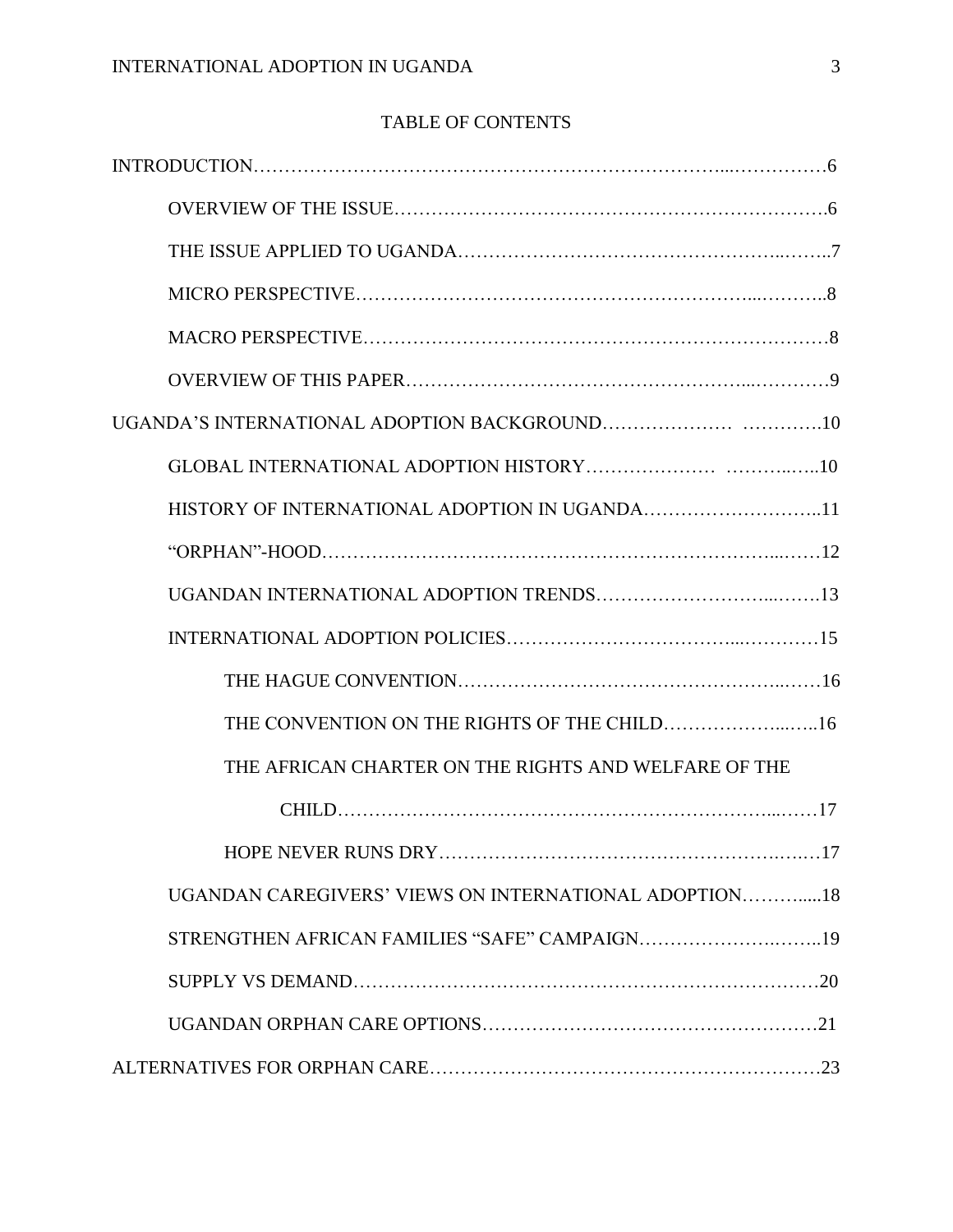| ROMANIAN INTERNATIONAL ADOPTION BAN32                  |     |
|--------------------------------------------------------|-----|
|                                                        |     |
| EVALUATION OF INTERNATIONAL ADOPTION IN UGANDA35       |     |
|                                                        |     |
|                                                        |     |
|                                                        |     |
|                                                        |     |
|                                                        |     |
|                                                        | .44 |
|                                                        |     |
|                                                        |     |
|                                                        |     |
| <b>BALANCE OF INTERNATIONAL ADOPTIONS AND DOMESTIC</b> |     |
|                                                        |     |
|                                                        |     |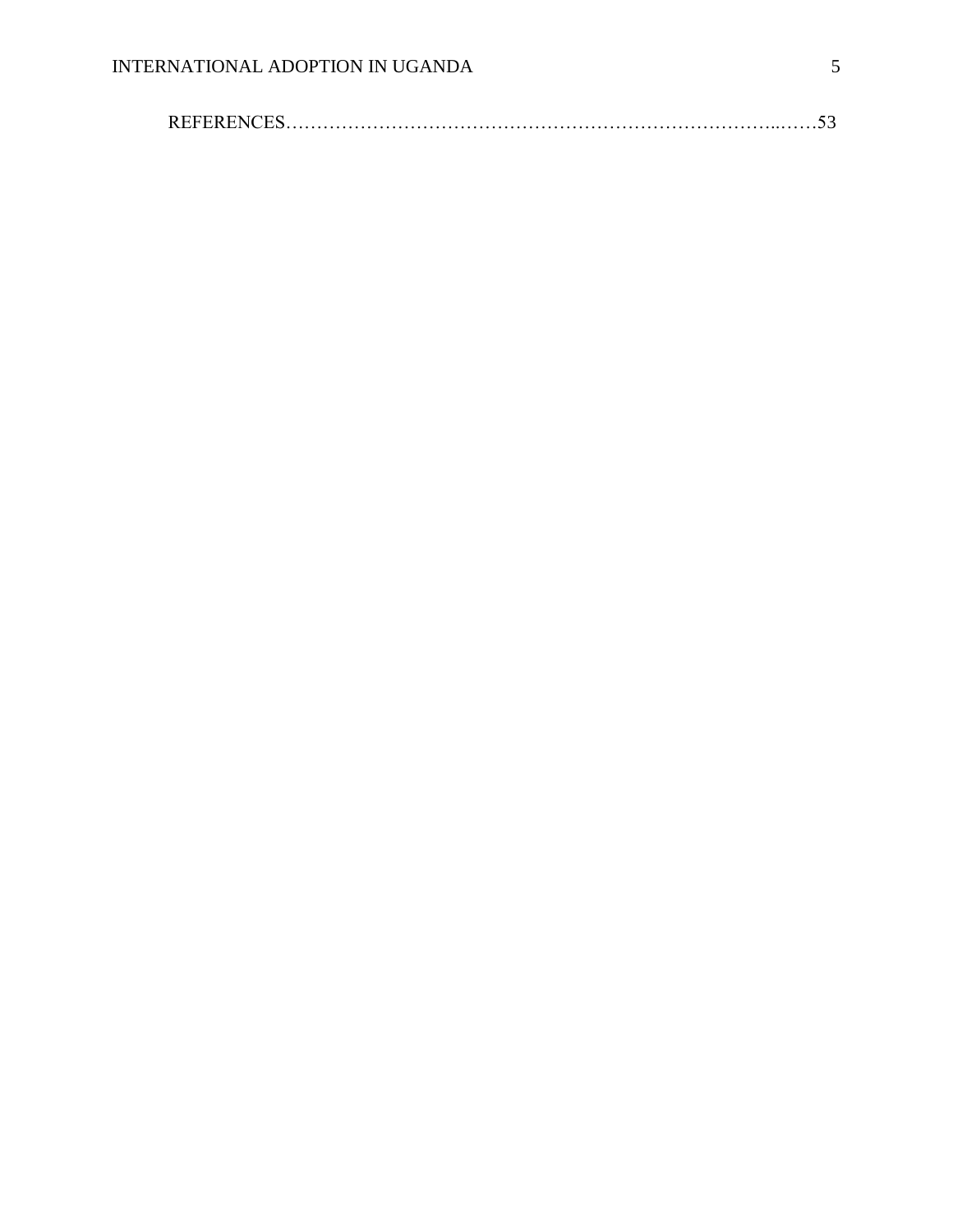The Effect of International Adoption as an Orphan Care Method in Uganda

#### **Chapter 1: Introduction**

We all know the story of international adoption: Millions of infants and toddlers have been abandoned or orphaned—placed on the side of the road or on the doorstep of a church, or left parentless due to AIDS, destitution, or war. These little ones find themselves forgotten, living in crowded orphanages or ending up on the streets, facing an uncertain future of misery and neglect. But, if they are lucky, adoring new moms and dads from faraway lands whisk them away for a chance at a better life. Unfortunately, this story is largely fiction. (Graff, 2008, p. 59)

#### **Overview of the Issue**

International adoption has lately become a popular way to build a family for many couples who face infertility or who wish to take in a needy child from impoverished institutional care (Carlson, 2011; Hollingsworth & Ruffin, 2002; Selman, 2002; Walakira, Ochen, Bukuluki, & Alllan, 2014; Frank, Klass, Earls, & Eisenberg, 1996). From Africa alone, international adoptions into the United States have risen from eighty-nine in 1996 to 2,722 in 2009 (Davis, 2011), along with thousands of international adoptions from other countries around the world (Selman, 2002; Milbrandt, 2014; Davis, 2011). Unfortunately, as this method of orphan care has gained popularity, so has the corruption practiced in this system (Carlson, 2011; Graff, 2008). International adoption originally gained momentum from the desire to support the supply of homeless children (Milbrandt, 2014; Graff, 2008), but has since become more of a way to satisfy western demand for international children (Graff, 2008). This expensive process attracts corruption and can be dangerous to the children involved, as it has become a business in some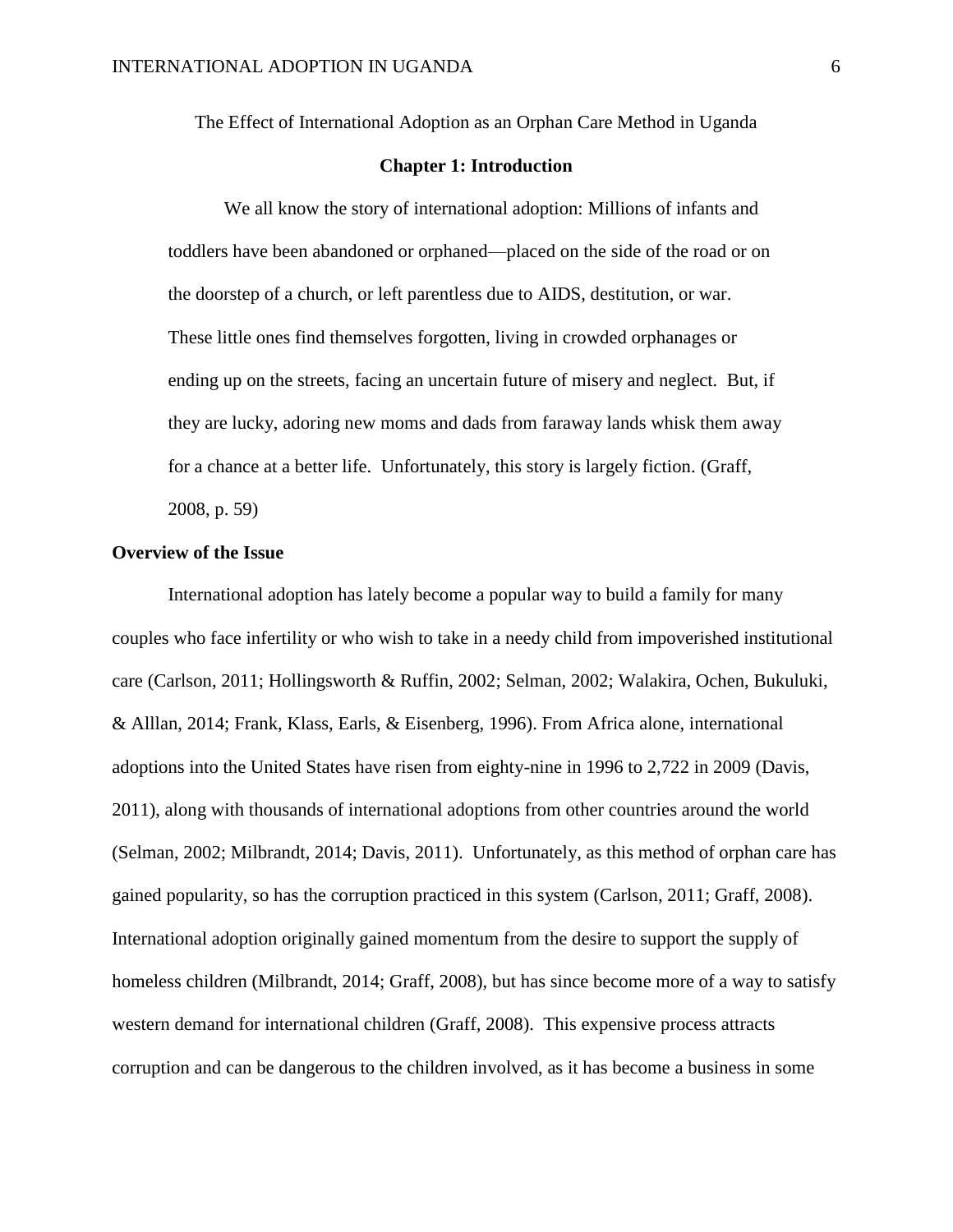areas to find children to sell under the pretense of international adoption, by stealing babies or falsifying documents claiming children are orphans (Graff, 2008). These businesses profit from child transactions, sometimes removing children from their relatives and cultures unnecessarily. While international adoption may have began as a way to provide loving homes for orphans in need, this is not always what actually happens (Graff, 2008; Milbrandt, 2014).

#### **The Issue Applied to Uganda**

In Uganda, it has long been the custom for orphaned children to be supported by their extended family through informal foster care; however, with the recent AIDS epidemic, more children have been left orphaned and fewer relatives have the resources to take care of them (Roby & Shaw, 2006; UNICEF, 2003). Even though Uganda's government acted quickly to repress the spreading disease, many lives were lost and the battle is not over (Deininger, Garcia, & Subbarao, 2003). What westerners generally do not realize is that even though so many children are classified as orphans, they may have only been orphaned by one of their parents (SAF, 2013; MGLSD, 2012). Many children have been left in institutional care due to poverty, rather than the assumed lack of living biological relatives (SAF, 2013 MGLSD, 2012). According to Uganda's Ministry of Gender, Labour, and Social Development (MGLSD) (2012), these children do not always need an international adoptive family, as they are not without a biological family. Instead, these families need financial and educational support to be able to stay together (MGLSD, 2012).

With so many broken families and children in need, domestic solutions may not be the only answer (Roby & Shaw, 2006; Carlson, 2011). International adoption can provide double orphaned children, that are legally available for adoption and do not have other relatives to care for them, with a loving family to provide for their needs (Carlson, 2011). International adoption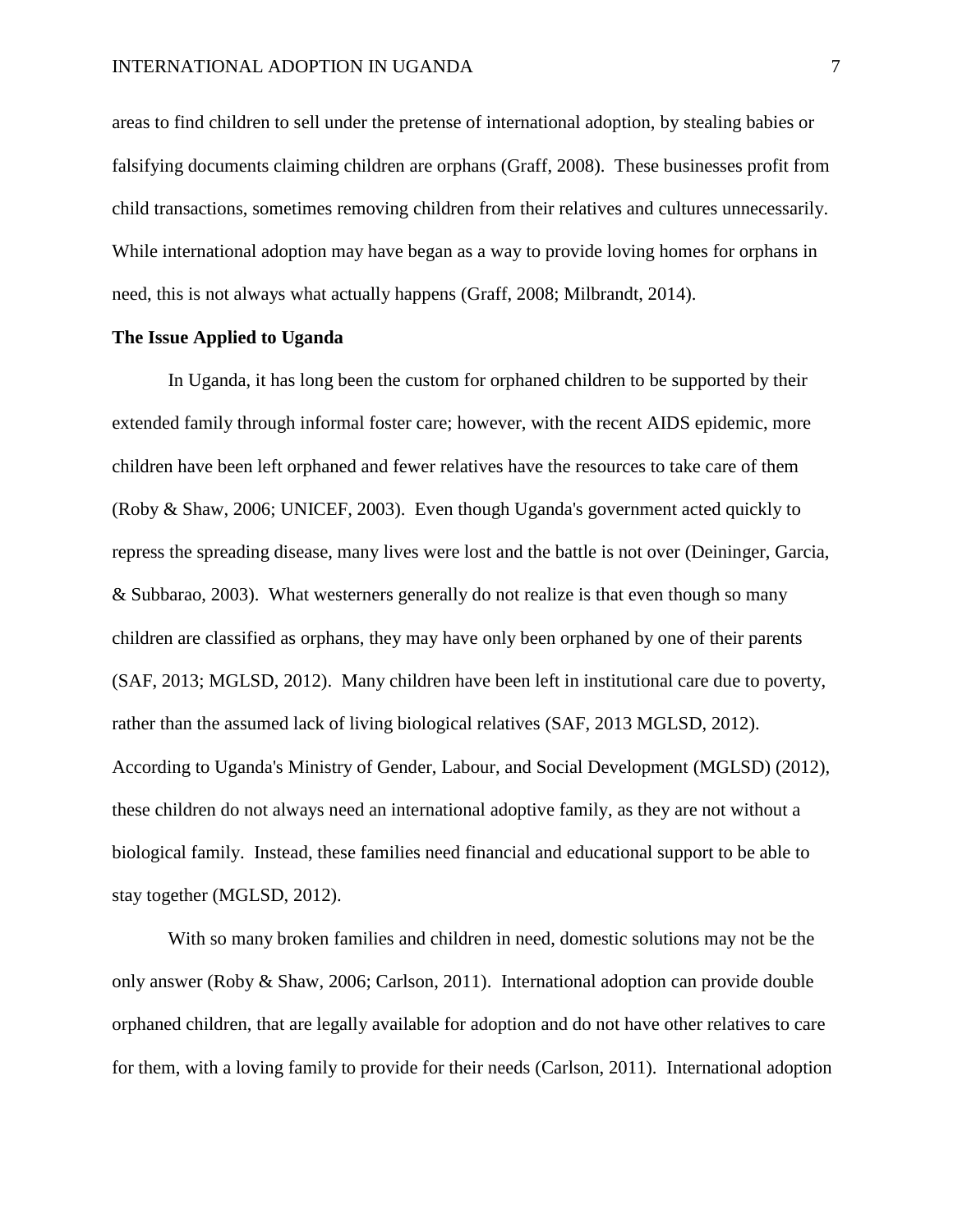is viewed positively by some caregivers in Uganda when it is truly in the best interest of the child (Shaw & Roby, 2007). On the other hand, Uganda's MGLSD is working to promote family reunification and domestic adoptions rather than international ones, in an effort to keep children in families in their birth culture (MGLSD, 2012). While some people feel children should remain in their birth country, others stress the need for them to grow up in comfortable families and not orphanages that hinder their development (Barth, 2002; MGLSD, 2012; SAF, 2013).

# **Micro Perspective**

From a micro perspective, international adoption can be viewed as both a positive and negative method of orphan care (Carlson, 2011; MGLSD, 2012; SAF, 2013). If children are not adopted and left to grow up in institutional care, they often face numerous developmental delays and challenges (Bakermans-Kranenburg et al., 2011; MGLSD, 2012; Roby & Shaw, 2006; SAF, 2013). On the other hand, reports about how internationally adopted children fare later in life vary, depending on each child's situation (Julian, 2013). Without international adoption as an option, children would have a better chance of being adopted domestically, keeping them in their birth country, as valued by Ugandans (MGLSD, 2012). With so many people interested in international adoption, this option could place more orphans in homes than what domestic placements alone make possible (Roby & Shaw, 2006). International adoption would remove already vulnerable children from their familiar culture and open the door to corrupt adoption and trafficking, but it would also increase their chance at having a family (Roby & Shaw, 2006).

#### **Macro Perspective**

On the macro side, international adoption is an option to help Uganda combat their orphan crisis by placing more children in families abroad (Roby & Shaw, 2006; MGLSD, 2012). Sending more children for international adoption could help the nation regain their ability to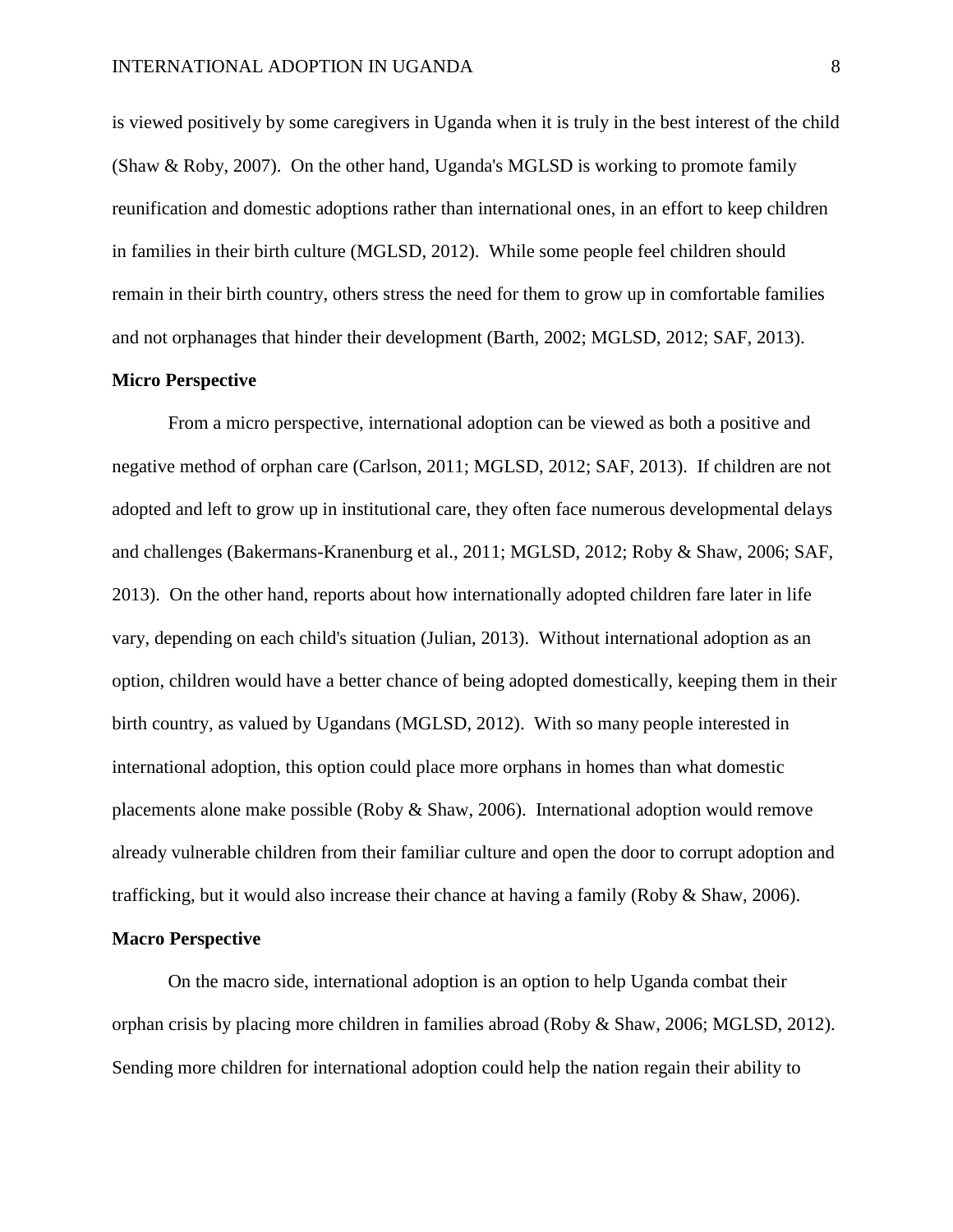provide for children domestically, without overwhelming the system (Roby & Shaw, 2006). However, the MGLSD, along with other agencies working in Uganda, prioritizes and aims to promote domestic options for children above international adoptions (MGLSD, 2012). They would rather develop family welfare programs to keep Ugandan children in Ugandan families (MGLSD, 2012). Corruption is prevalent throughout Uganda and increasing international adoptions could lead to dangerous adoptions (JLOS, 2012; Graff, 2008). Action by the Ugandan government is needed to support all of the vulnerable children and future of the nation, but exactly what kind of action remains up for debate.

### **Overview of this Paper**

The following paper will address the background information regarding international adoptions from Uganda, alternative forms of orphan care for Uganda to consider, and an evaluation of international adoption as an orphan care method in Uganda. As there has not been much research conducted about Uganda to date, results from studies in other countries will also be examined to better understand various aspects of this topic. Some research questions this paper addresses are:

- How effective is international adoption in Uganda compared to other orphan care methods in supporting vulnerable children?
- How does international adoption affect Uganda's orphan crisis, and is it helping to alleviate this issue?

This paper attempts to spark a discussion on how international adoption affects Uganda's vulnerable children and the nation as a whole.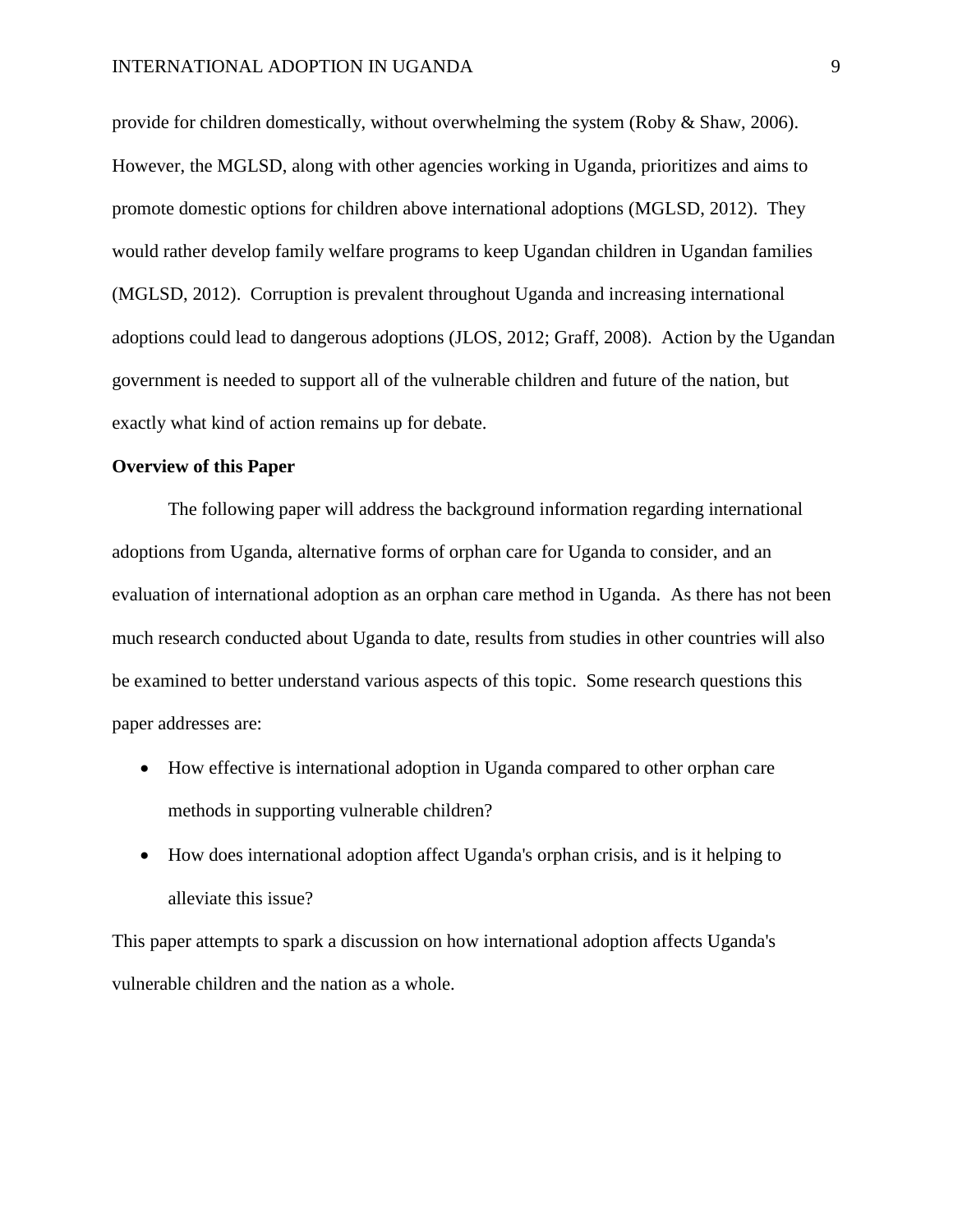#### **Chapter 2: Uganda's International Adoption Background**

#### **Global International Adoption History**

At the end of World War II and the start of the Cold War, Americans began hearing of the many war-made-orphans and were compelled to support them through international adoptions, sparking Americans' interest in this system (Engel, Phillips, & Dellacava, 2007; Milbrandt, 2014). Two-thousand-and-eighty children were adopted internationally into America in 1969, 8,102 in 1989, and 16,396 in 1999 (Selman, 2002). Other countries soon joined in on this trend, with France, Sweden, the Netherlands, and Italy all internationally adopting over 1,000 children on average a year between 1980-1989 (Selman, 2002). From 1993-1997, America was joined by France, Italy, Germany, and Canada in internationally adopting the most children on average per year (Selman, 2002).

European countries devastated by war, including Greece, Italy, Germany, and Japan, were originally the main sending countries for international adoptions (Selman, 2002). By the 1950's American's had begun adopting more Korean orphans, which made up over fifty percent of all international adoptions into America in the 1970's (Selman, 2002). Towards the 1980's, more international adoptions from Ecuador, Colombia, the Philippines, and India gained popularity, and the top sending countries in the 1980's were Korea, Colombia, and India (Selman, 2002). Romania became the biggest sending country in the early 1990's, until they closed their doors to international adoption in 1991 (Selman, 2002). China and Russia followed suit and amplified their international adoptions, becoming two of the main sending countries in 1995 (Selman, 2002). The 1990's marked the beginning of the exponential growth in international adoptions that continues today (Engel et al., 2007). While international adoption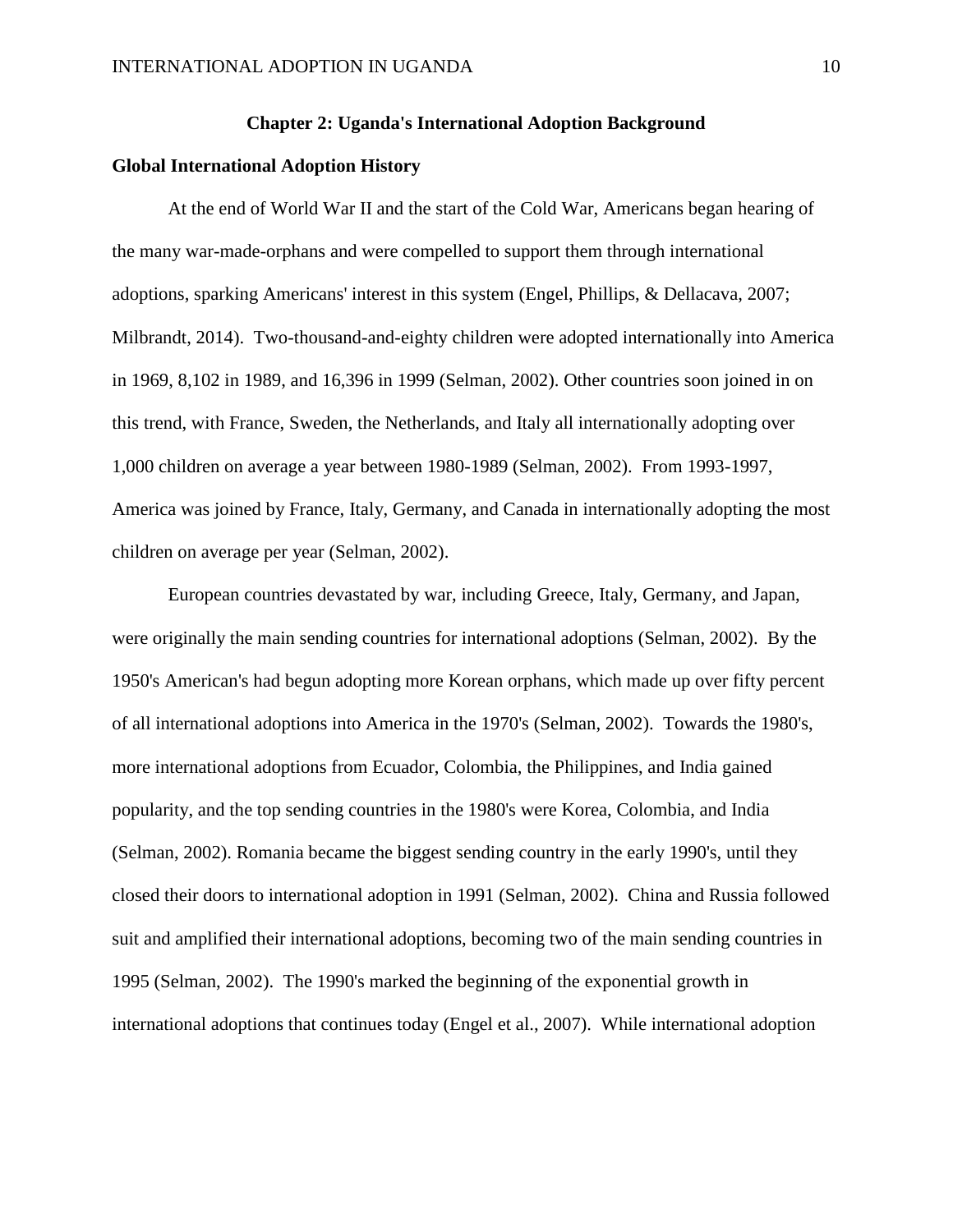has not always been viewed as the best option for an orphaned child, this alternative continues to gain support on an international level (MGLSD, 2012; Roby & Shaw, 2006).

#### **History of International Adoption in Uganda**

"In the past, people used to care for the orphans and loved them, but these days they are so many, and many people have died who could have assisted them, and therefore orphanhood is a common phenomenon, not strange. The few who are alive cannot support them" (A Kenyan widow in her early fifties, as quoted by UNICEF, 2003).

Prior to the HIV/AIDS pandemic in Africa, Ugandan orphans and vulnerable children (OVC) were taken in and cared for by their relatives, friends, and neighbors (Harms, Jack, Ssebunnya, & Kizza, 2010; Roby & Shaw, 2006; UNICEF, 2003). Communities worked together to provide for each other and to help those in need, acting as one big family. This system worked well until HIV/AIDS spread rampantly, leaving more children orphaned and less adults available—let alone able—to take in more children (Roby & Shaw, 2006; UNICEF, 2003). The Sub-Saharan African region was hit the hardest by this thirty-year HIV/AIDS crisis, leaving seventeen million children without one or both parents (USAID, 2014). In this region, less than one million children younger than fifteen years old were either single or double orphans (having lost one or both parents, respectively) because of HIV/AIDS in 1990 (UNICEF, 2003). This number drastically rose to eleven million, almost eighty percent of the global loss to HIV/AIDS, in 2001 (UNICEF, 2003). Less than two percent of children were orphans in Africa in the 1980's, but by 2000 this rate rose to fifteen percent in Uganda (Deininger et al., 2003). This produced the demand for more orphanages and institutional care, as the informal foster care system that had been the standard was no longer effective (Roby & Shaw, 2006). Uganda, along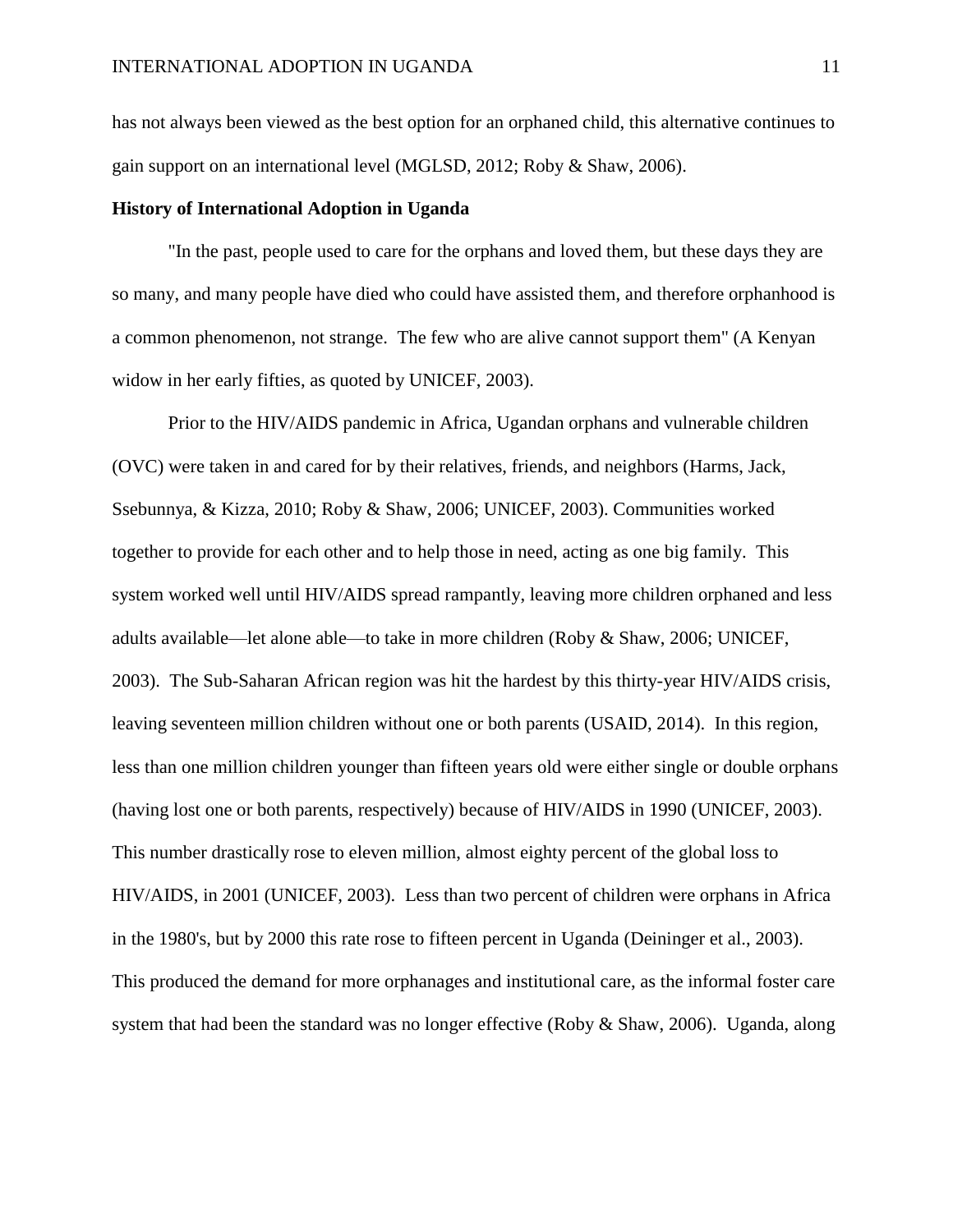with many African countries, began to see a rise in their OVC population without the capacity to care for them residentially, as had been custom (Roby & Shaw, 2006; Kasedde, 2014).

At the beginning of the twenty-first century Uganda's OVC were primarily cared for by their relatives, with only five percent of OVC being taken care of by people to whom they were not related (Subbarao & Coury, 2004, Roby & Shaw, 2006). As a generation of parents were being hit with HIV/AIDS, more and more grandparents were being faced with the responsibility of caring for their grandchildren (Kasedde, Doyle, Seeley, & Ross, 2014), and in 2001 the average age of caregivers rose to forty-eight years old (Sachs & Sachs, 2004). This cultural obligation had previously belonged to aunts and uncles, but they were among the HIV/AIDS victims (Subbarao & Coury, 2004). In patriarchal northern Uganda, the responsibility of OVC care in the past had been placed on male-headed families, but with the increasing demand of children in need, sixty-three percent of families taking in OVC are now supported by single women, grandmothers, and widows (Oleke, Blystad, & Rekdal, 2005; Kasedde, 2014). As the former way of supporting OVC became less realistic in helping the rising number of orphans, some older orphans have begun stepping up as the head of their families (Parker, Jacobsen, & Komwa, 2009; Subbarao & Coury, 2004). This is not an ideal situation, but these children do not always have other options (Subbarao & Coury, 2004).

#### **"Orphan"-hood**

An orphan is defined as "a child whose parents are dead" (Orphan, 2015, p. 1). This definition specifies parent"s" as plural, as assumed by Western culture, but under its full definition an orphan is "a child deprived by death of one or usually both parents" (Orphan, 2015, p. 1). Many people in the Western world do not realize orphans can have a living parent (Drah, 2012). Ugandan children in orphanages are generally thought to be orphans who have lost both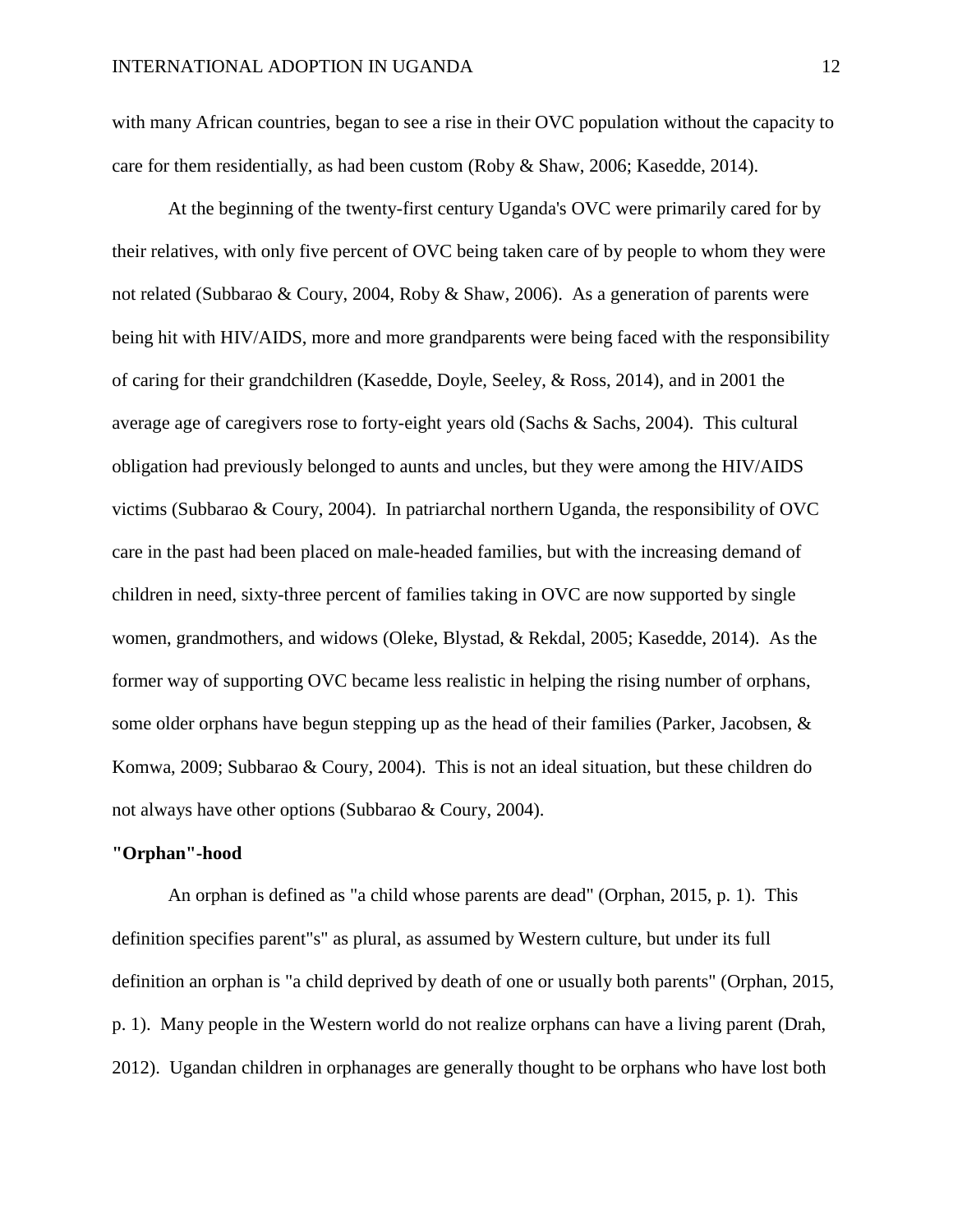parents, also known as "double orphans," but this often inaccurate assumption has "increased stereotypes and stigma for [Ugandan] children and created negative perceptions and individualized short term responses" (SAF, 2013, p. 1). This term depicts children who do not have any biological family to take care of them domestically, when in reality, ninety percent of orphans in Uganda are taken care of by their relatives (SAF, 2013). The Western image of orphans in need of outside help encourages the idea that international adoption provides a better home than is possible in their birth country (SAF, 2013). This is detrimental to Ugandan efforts to provide homes for their children domestically as it diverts attention and aid from domestic family reunification efforts to strengthening the orphanage system (SAF, 2013). While the single parents or extended families of these "orphans" may not have the resources to take care of them, supporting them in parenting the OVC must remain an option pursued for each child (SAF, 2013).

#### **Ugandan International Adoption Trends**

According to UNAIDS (2013), there were about one million Ugandan children orphaned from AIDS under the age of eighteen, and 1,600,000 people diagnosed with HIV in 2013. This problem has been recognized globally and has prompted significant humanitarian aid, although not enough to combat this large of an issue. Many organizations that attempt to alleviate this problem are only able to help five to ten percent of those in need (Subbarao & Coury, 2004). Many Sub-Saharan African countries, lacking in resources with a growing number of children in need of care, began conducting international adoptions which gained popularity in Africa at the start of the twenty-first century (Roby & Shaw, 2006).

Four children were adopted into the United States from Uganda in 1998, fifteen in 2005, and sixty-seven in 2009, with a total of 245 Ugandan children adopted into the U.S. from 1996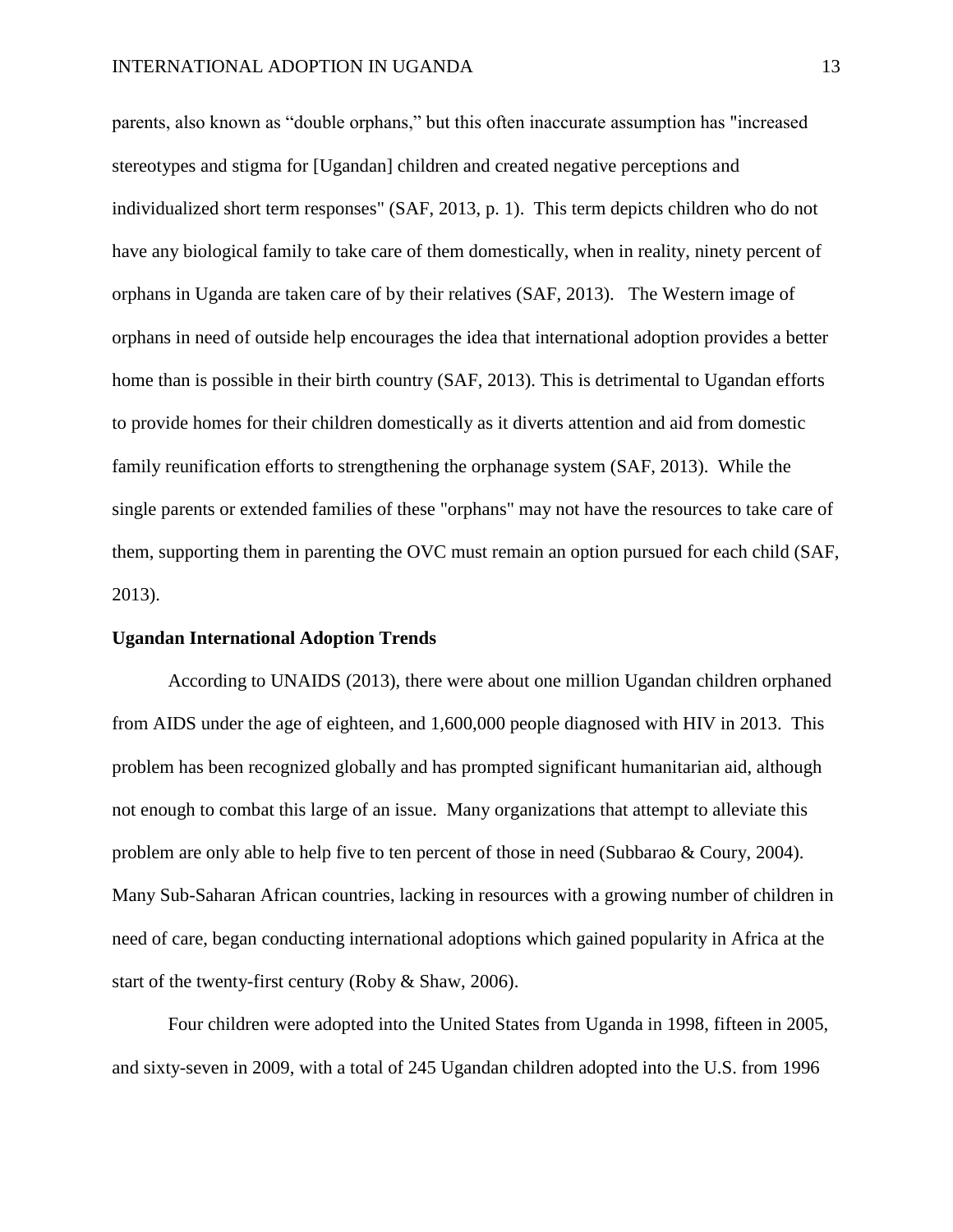through 2009 (Davis, 2011). Uganda also sent a total of twenty-one children to be adopted in Canada, Sweden, the Netherlands, and Denmark from 2005-2009 (Davis, 2011). Of all the international adoptions from Africa to the United States from 1996 to 2009, those from Uganda made up only two percent (Davis, 2011). Surprisingly, compared to other top African international adoption sending countries, there does not seem to be a correlation between population and the number of international adoptions conducted as displayed in Figure 1 below. While Uganda's population is eleven times larger than Liberia's (UNICEF, 2013), Liberia sends six times more children than Uganda to be adopted internationally (Davis, 2011). This indicates that a country's participation in sending children for international adoption does not depend solely on how many orphans they have, but more on the country's international adoption policies, its general view on international adoption, and the resources it has available to take care of its OVC domestically.

Figure 1:

|          | Percentage of                | Total Adoptions to the | Total          | Estimated       |
|----------|------------------------------|------------------------|----------------|-----------------|
| Sending  | <b>International African</b> | Top Receiving          | Population in  | Number of       |
| Country  | Adoptions to the U.S.        | Countries from 1996    | 2013           | Orphans in 2013 |
|          | from 1996 to 2009            | to 2009                | (in thousands) | (in thousands)  |
| Ethiopia | 67                           | 13,052                 | 94,100.76      | 4,000           |
| Liberia  | 12                           | 1,137                  | 4,294.08       | 200             |
| Nigeria  | 5                            | 510                    | 173,615.35     | 10,000          |
| Ghana    | 3                            | 339                    | 25,904.60      | 990             |
| Sierra   | $\overline{2}$               |                        | 6,092.08       | 310             |
| Leone    |                              |                        |                |                 |
| Kenya    | $\overline{2}$               | 197                    | 44,353.69      | 2,500           |
| Uganda   | $\overline{2}$               | 222                    | 37,578.88      | 2,400           |

(Data gathered from UNICEF, 2013; and Davis, 2011)

At the end of the twentieth century, when AIDS was taking its toll on many African countries, Uganda's government quickly acted to stop this disease from continuing to spread exponentially (Deininger et al., 2003). While this helped to reduce the impact of AIDS across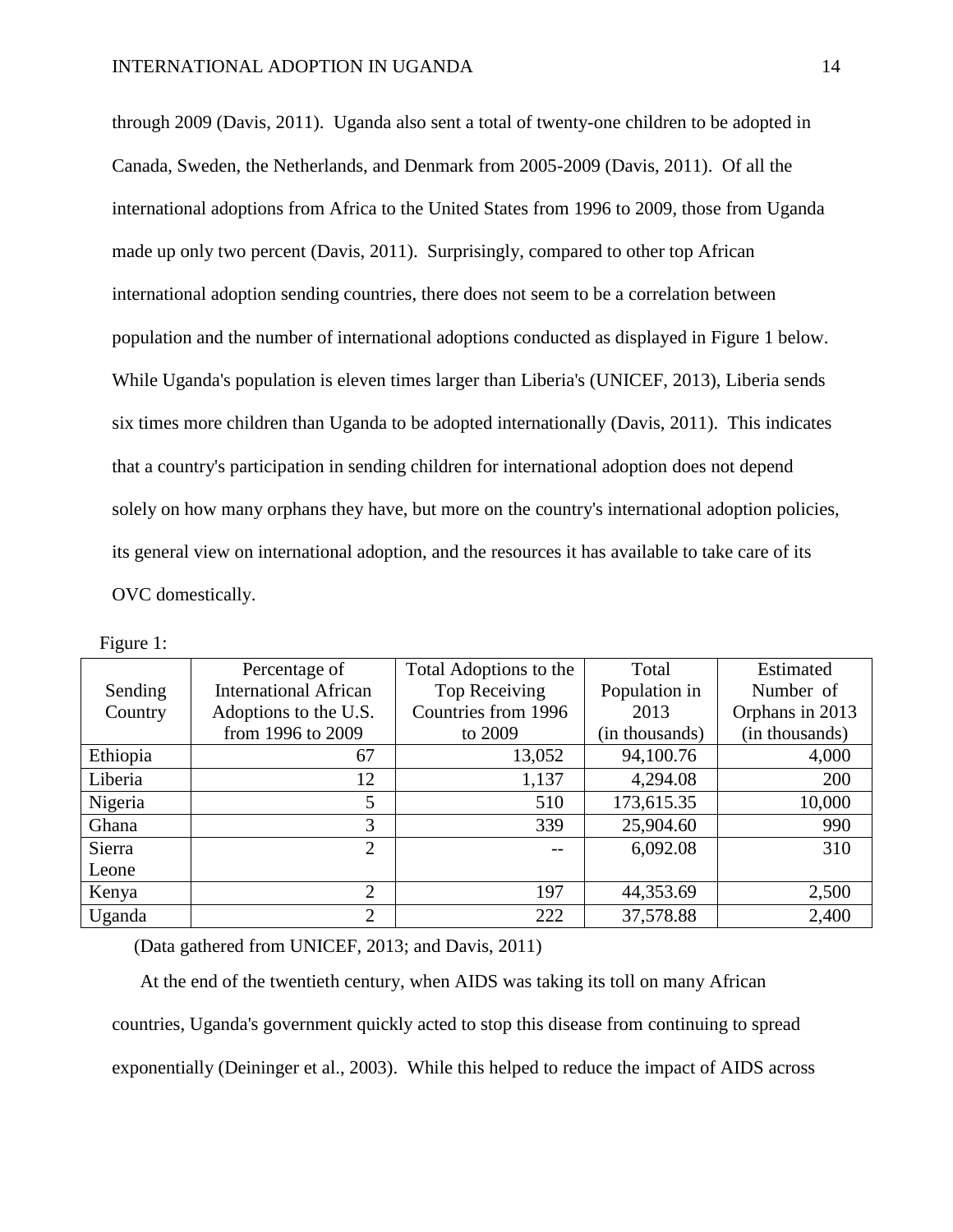the country, the number of OVC continued to increase (Deininger et al., 2003). Uganda has not relied heavily upon international adoption as a means of orphan care, but rather Ugandan OVC are heavily supported through domestic foster care (Deininger et al., 2003). During this increase in orphans, the number of households that had at least one foster child below the age of fourteen grew from 16.6 percent in 1992, to 28.1 percent in 2000 (Deininger et al., 2003).

Along with foster care placements, many Ugandan OVC are left in orphanages (Walakira et al., 2014). According to Uganda's MGLSD (2012), eighty-five percent of children in Ugandan orphanages have one or both parents living, but these parents are unable to care for them often due to poverty. The impoverished parents generally do not want to lose their children but feel they have no way to keep them, and there is no effective welfare system in Uganda to provide assistance (SAF, 2013). The institutional care of children who are not actually double orphans provides the potential for illegal adoptions, as corrupt orphanage directors sometimes send these children away to be adopted for the financial benefits that such expensive adoptions cultivate (Graff, 2008; Nielson, 2014). Not all international adoptions are corrupt, but with so many children in orphanages who are not actually double orphans, the potential greatly increases.

#### **International Adoption Policies**

Rising trends in international adoptions have prompted the establishment of multiple policies to regulate this system (Milbrandt, 2014; Carlson, 2011). Global conventions include the Hague Convention on Protection of Children and Co-operation in Respect of Intercountry Adoption (Hague Convention) (Milbrandt, 2014; Carlson, 2011), and the United Nations' Convention on the Rights of the Child (CRC) (Milbrandt, 2014; Carlson, 2011). Africa's response led to the African Charter on the Rights and Welfare of the Child (ACRWC) (OAU, 1999), and Uganda added the National Strategic Programme Plan of Interventions for Orphans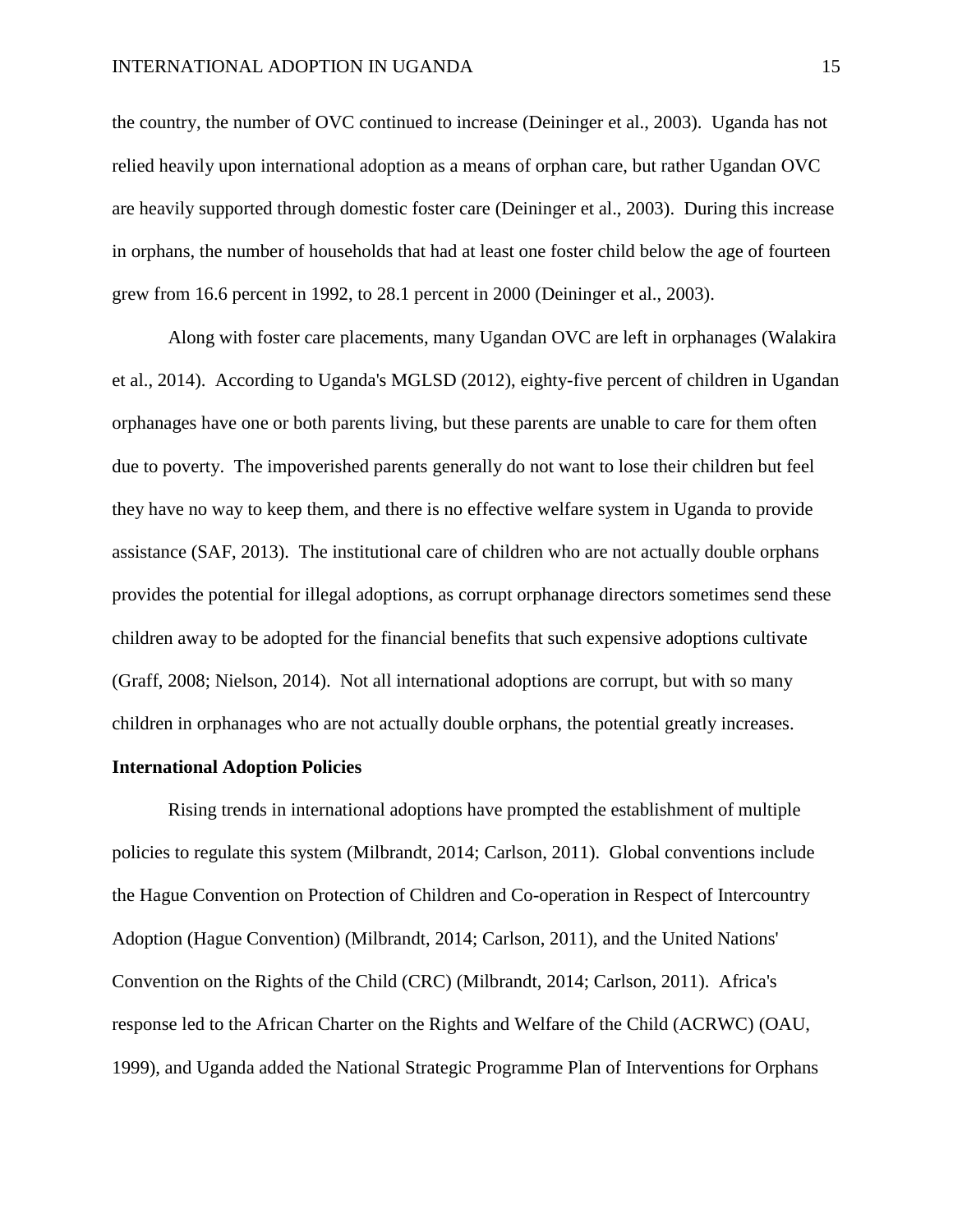and Other Vulnerable Children, also known as Hope Never Runs Dry (MGLSD, 2004; Roby & Shaw, 2006). These policies serve to protect children who are being adopted across nations, the biological and extended families that children are leaving behind, the adopting families, and both the sending and receiving countries (Milbrandt, 2014; Carlson, 2011; OAU, 1999; MGLSD, 2004; Roby & Shaw, 2006).

#### **The Hague Convention**

The Hague Convention was enacted on May 29, 1993 and as of June 2014, ninety-three countries have joined this act (HCCH, 1993). This convention provides an outline of international adoption regulations that promote the best interest of the adopted child as the primary concern, and it stresses that international adoption should only be used when there are no permanent domestic care options available and the adoption is in the child's best interest (HCCH 2013). Ugandan representatives were present at a seminar held in South Africa in 2010 promoting the convention, which encouraged more African countries to join this policy in an effort to better regulate the international adoptions taking place (HCCH, 2010). However, Uganda has not yet signed this convention, along with most countries in Africa. In fact, only ten African countries have signed it, not including Ethiopia or Liberia—the biggest sending countries (HCCH 2014, Davis, 2011).

#### **The Convention on the Rights of the Child**

The CRC was established on November 20, 1989 (UNHR, 1990), and Uganda signed and ratified it on August 17 the following year (UNHR, 2015-Status). One-hundred-and-ninety-five countries are currently state party to this convention, and the United States and Somalia have signed it without further ratification (UNHR, 2015-Status). This globally valued convention outlines the specific rights that everyone is entitled to and it claims all children have the right to a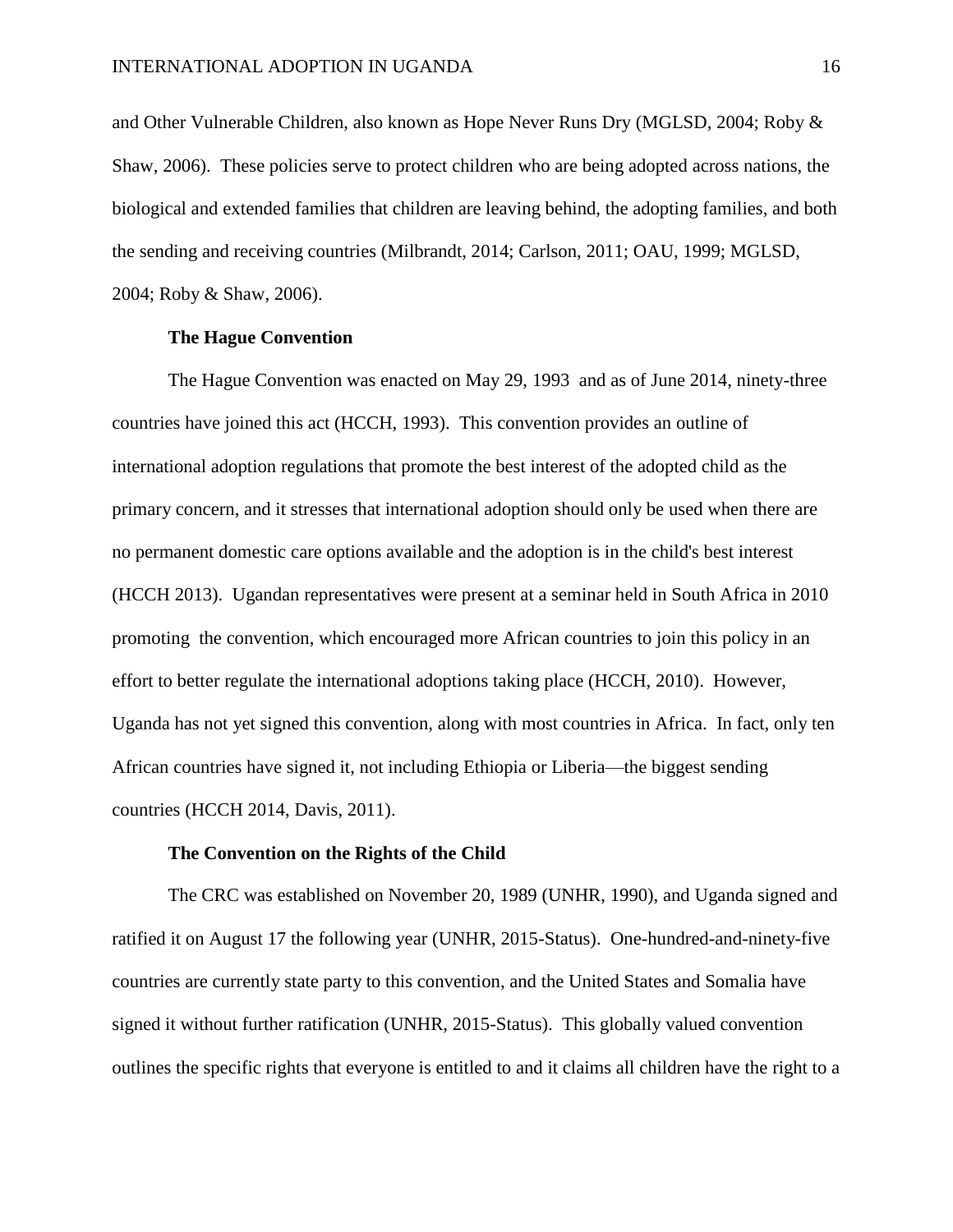family and protection from harm (UNHR, 1990). It allows for international adoption to be conducted when a child does not have another suitable home, as long as certain regulations are met, such as the sending country must not receive excessive monetary benefits from the exchange, the people involved with the legalities of the adoption must be competent in their work, and the placement must be in the best interest of the child (UNHR, 1990). Uganda has tried to implement the conditions required by this convention but the long lasting conflict in Northern Uganda and the fight against HIV/AIDS have slowed this progress (UNHR, 2015- Uganda).

#### **The African Charter on the Rights and Welfare of the Child**

The ACRWC took effect on November 29, 1999 (OAU, 1999). The Organization of African Unity worked to create this charter in an effort to protect the many vulnerable children in Africa and to raise awareness of harmful conditions and practices (OAU, 1999). In respect to adoption, this charter requires informed consent from the appropriate people to be given prior to an adoption; it protects children from adoption that could lead to trafficking, any other harmful situation, or someone's monetary gain, and it ensures follow up of the child's adoptive placement (OAU, 1999). Uganda signed this charter on February 26, 1992 and ratified it on August 17, 1994 being the fifth of forty-two countries to sign it so far (OAU, 2011).

### **Hope Never Runs Dry**

Uganda's MGLSD produced the original "Hope Never Runs Dry" in November 2004 which took effect from fiscal year 2005/2006 through 2009/2010 (MGLSD, 2004). This legislation was followed up in May 2011 with an updated version for 2011/2012 through 2015/2016 (MGLSD, 2011). These plans were written to assist the National Orphans and Other Vulnerable Children Policy that Uganda established in 2004, all created to advocate for the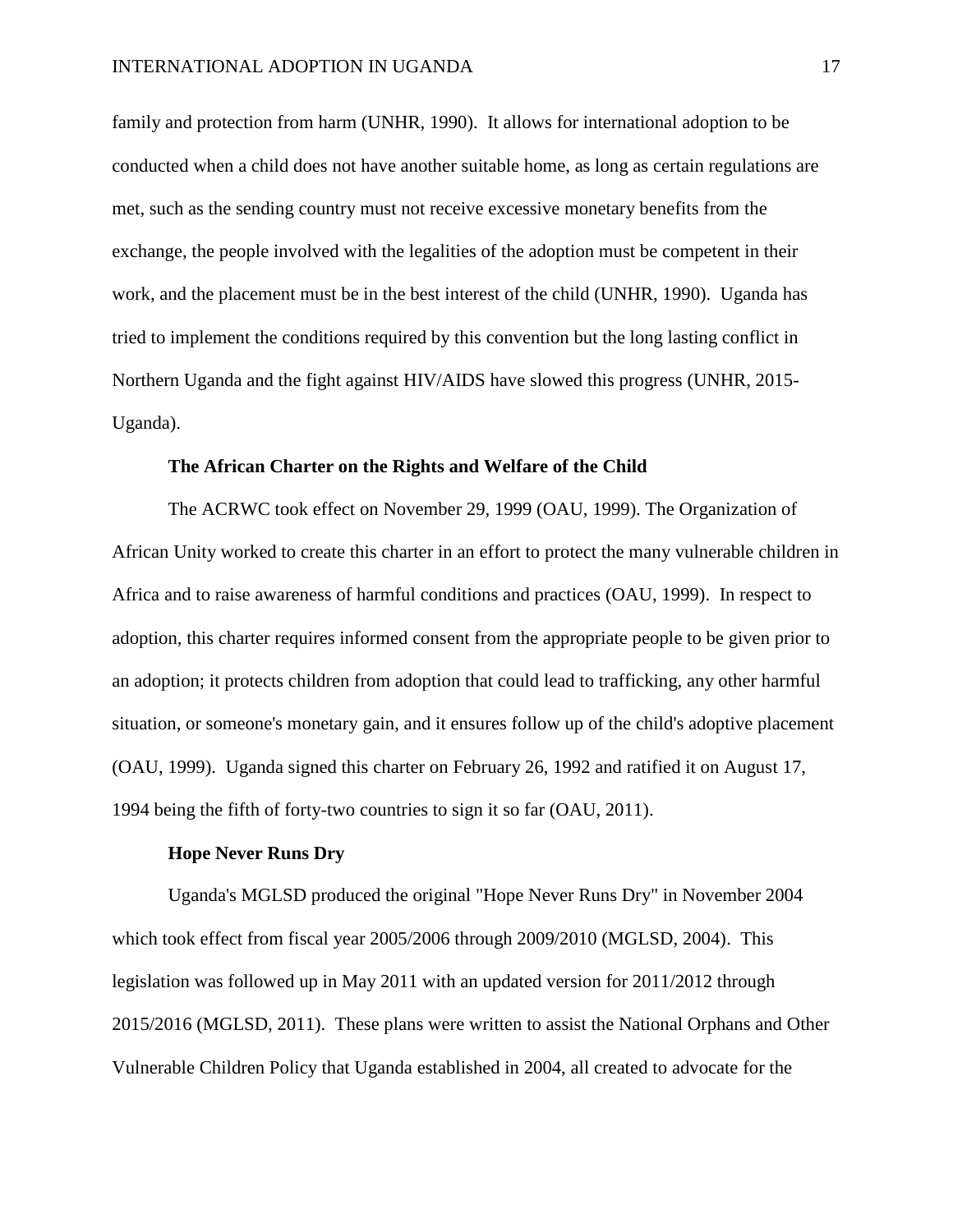millions of impoverished, vulnerable Ugandan children (MGLSD, 2011). These policies served to raise awareness of the needs of the OVC in Uganda and to defend them from the harmful conditions they faced, and it intended to provide children with rights such as an education and health services (MGLSD, 2011). While these policies got the nation's attention on this issue, the number of orphans still rose from 2.3 million to 2.43 million from 2008 to 2010 (MGLSD, 2011).

#### **Ugandan Caregivers' Views on International Adoption**

An extensive search of Ugandan public views on international adoption revealed only one study, suggesting this area of study could use more attention. The single study consisted of a series of interviews by Shaw and Roby (2007) of 315 caregivers for children in Uganda. Over half (58%) of the children the participants cared for were not their biological children, supporting the emphasis in the Ugandan community for communal support of children in need (Shaw & Roby, 2007; UNICEF, 2003). Formal adoption is not common in this area as Ugandans do not feel the need for a legal framework for such placements, but rather this informal foster system of extended family care is accepted as the standard placement for children (Shaw & Roby, 2007; UNICEF, 2003). Although these guardians, like other Ugandans, may not feel the need to formally adopt their own foster children, 76.2 percent of those interviewed felt positive towards the idea of legal domestic adoption in Uganda and would support any adoption that is in the best interest of the child (Shaw & Roby, 2007).

However, when participants were asked how they felt about international adoptions of Ugandan orphans, they were not quite as positive; this was due to a fear of children losing their birth culture, being separated from their biological families, and the possibility of mistreatment in the adoptive home (Shaw  $\&$  Roby, 2007). Seventy percent of the responses remained positive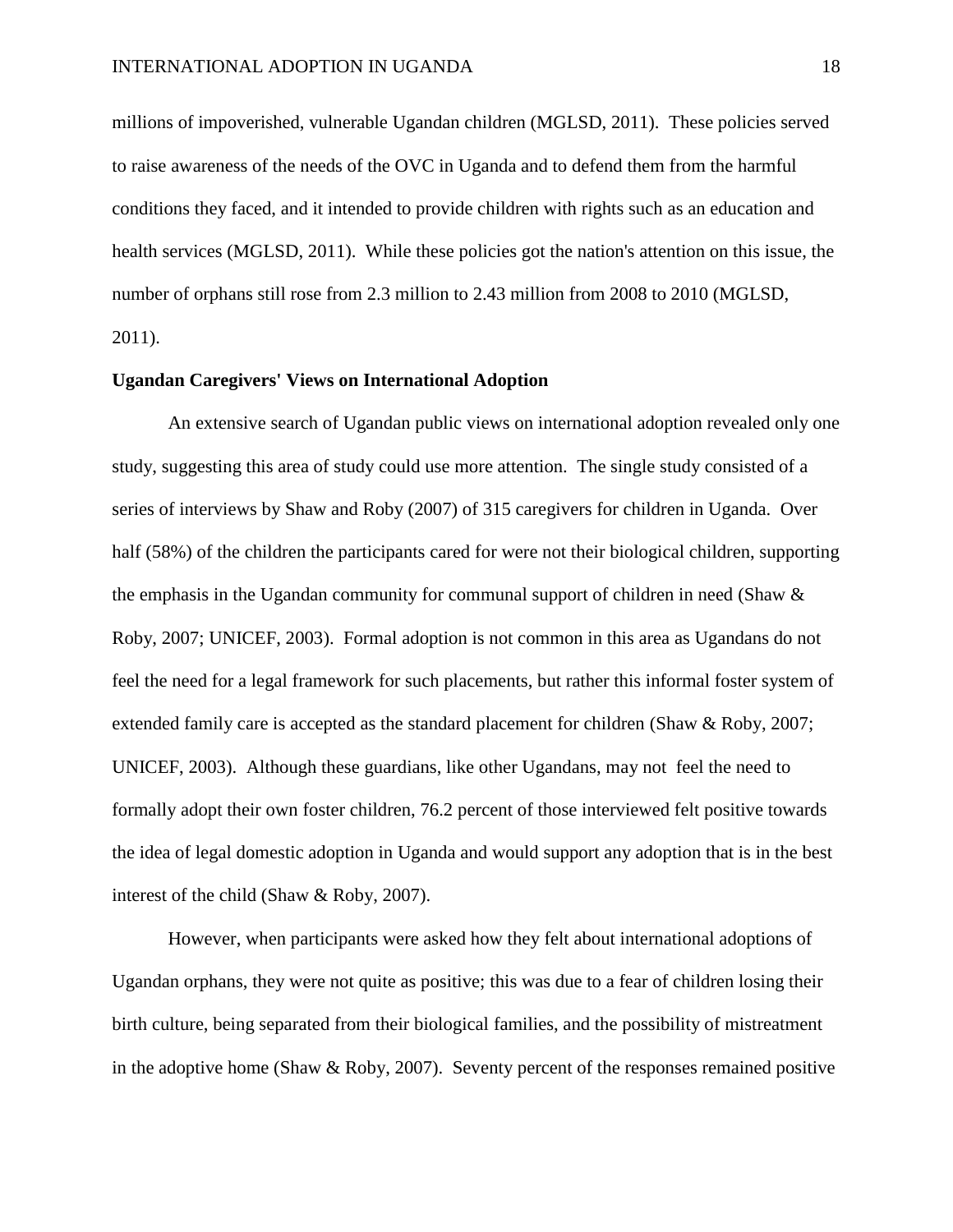though, and these participants welcomed outside help from people who were willing to give children a better life (Shaw & Roby, 2007). Regarding both domestic and international adoptions, the caregivers from Masindi, Uganda, a more rural area, were more likely to support adoption than those from Kampala, Uganda, a bigger city. This support may be the result of several factors, including more need for international help in Masindi or the people from Kampala's greater knowledge of adoption pitfalls (Shaw & Roby, 2007). International adoption was also favored more by younger caregivers, as well as by female guardians over male guardians. Overall, study participants seemed to appreciate any means of support for orphans as there were, and still are, so many children in need of help (Shaw & Roby, 2007).

# **Strengthen African Families "SAFe" Campaign**

Uganda's MGLSD has recently developed a system for supporting vulnerable children called the Alternative Care Framework (ACF) (MGLSD, 2012). Part of the Alternative Care Framework is the Strengthen African Families—SAFe—Campaign, which is partnered with over twenty-five Ugandan organizations working to support vulnerable children and their families and promote reunification and keeping children with families (SAF, 2013). This campaign aims to push for improved child welfare and protection systems, discourage the use of the term "orphan" that labels children with negative connotations, limit the use of orphanages when caring for children in need, and guide international support away from institutions and toward more long term solutions (SAF, 2013). According to MGLSD (2012), UNICEF states that "the global analysis suggests we should focus less on the concept of orphanhood and more on a range of factors that render children vulnerable. These factors include the family's ownership of property [or lack of], the poverty level of the household, the child's relationship to the head of the household [how well they will be cared for], and the education level of the child's parents, if they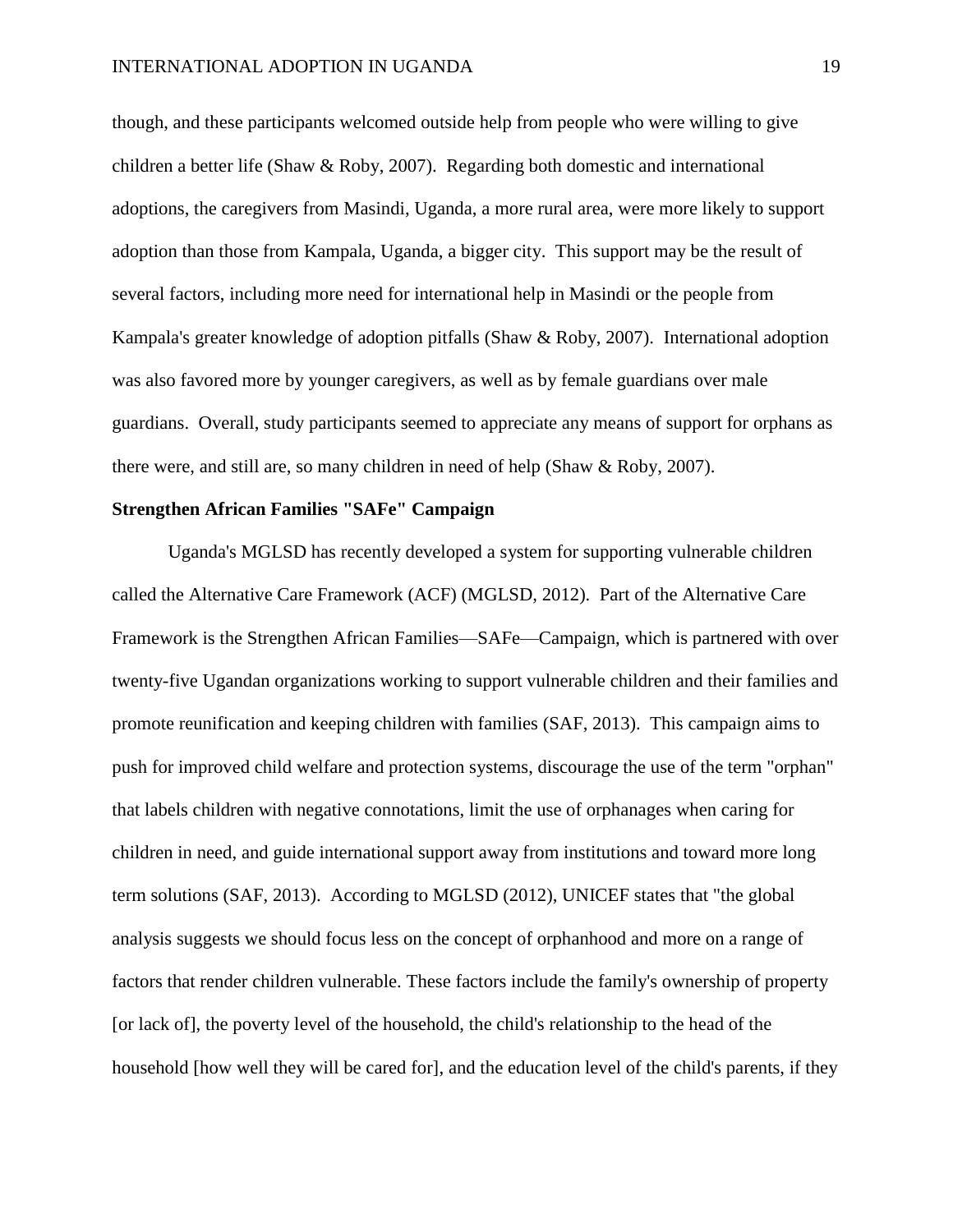are living" (MGLSD, 2012). Instead of continuing to play catch up in supporting the OVC in need, focus should be redirected to solving the problems that are causing that need in the first place (SAF, 2013).

#### **Supply vs Demand**

International adoption began as a way to provide the world's neediest children with families, generated by the supply of homeless orphans (Graff, 2008; Milbrandt, 2014). According to Graff (2008), this system has switched from being supply oriented to demand driven. "Many international adoption agencies work not to find homes for needy children but to find children for Western homes" (Graff, 2008, p. 60). This change has led to much corruption involving how agencies attain children to send for international adoption. Unfortunately, they sometimes purchase babies from pregnant women, force parents into signing away their parental rights, or lie to parents about the permanency of the adoption (Graff, 2008; VIVA, 2012). Of the forty countries from which Americans typically adopt internationally, almost half have stopped sending children for adoptions for a time over the past fifteen years due to corruption scandals (Graff, 2008).

People pay \$40,000 on average for an international adoption from Uganda (MGLSD, 2012)—money that baits corruption (Graff, 2008). As long as there are people desiring to adopt and willing to pay, adoptive agencies will find children to make the profit; take away the money, though, and somehow there are a lot less children awaiting adoption (Graff, 2008). Of course, not all international adoption agencies are corrupt, and some children are real orphans in need of good homes, but corrupt agencies have taken advantage of this market to make a hefty profit (Graff, 2008). Stopping international adoption altogether would hurt the good adoption agencies along with the bad, and it would prevent the double orphans without domestic care placements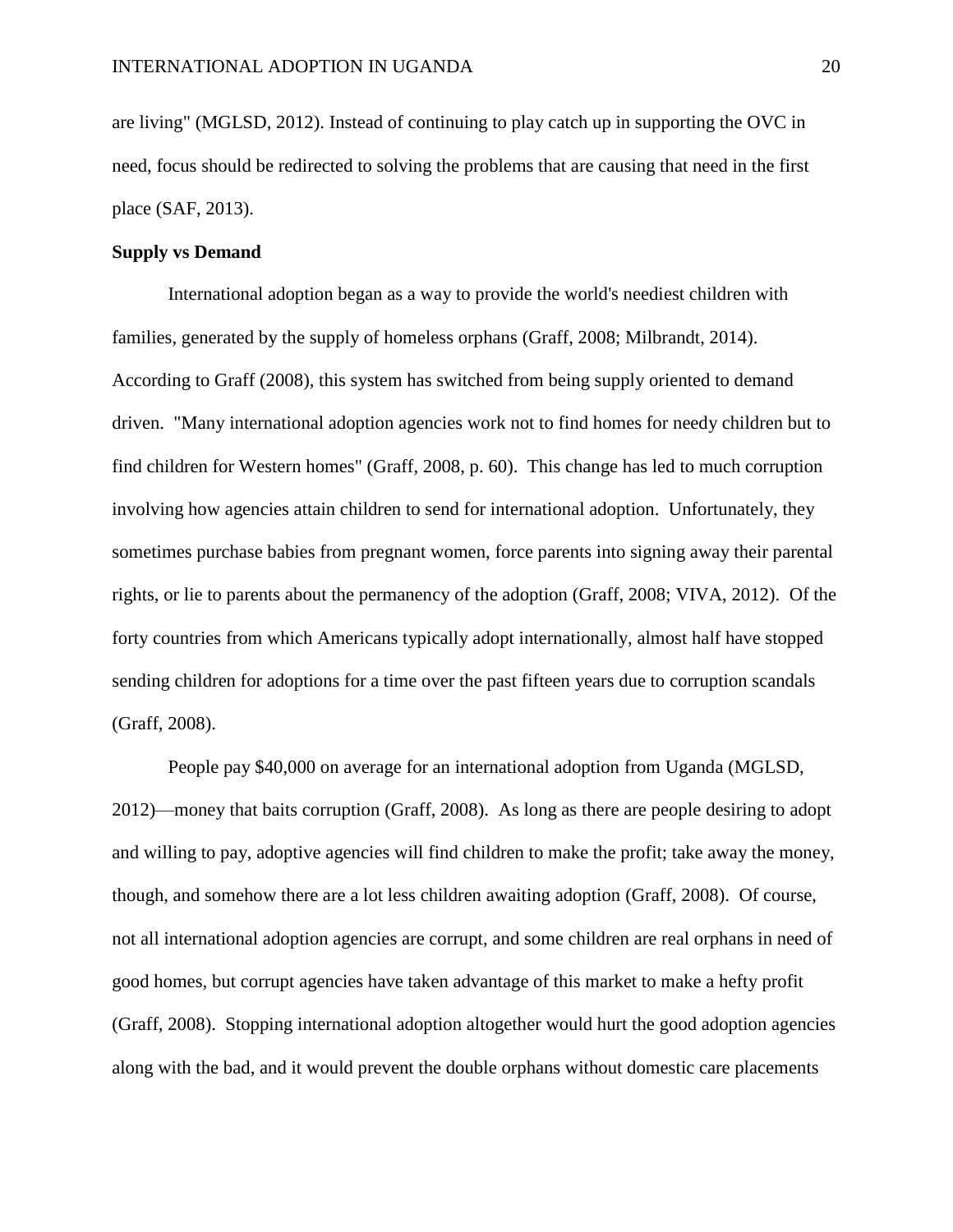from having a chance at a family. This extreme of an option should not have to be the solution, but something must be done to protect children and their biological families from being internationally adopted illegally.

#### **Ugandan Orphan Care Options**

In the past, international adoption was used by many countries as a form of orphan care (Milbrandt, 2014; Carlson, 2011). With limited resources to take care of OVC domestically, international adoption is in theory a good way to provide children with a better life than they would have had in their birth country (Carlson, 2011). However, countries that promote international adoptions must be extremely aware of how the agencies are practicing if they wish to fight corruption and protect children (Graff, 2008). While Uganda has never been one of the biggest sending countries for international adoption (Davis, 2011), it must do something to combat the growing orphan crisis. There may not be a best solution to this dilemma, but there are pros and cons to each and the government must evaluate all of their options as they proceed.

Although Uganda's MGLSD aims to keep children in domestic placements and use international adoption as a last resort, they hold that all children deserve a family and international adoption is a way to provide them with a home when a domestic placement is not available (MGLSD; 2012). While most of the children in orphanages are not without living family, international adoption could be used to provide more developmentally stimulating homes for those who are legitimately available for adoption (MGLSD, 2012). Allowing some double orphans to be adopted internationally would decrease this orphan burden on the nation, giving the child a chance to have his or her needs met, while allowing the country to get back on their feet (Roby & Shaw, 2006). However, this would take away from the nation's resource of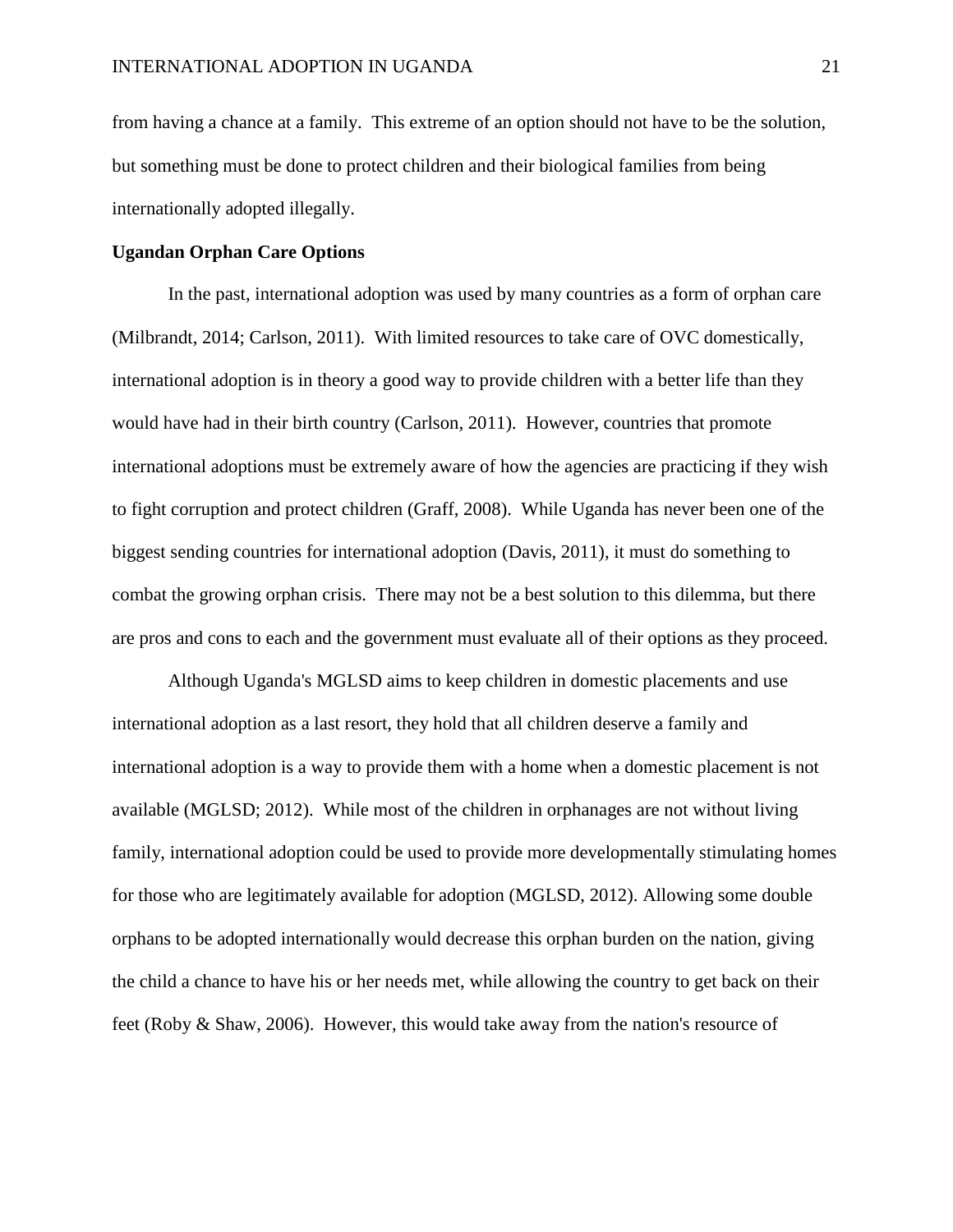children, and it could be viewed as a form of neo-imperialism as the rich countries are benefiting from the countries that cannot care for their children domestically (Ishiyama & Breuning, 2007).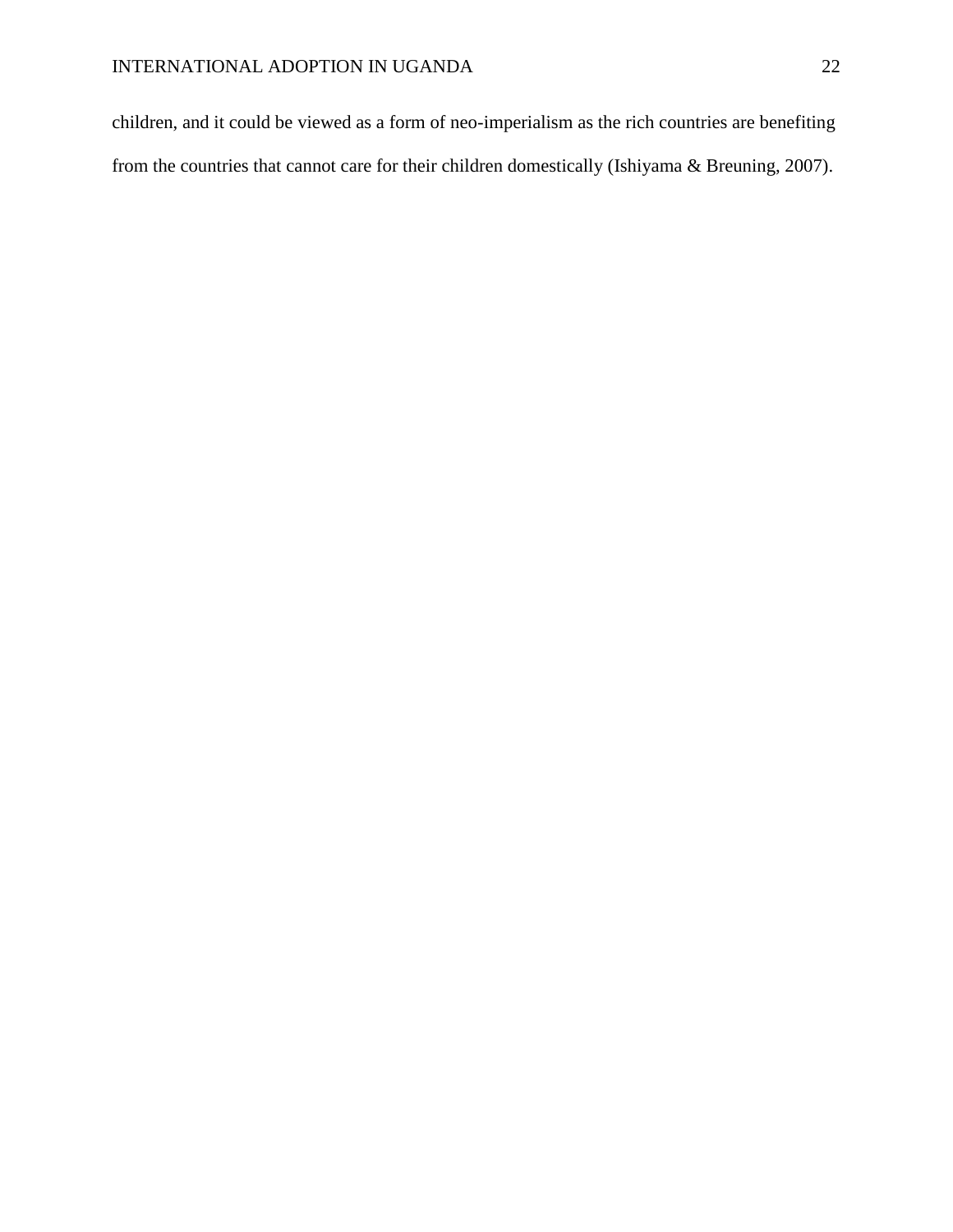#### **Chapter 3: Alternatives for Orphan Care**

International adoption is currently one of many forms of orphan care in Uganda (MGLSD, 2012; Shaw & Roby, 2007; UNICEF, 2003). Other alternatives include domestic foster care, domestic adoption, orphanage and institutional care, and family welfare programs (MGLSD, 2012; UNICEF, 2003). Each option has different benefits for both the individual child and the country as a whole. While Uganda's MGLSD (2012) would argue that keeping children with their biological families and working against the need for orphan care is their first priority for children, this is not always feasible. Children who cannot remain with or do not have living birth families need somewhere to go, and with the increasing number of children needing care, Uganda must evaluate which orphan care options it will pursue in accordance with ratifying the CRC and the ACRWC (Onyango & Lynch, 2006; MGLSD, 2012). This dilemma does not have an easy solution, calling for all the more attention from Uganda to decide how they are going to proceed in caring for their OVC.

#### **The Alternative Care Framework**

Uganda's MGLSD's Alternative Care Framework (ACF), as mentioned earlier, prioritizes the preferred orphan care methods to be used in Uganda (MGLSD, 2012). This initiative claims that the best option for a child is to stay with his or her family, and the first response for orphan care is preventing separation from parents in the first place (MGLSD, 2012). Many parents who abandon their children would not do so if they received support in caring for them (MGLSD, 2012; Nielson, 2014). When parents are not able to take care of their children, the ACF's second response states that these children need emergency care placements (MGLSD, 2012). This short-term care can come from extended family, a foster family, or a children's shelter. The third response in the ACF is to work towards reunifying the abandoned child with his or her parents or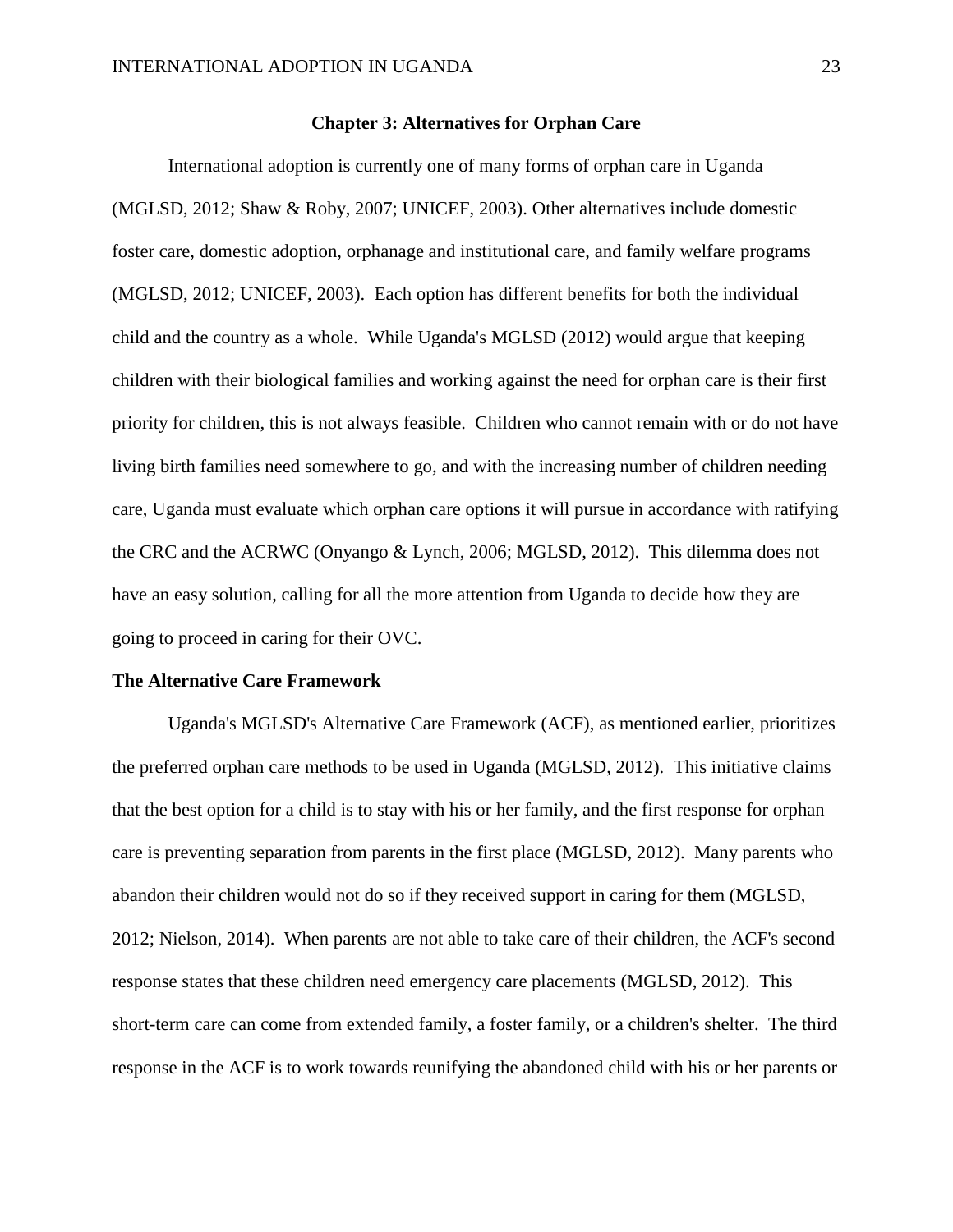other relatives. If reunification is not immediately possible, social workers seek to place a child in a foster home, which is the fourth response. This placement can be temporary until the birth parents are again able to take back their children or it can be long term when this is not possible (MGLSD, 2012).

If there is no chance a biological parent(s) is able to care for his or her children, the foster family can adopt the child after three years of fostering (MGLSD, 2012; The Children Act, 1997). This leads to the fifth response, which is domestic adoption. Domestic adoptions are preferred by this framework over international adoptions, the sixth response, as they allow the child to remain in their birth culture and retain their heritage and developed sense of identity (MGLSD, 2012). This framework only supports international adoptions when the previous responses have been exhausted and when the international adoption abides by Uganda's Children Act. When all of these options are unavailable for a child, they are often left in orphanages or institutional care settings. The ACF discusses this method of orphan care not as a preferred method, but as a system that should try to be avoided. These institutions redirect attention and resources that could instead be spent supporting family welfare programs that work towards preserving biological families (MGLSD, 2012).

#### **Alternative Methods of Orphan Care**

#### **Foster care**

Foster care placements provide OVC temporary homes while they wait for reunification with their birth family or adoption (MGLSD, 2012; Kasedde et al., 2014). This system is not new to Uganda, which has been practicing an informal version of foster care for decades (Roby & Shaw, 2006; UNICEF, 2003). However, as the orphan population grows, this system is becoming inadequate (Roby & Shaw, 2006; UNICEF, 2003). In 1992, 16.6 percent of Ugandan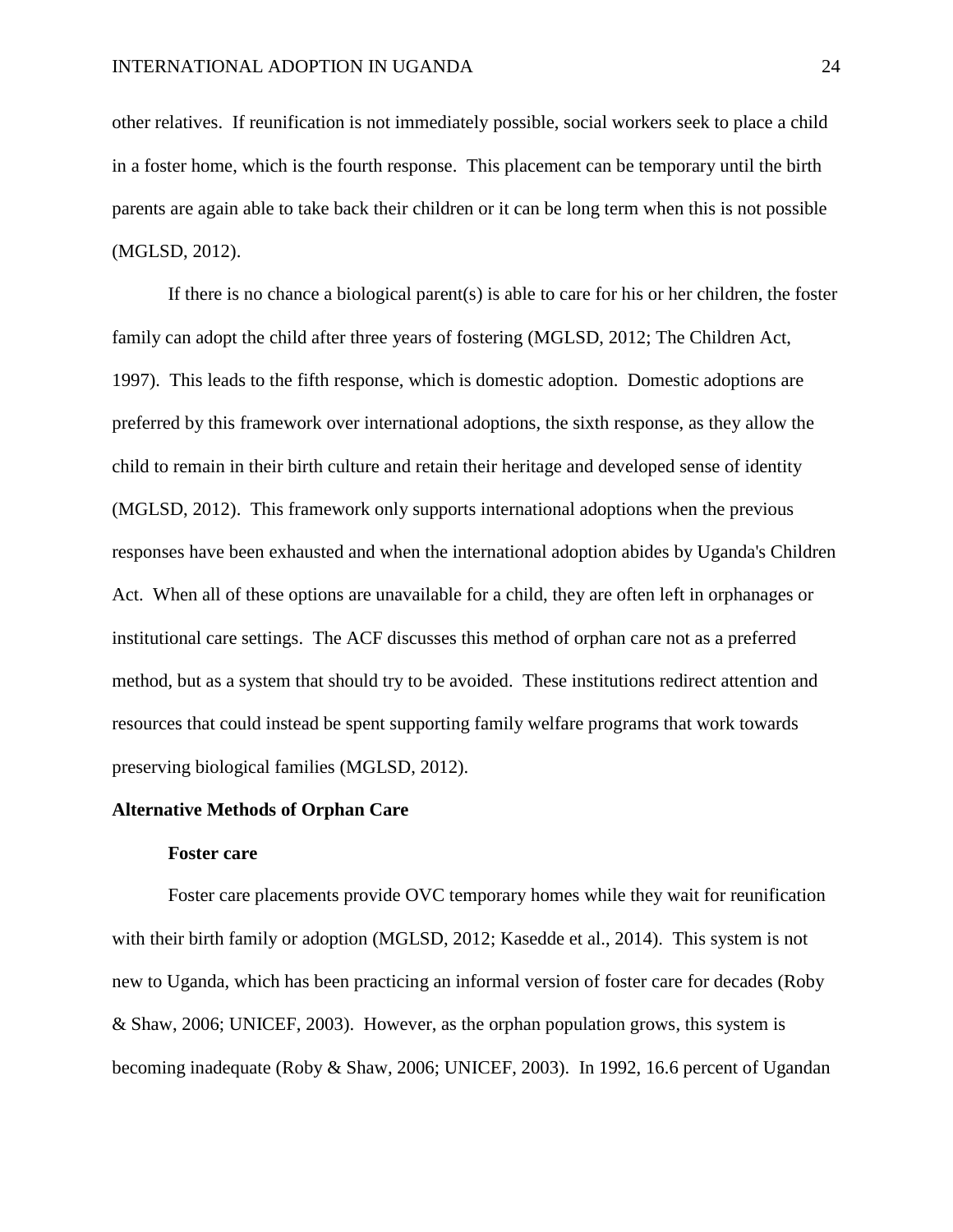households were fostering a child younger than fourteen years old, and this number rose to 28.1 percent in 2000 (Deininger et al., 2003). By 2011, almost 19 percent of Ugandan children between ages zero and seventeen were living in foster homes (Kasedde et al., 2014). Domestic foster care placements allow Ugandan OVC to remain in their birth country and in a family setting, however they place an economic strain on foster homes, and on the country as a whole (Deininger et al., 2003).

Foster care placements aim to serve a variety of services for OVC—as would the child's birth family, if capable—including educational opportunities, general safety, the child's daily care, and social activities as part of a family (MGLS, 2012; Kasedde et al., 2014). According to a longitudinal study by Kang, Chung, Chun, Nho, and Woo (2014) of 342 children who were either living in institutional care (127 of the original 360 children) or foster care (233 of the original 360 children) in South Korea, children placed in foster care fared better than those in institutional care. This study surveyed the participants at the beginning of the study and again a year later, about placement satisfaction, their changes in behavior, and their support systems (Kang, et al., 2014). Like international adoption, foster care aims to keep children in families; however, foster care is not a permanent placement (MGLSD, 2012). Domestic foster care allows Ugandan children to remain in their birth culture while waiting to be reunified with their parents or adopted domestically before they are considered for international adoption (MGLSD, 2012). But, many foster children face instability regarding their placement, according to a study of 5,557 children in America (Webster, Barth, and Needell, 2000). During this eight year study, 42.1 percent of females and 57.9 percent of males faced placement instability, meaning they moved at least three times within the first year of placement (Webster et al., 2000). However, this is how the Ugandan culture has informally cared for their OVC for decades so "kinship care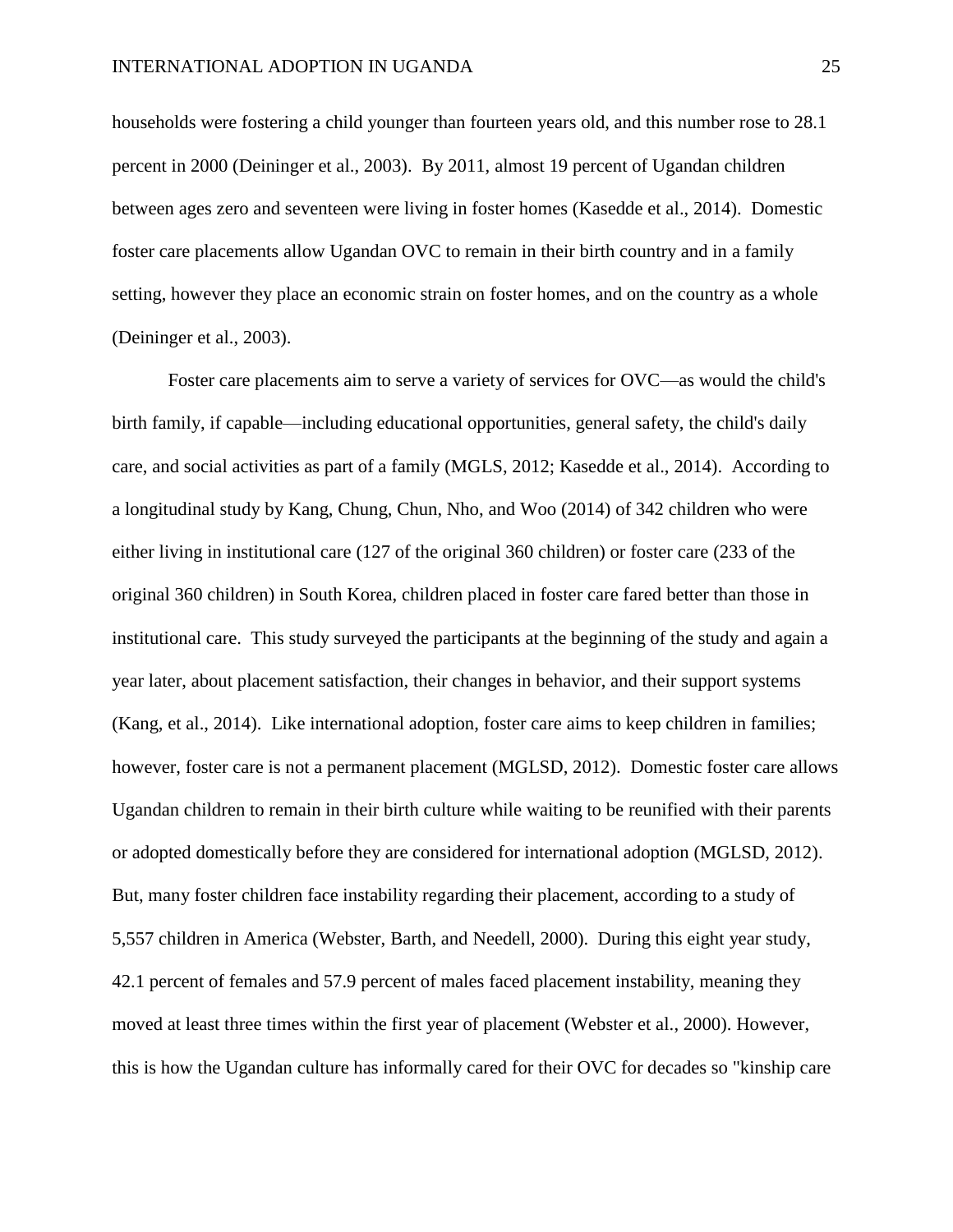and informal foster care [are] already embedded in Ugandan culture and tradition" (MGLSD, 2012, p. 1). Although South Korea and America differ from Uganda in many ways, the principles of this research can be applied to Ugandan orphan care practices and they are in agreement with the ACF's opinion on the matter (MGLSD, 2012).

From a macro perspective, foster care can be both beneficial and detrimental to a society (Kasedde et al., 2014; Deininger et al., 2003). According to Kasedde et al. (2014), the Baganda people in central Uganda have "long had high levels of fostering for kinship reasons as well as for social advancement and alliance building" (p. 1). Foster children bring families and communities together as people step up to the challenge of providing for each other, and this strengthens unity throughout a nation. On the other hand, more foster children in a home reduces the amount of resources available for the other members of the foster family and this places a strain on the nation as a whole (Deininger et al., 2003). According to Deininger et al. (2003), "adding one foster child is estimated to reduce the individual household investment by between 0.59 and 0.51% points" (p. 1208). In the past, foster care has been successfully absorbed by Ugandan communities, but the increase of OVC needing foster homes has become more of a burden on the nation (Roby & Shaw, 2006).

#### **Domestic adoption**

Although formal domestic adoption has not been popular in Ugandan history (Roby & Shaw, 2006; MGLSD, 2012; Walakira et al., 2014), it has recently started to gain momentum (MGLSD, 2012; Walakira et al., 2014). In 2011, Uganda's MGLSD and the Child's i Foundation joined forces to raise awareness about domestic adoption benefits, hosting the Ugandans Adopt campaign (MGLSD, 2012; Walakira et al., 2014). At this time, only seven percent of orphanages practiced domestic adoptions (MGLSD, 2012). As a result of this push, thirty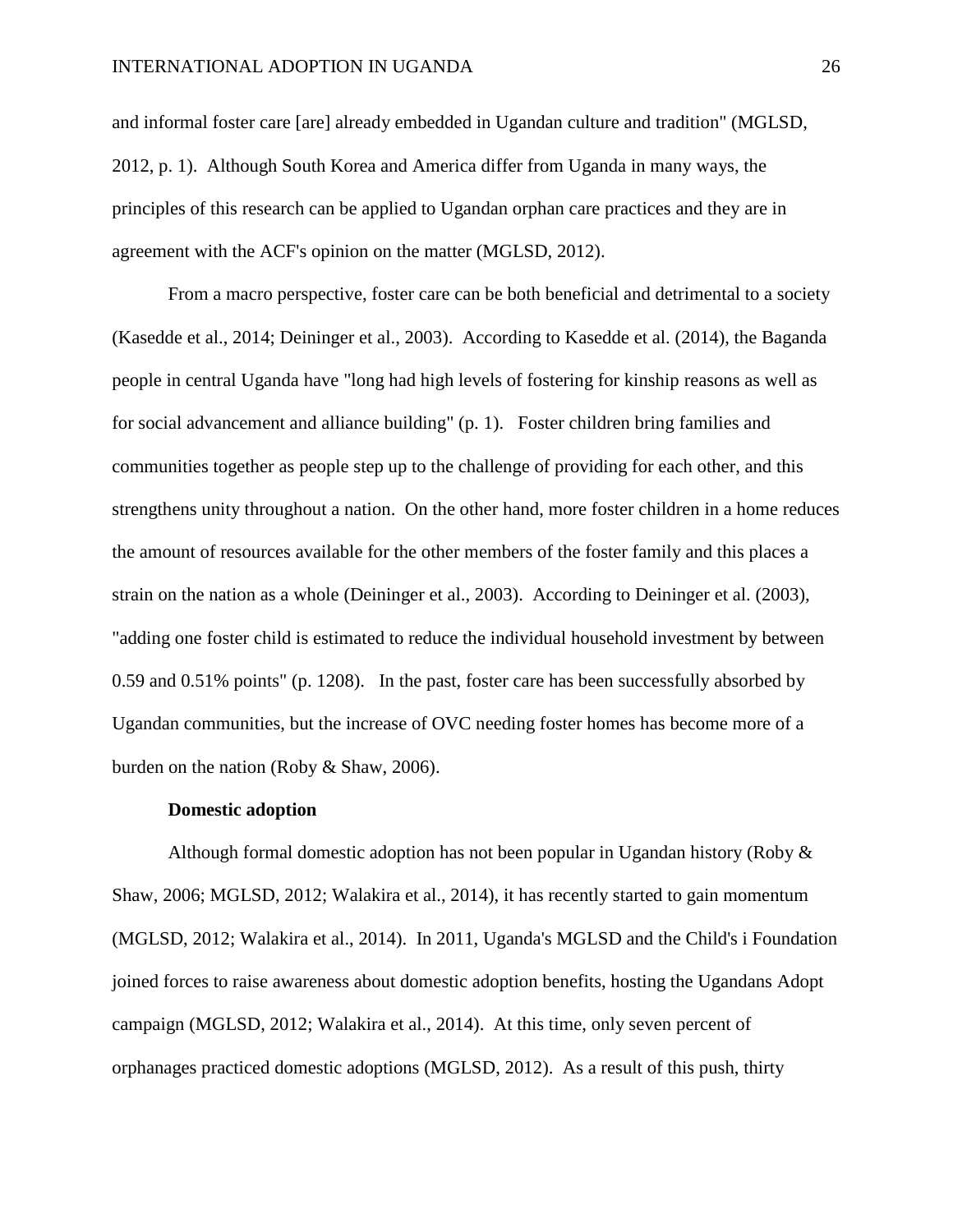families decided to adopt children who were not related to them, and Child's i Foundation was left with more families ready to adopt than children needing adoption (MGLSD, 2012). Changing society's attitude on something is not easy, but "while many misconceptions and fears still exist about adoption, the campaign has proved that through education and good social work practises there is a demographic of Ugandans who can and will adopt non-blood relatives" (MGLSD, 2012, p. 1). As this campaign continues to promote adoptions across Uganda, more orphanages have begun embracing this trend and are working to offer better adoption programs for the children in their care (MGLSD, 2012). Many orphanages that conduct adoptions still prefer to send children internationally for adoption, and the MGLSD (2012) advises that considerable attention be directed at prioritizing domestic adoptions over international ones.

The ultimate goal of orphan care is to keep children in homes, preferably with their biological parents, as the Assistant Commissioner for Children in Uganda James Kaboggoza has said, according to MGLSD (2012):

We believe that the best place for a child to grow up is in a family, in a community setting. Too many children are growing up separated from their families or orphaned, living in child care institutions. If children grow up in institutions, they lose the meaning in their life. If they grow up in a family they learn how to love, they learn how to live with one another, they learn their duties and become responsible citizens of tomorrow. They have a sense of belonging. (p.

1)

This value of family centered orphan care is held by the MGLSD, along with many organizations working throughout Uganda, to promote family reunification or adoption (MGLSD, 2012).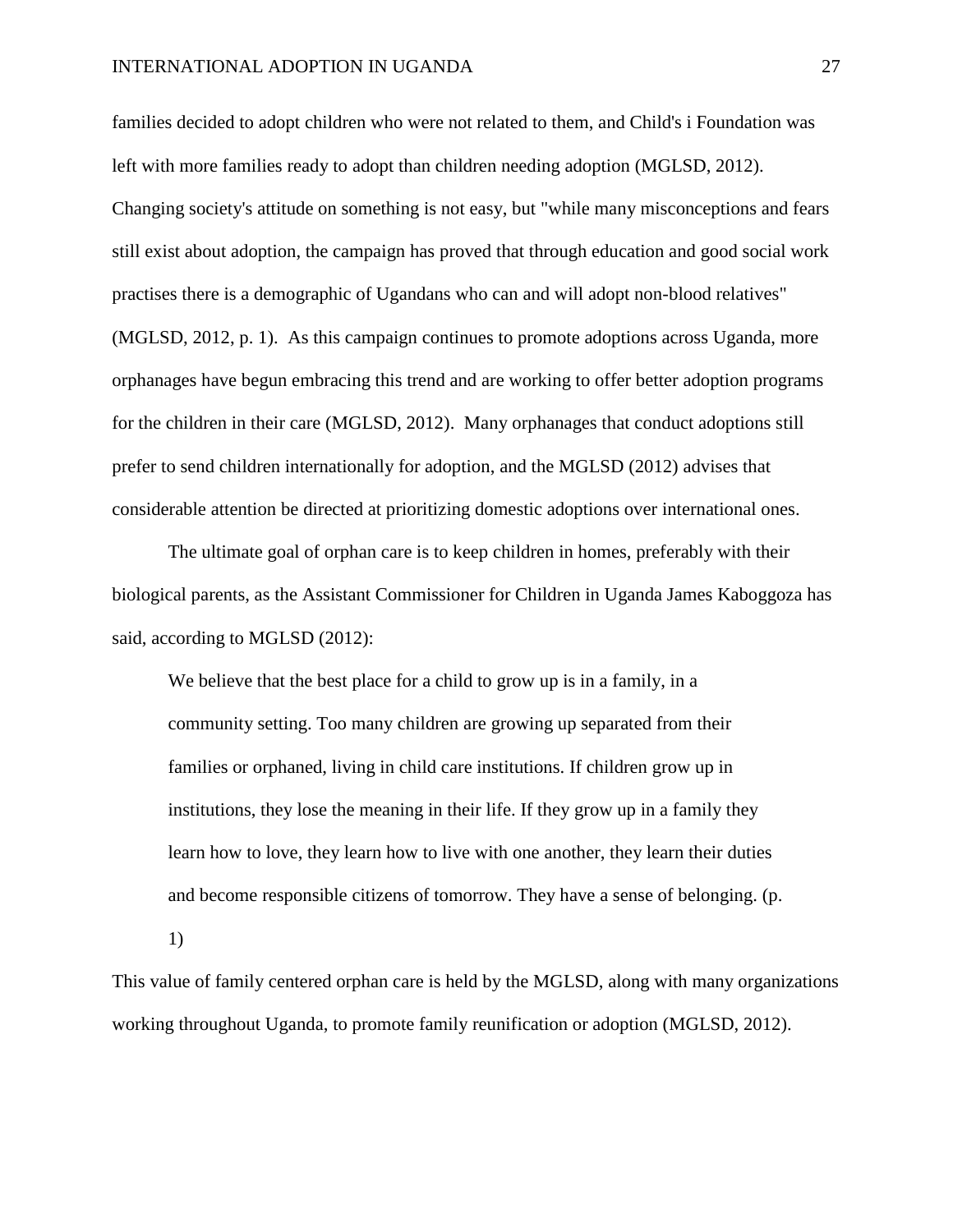While Ugandans value keeping Ugandan OVC in domestic placements for the sake of each child, the sake of the nation from a macro perspective poses another side of this matter (MGLSD, 2012; UNICEF, 2003). As described by UNICEF (2003):

In sub-Saharan Africa…the HIV/AIDS epidemic has deepened poverty and exacerbated myriad deprivations. The responsibility of caring for orphaned children is a major factor in pushing many extended families beyond their ability to cope. With the number of children that require protection and support soaring…many extended family networks have simply been overwhelmed. Many countries are experiencing large increases in the number of families headed by women and grandparents; these households are often progressively unable to adequately provide for the children in their care. (p. 14)

As families take in orphans they increase their risk of poverty. Families and communities are being stretched beyond their limits, becoming less able to provide their children with adequate food, education, health care, and such resources (UNICEF, 2003, Kasedde, 2014; Roby & Shaw, 2006). This weighs on the nation as a whole, reducing their capacity to grow and thrive economically, educationally, and developmentally.

### **Orphanages and institutional care**

Although orphanages were originally meant to provide a home for children who do not have parents, their effect on Uganda has begun to do more of the opposite (MGLSD, 2012; Katy, 2014; Nielson, 2014; SAF, 2013). With eighty-five percent of children living in Ugandan orphanages today not actually being double orphans (MGLSD, 2012), this system has encouraged child abandonment and the unnecessary separation of families (SAF, 2013; MGLSD, 2012). "There are many push and pull factors which result in children living in child care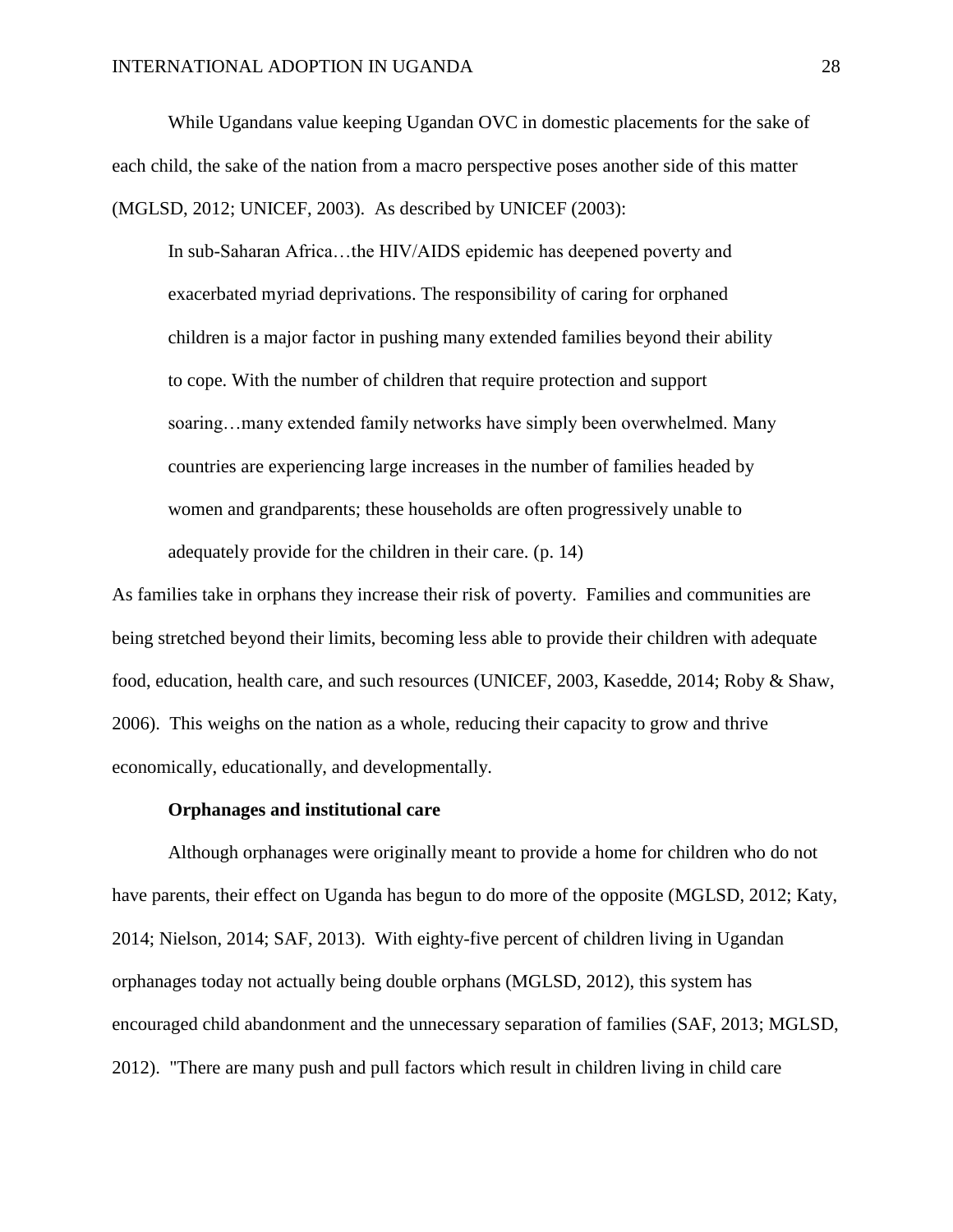institutions. These include family poverty, availability of 'free' services such as education in institutions, and incentivised 'recruitment' of children by institutions themselves" (SAF, 2013, p. 2). Some impoverished parents, often widows or widowers, who can no longer care for their children leave them in orphanages until they are once again able to do so (MGLSD, 2012). The wide availability of institutional care and the lack of other welfare options for parents drives orphanage popularity, despite the detrimental effects this form of orphan care has on the children and on the nation (SAF, 2013; Roby & Shaw, 2006). While orphanages and institutional care settings have been shown to produce harmful effects in children (Bakermans-Kranenburg et al., 2011), Ugandan orphanages continue to receive increasing amounts of funding from the West (Walakira et al., 2014).

Of the 500 to 800 orphanages known and operating in Uganda in 2014, only forty were licensed by the MGLSD (Walakira et al., 2014). While informal orphan care is abundant in Uganda, this situation can be dangerous to the children involved (Walakira et al., 2014; Graff, 2008). It can lead to corrupt international adoptions from unlicensed institutions and potential child trafficking or the adoption of children who are not double orphans (Graff, 2008). Despite the education and health care that some orphanages offer, this living situation detracts from children's development in many ways, including physical, behavioral, and psychological development (Walakira et al., 2014). Children who grow up in institutional care also face a "disconnection from Ugandan communities and culture making it increasingly difficult for post institutionalised children to live within a Ugandan community setting" (MGLSD, 2012, p. 1). This poses a problem for the future of Uganda, if an institutionalized and detached generation ever comprises the majority of the population (MGLSD, 2012).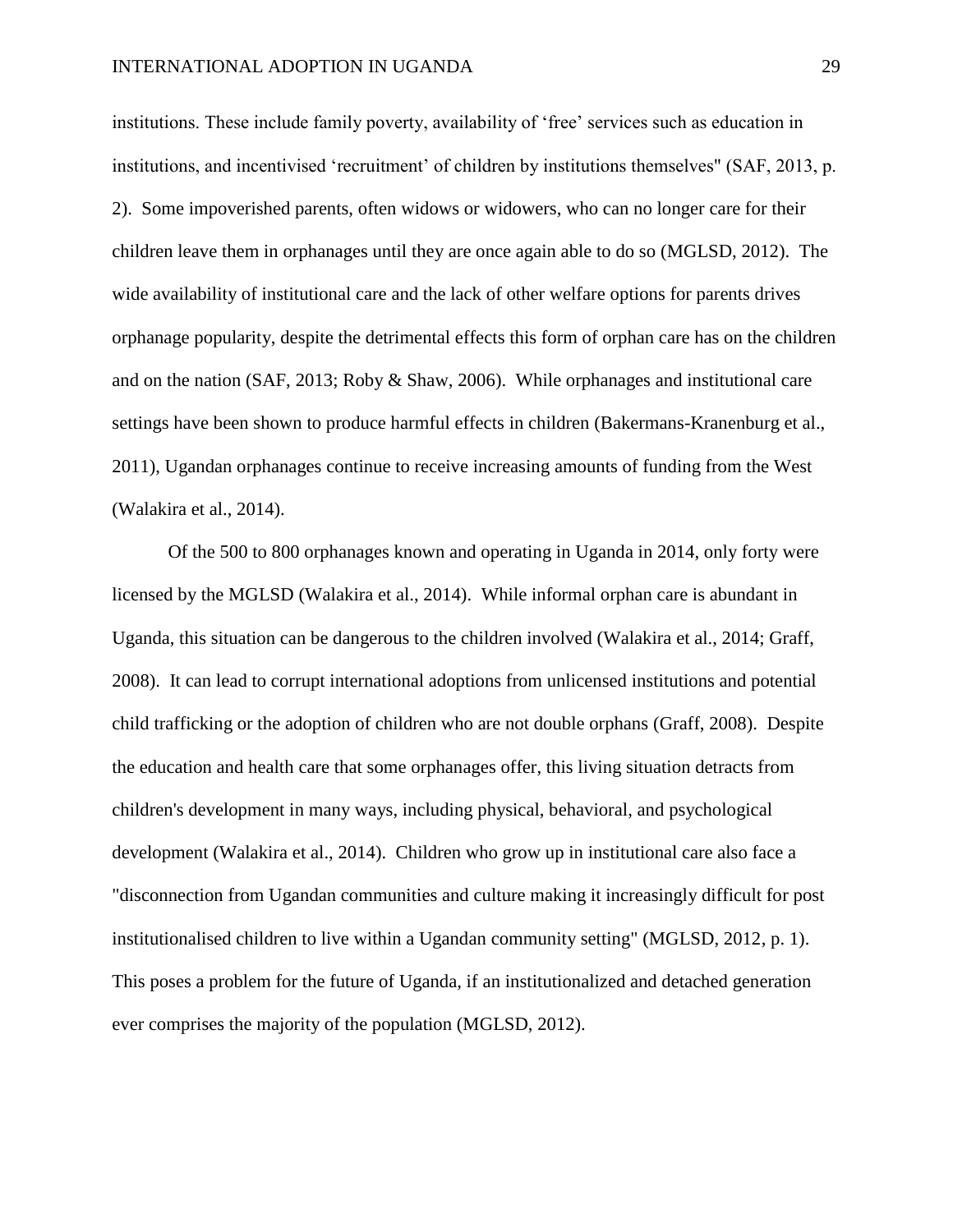As aforementioned, in 2011 Uganda's MGLSD sponsored an Alternative Care Taskforce which studied how OVC were being cared for at this time (MGLSD, 2012). They reported over 500 orphanages in Uganda, with three new ones opening each month in Wakiso and others continuing to be discovered throughout the nation (MGLSD, 2012). They reported that "without immediate and decisive action Uganda could have more child care institutions per capita than any other African country" (MGLSD, 2012, p. 1). This was recognized by the Ministry as a problem for the nation as a whole, as orphanages are not their preferred method of orphan care and countless research has told of the negative effects that institutional care can have on children (Walakira et al., 2014; SAF, 2013; MGLSD, 2012; Carlson, 2011).

#### **Child welfare**

Around eighty percent of Uganda's population is less than thirty-five years old, with fiftysix percent younger than eighteen years old (UNICEF, 2015). With one of the world's youngest populations, children are the near future of Uganda and they need support in order to thrive; "investing in children has a multiplier effect on the individual and society which is why children should be a critical focus of national development policy, in particular national development plans" (UNICEF, 2015, p. 1). With so many children comes much potential for Uganda's growth and development, "however, harnessing this opportunity requires turning the young population into productive human capital that will generate the faster economic growth envisioned in Vision 2040 (UNICEF, 2015, p. 1). Vision 2040 is Uganda's economic development plan outlining various ways the country will intervene and invest in programs and people, with an emphasis on caring for vulnerable children, in an effort to reach the status of a country with a middle income by the year 2040 (UNICEF, 2015). This is a huge challenge for Uganda, as currently fifty-five percent of children younger than five years old and thirty-eight percent of children between ages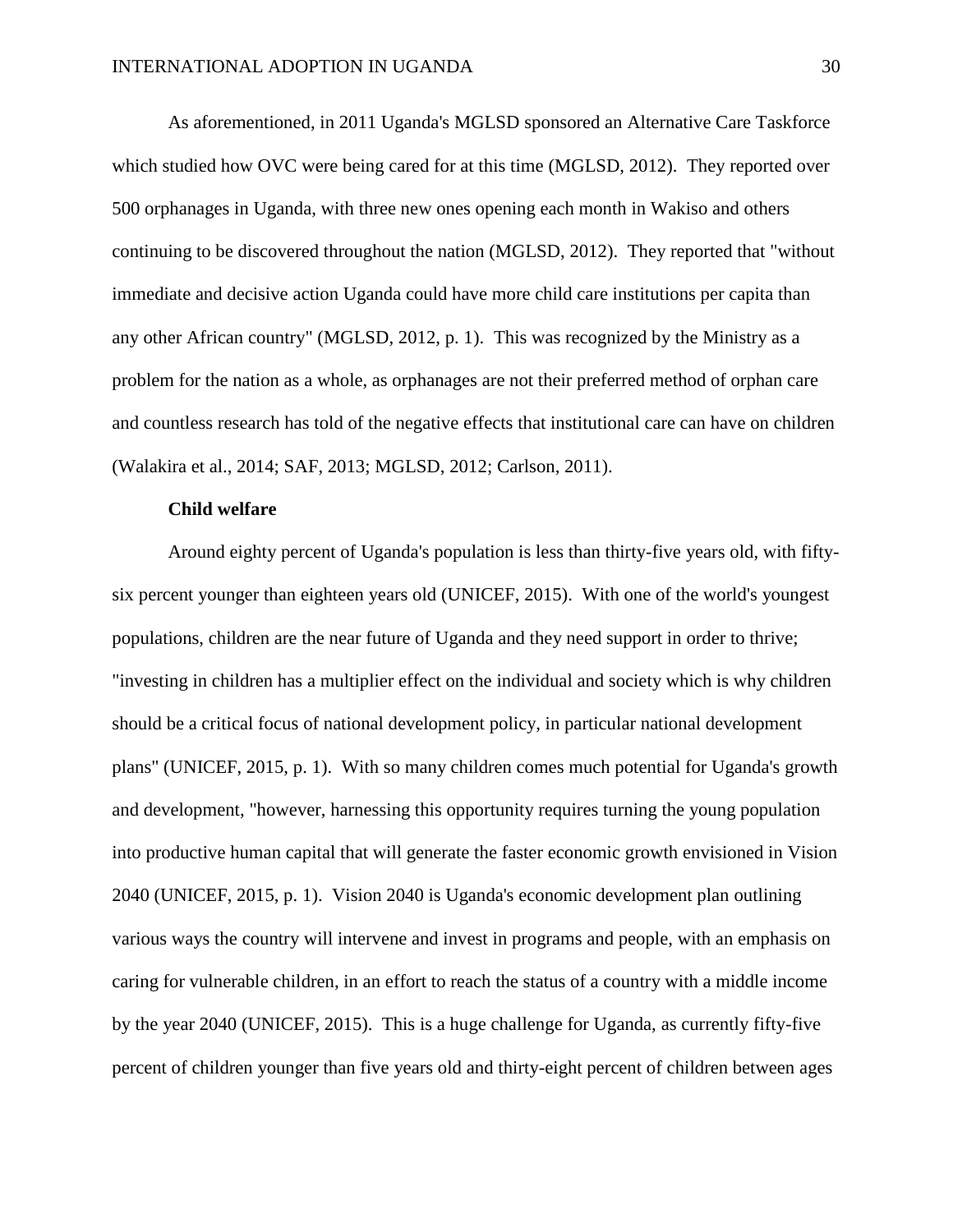six and seventeen are living in child poverty, and thirty-three percent of children younger than five years old are stunted from undernourishment (UNICEF, 2015).

Uganda's government, with support from UNICEF and the National Planning Authority, is preparing a National Development Plan II (NDP II) for fiscal years 2015/16 through 2019/20 to do just that (UNICEF, 2015). With an increased focus on children and the future of Uganda, this plan hopes to fight the poverty and detrimental conditions that impair much of the population (UNICEF, 2015). Some aspects of the NDP II that focus on child welfare work to secure government programs that are geared at protection, education, health, nutrition, and improved policy for processing birth registrations (UNICEF, 2015). Other priorities are working against conditions that leave children stunted and underweight, raising the levels of immunizations given to children, and decreasing the number of children that drop out of school (UNICEF, 2015). Increased efforts to provide for the welfare of vulnerable children in Uganda goes hand in hand with the MGLSD's goal of domestic provision for Ugandan children in need of care (MGLSD, 2012).

## **AIDS prevention**

As AIDS is one of the leading causes of the orphan crisis (MOH, 2014; Sharp et al., 2008; Roby & Shaw, 2006; Sachs & Sachs, 2004), working against AIDS is considered orphan prevention and can help Uganda reduce the number of vulnerable children in need of care (Sachs & Sachs, 2004). Although rates of contraction are still high, they are decreasing from 10.9 percent in 1999, to 8.7 percent in 2000, and to 4.26 percent in 2013 (MOH, 2014; UNICEF, 2013). Uganda's outburst of AIDS cases beginning in the 1980's brought about the founding of the nation's AIDS Control Program (ACP) and the National Committee for the Prevention of AIDS (NCPA) (MOH, 2014). ACP, with the assistance of the World Health Organization,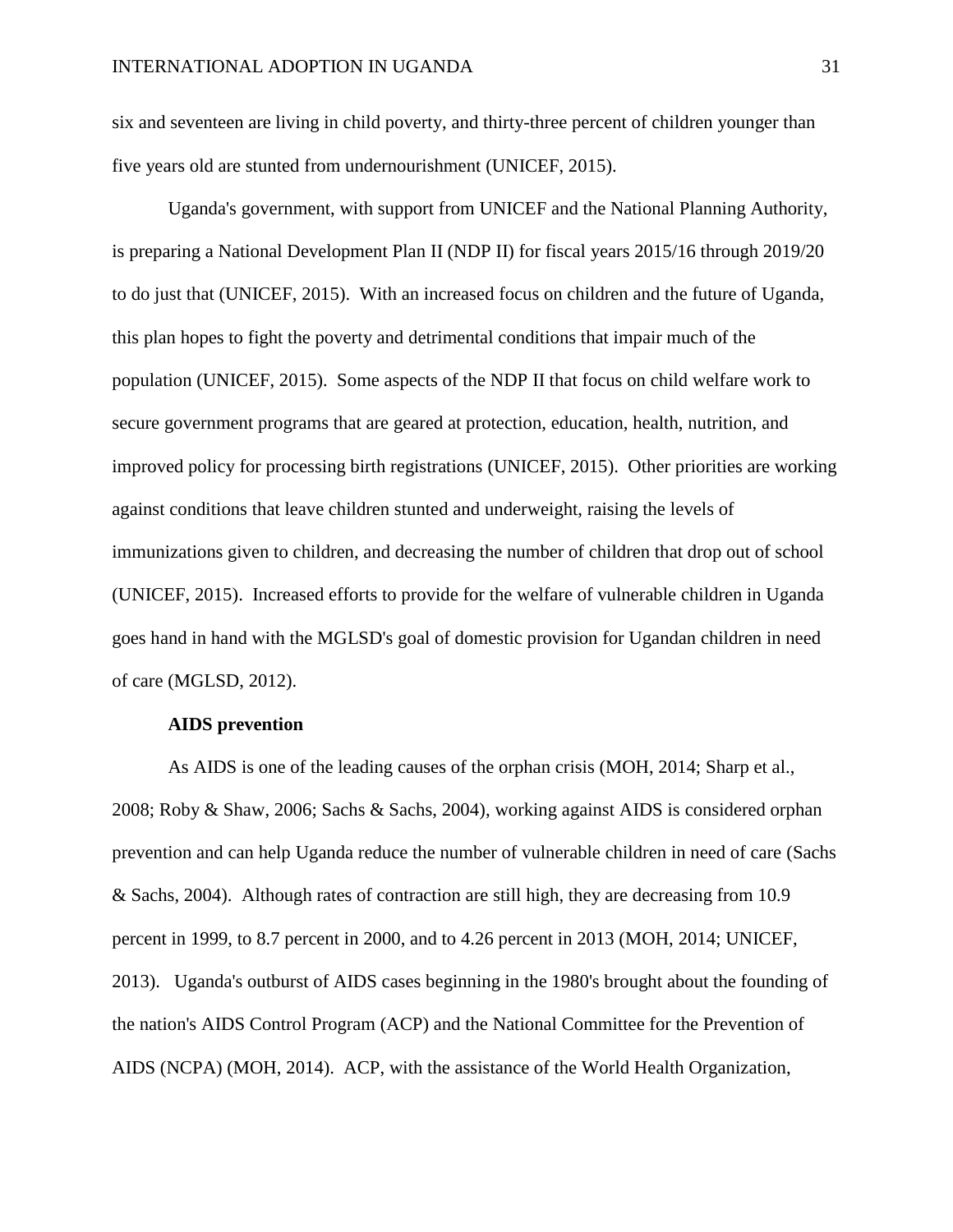stepped up to fight this disease by spreading vital information about HIV/AIDS and how to prevent its transmission, working to inform the population about this new and unfamiliar plague (MOH, 2014). Uganda's Ministry of Health (MOH) established "the first national blood transfusion service, the first voluntary, confidential counseling and testing service, the first HIV&AIDS care and support organization and the first national STD control program" (MOH, 2014, p. 1). While the government has been proactive and aggressive in battling the epidemic, "HIV&AIDS continues to be a major socio-economic challenge and is among the leading causes of morbidity and mortality. The epidemic has matured and is generalized across the entire population" (MOH, 2014, p. 1).

#### **Other Countries in Comparison**

#### **Romanian international adoption ban**

Like Uganda, Romania has a history of poverty and tolerance for child abandonment, leaving many children on the streets or in institutional care (Marx, 2007). As of 2007, Romanians had been abandoning about 10,000 children annually, and this country had over 80,000 children living in foster care or orphanages (Marx, 2007). Romania's history of corruption, partly due to unregulated international adoptions and child trafficking, stood in the way of its desired acceptance into the European Union, and so Romania temporarily prohibited all international adoptions as of June 21, 2001, to allow for refining the international adoption regulations and to end the rampant corruption (Marx, 2007; Failinger, 2014). However, rather than this fixing these problems, it led to a permanent ban on all international adoptions from Romania in 2005, with the exception of grandparents who wish to adopt their biological grandchildren from outside of the country (Marx, 2007). This left thousands of abandoned children to grow up in developmentally under stimulating institutional care settings if they were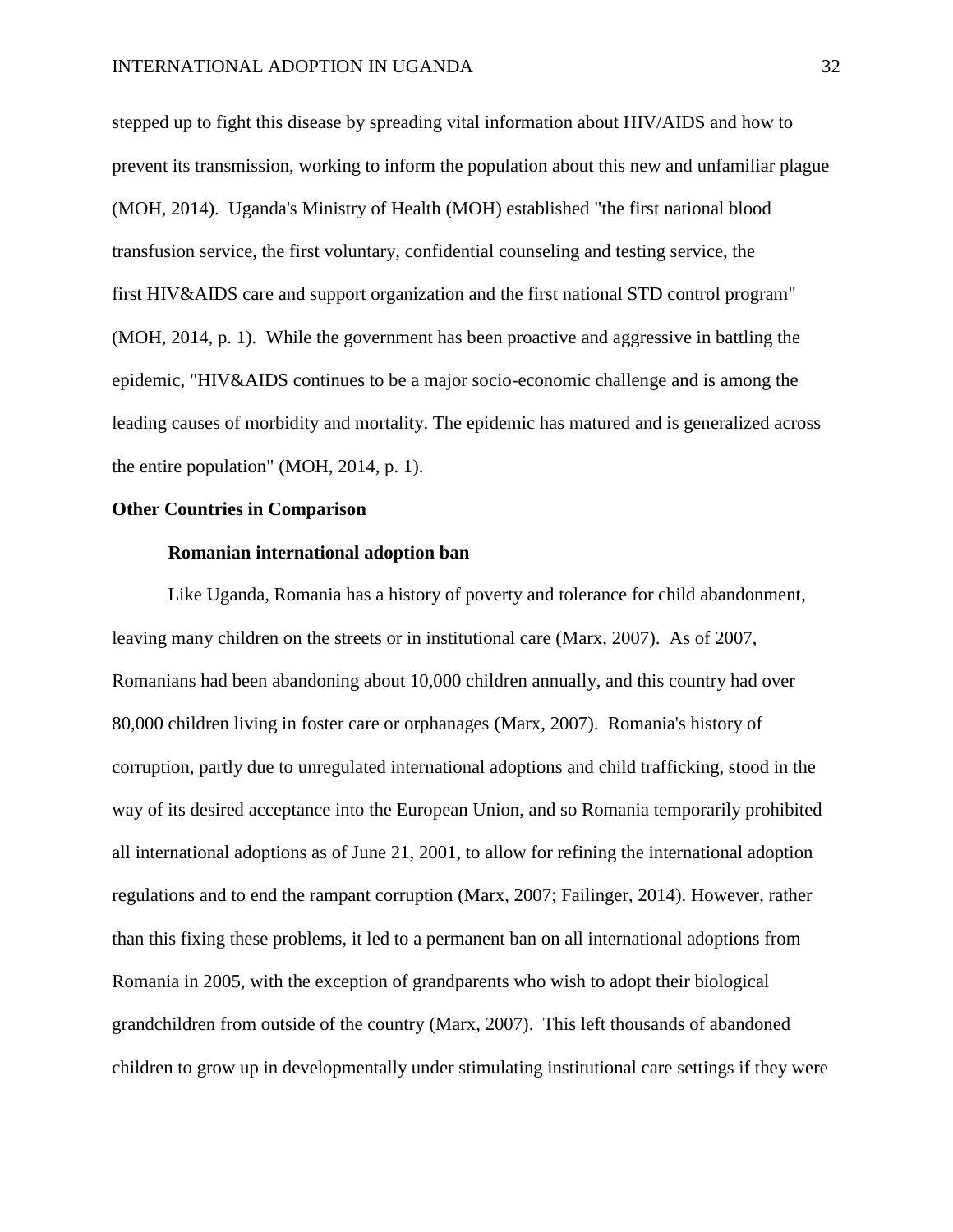not adopted domestically. In this decision, the Romanian government valued its admittance into the European Union above the best interest of its abandoned children who could have greatly benefited from international adoption (Marx, 2007; Failinger, 2014; Johnson & Edwards, 1993).

One of the contributing factors motivating this legislation was to encourage Romanian families to stop abandoning their children (Marx, 2007). Although this purpose deserves respect, the law itself was not geared at accomplishing that goal; it merely closed the door that used to be the children's best chance at being placed in a home without fighting the poverty and other conditions that were supporting child abandonment (Marx, 2007). Many of the abandoned children in Romania are left in hospitals at birth, with no records identifying who they are or to what family they belong. Without known extended family to turn to, children are left to be raised in government run orphanages (Marx, 2007; Failinger, 2014; Johnson & Edwards, 1993). While Uganda faces similar poverty and child abandonment, Ugandan children are often able to be reconnected with their relatives when this solution is tried (MGLSD, 2012). If Uganda joined Romania in banning all international adoptions, they would be able to divert more energy on domestic placement options, however they would still be flooded with vulnerable children and conditions that hinder raising them (SAF, 2013). For Romania, stopping international adoptions did not solve the problems leaving children vulnerable in the first place, but it could be effective in conjunction with efforts to improve welfare to support single parents and families taking in extra children to support domestic placements (Marx, 2007; Failinger, 2014; Johnson et al., 2013).

# **South Korean policy reform**

South Korea has been an international adoption sending country since the 1960's and has sent over 150,000 children to be adopted abroad (Kim, McPherson, & Sung, 2015). As South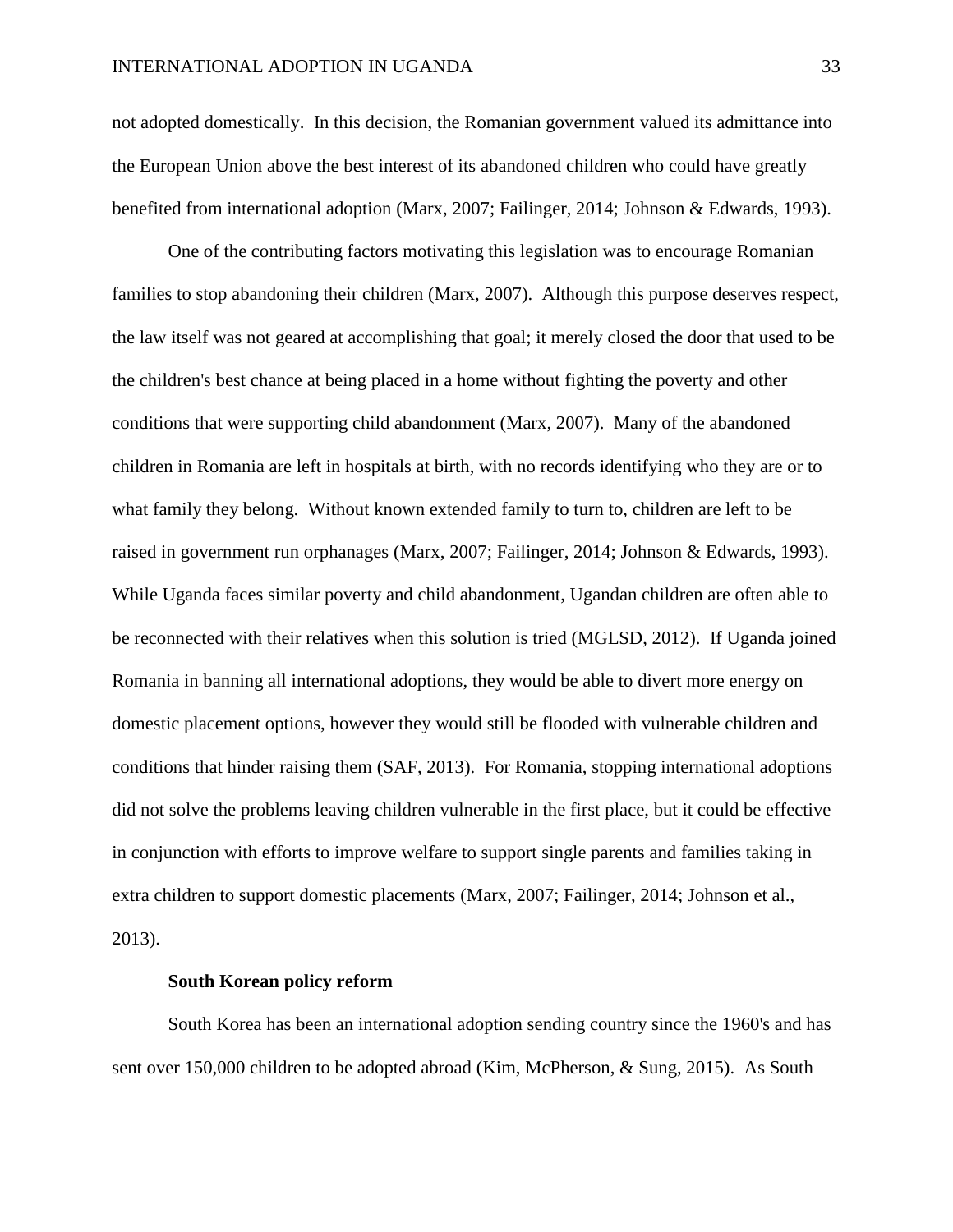Korea is a wealthier, more developed nation than Uganda or Romania, its reliance on international adoption to place their orphans in homes internationally versus domestically has faced much critique (Kim et al., 2015; Fronek, 2006). "By the 1970s, the nation's increasing wealth was seen to be at odds with its policy of using international adoption as a method to care for children needing out of home placements" (Kim et al., 2015, p. 1; as cited by [Hübinette,](http://www.sciencedirect.com.seu.idm.oclc.org/science/article/pii/S0190740914003910#bb0095)  [2005\)](http://www.sciencedirect.com.seu.idm.oclc.org/science/article/pii/S0190740914003910#bb0095). In response, South Korea began encouraging domestic adoptions, foster care, and group home placements for children, leading up to a potential ban on international adoption altogether in 2015. Domestic adoption is stigmatized in South Korea just as it has been in Uganda (Kim et al., 2015; Chun, 1989), and the cultural attitude towards parenting adopted children must be shifted if these vulnerable children are to be successfully placed in domestic homes. Ending international adoptions in South Korea would mean that adoption agencies would no longer receive funds previously generated through international adoption, some of which go to support foster parents and their resources, single parents, and orphanages (Kim et al., 2015). Without the income brought in through international adoption, these programs would have to find alternative funding (Kim et al., 2015; Fronek, 2006). Uganda is similarly promoting domestic care for their children, and while the MGLSD and other local organizations are discouraging international adoptions, they do not have plans to prohibit this form of orphan care (MGLSD, 2012).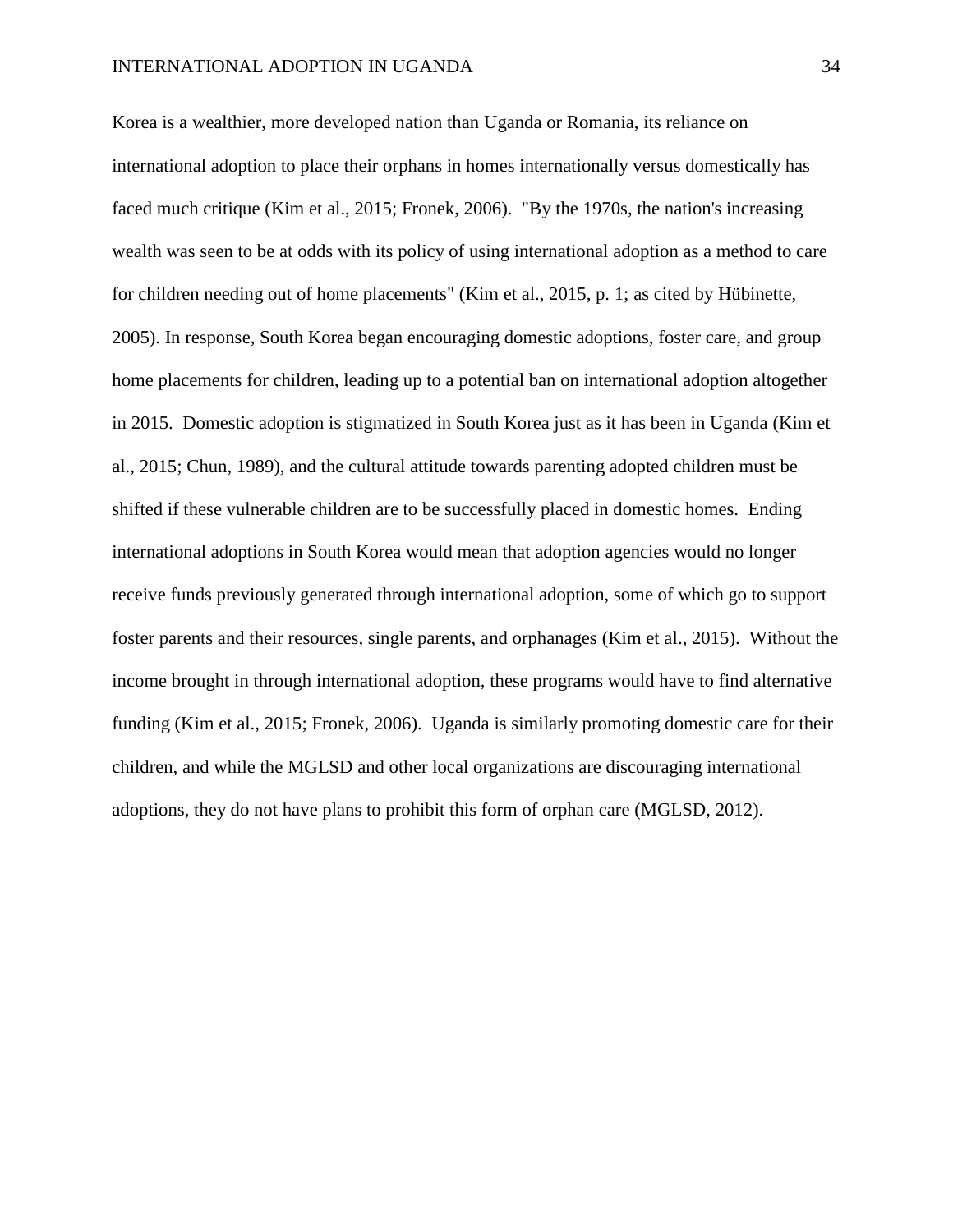## **Chapter 4: Evaluation of International Adoption in Uganda**

#### **International Adoption Debate**

Children have the right to grow up in a family, as granted by the Hague Convention, the CRC, the ACRWC, the NSPPI, and the Children Act of Uganda (HCCH, 2013; UNHR, 1990; OAU, 1999; MGLSD, 2011; the Children Act, 1997). Not all Ugandan children have families, though, and international adoption has been widely critiqued for its effectiveness in providing children with homes (Carlson, 2011; Olsen, 2004; (Masson, 2001). Some of the main arguments supporting international adoption are that this process matches children in need of a home with families that want to care for more children, and that it is in the best interest of the children to remove them from poverty and place them in a well developed country (Carlson, 2011; Olsen, 2004; Masson, 2001). On the other hand, arguments opposing international adoption claim that it is a form of exploiting children from developing countries to imperialistic rich countries, fostering corrupt practices that make a business of selling children (Olsen, 2004; Ishiyama & Breuning, 2007; Masson, 2001).

Only a tenth of the world's population lives in Sub-Saharan Africa, but this area contains almost eighty percent of the world's children that have been orphaned from AIDS (Roby & Shaw, 2006). While international adoption may not be the first priority for orphan care, Roby and Shaw (2006) attest that it should remain an option, as there are so many children in need of a home. As the former Ugandan practice of extended families taking in orphans is being overwhelmed with so many children, it is becoming less effective (Roby & Shaw, 2006; UNICEF, 2003). With more orphans needing homes, alternative placements such as international adoption could be considered as another method of orphan care (Roby & Shaw,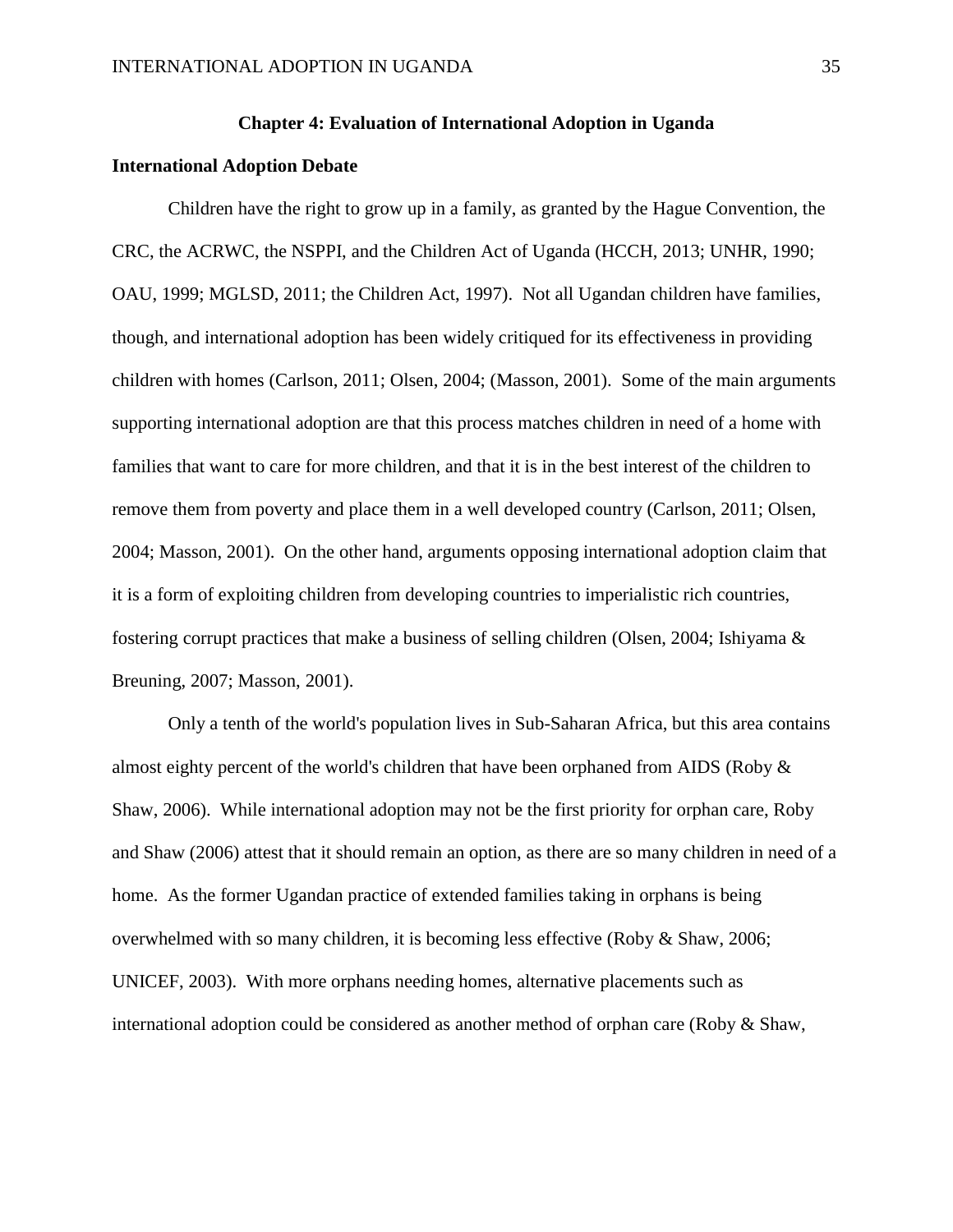2006). This process could be used to help take care of the children left without families, providing them with loving homes in a developed country (Roby & Shaw, 2006).

A recent study in Uganda reported that 81.9 percent of children were living in institutional care because they were abandoned by their parents, while only 9.6 percent were there because they were orphans and 7.8 percent due to poverty (MGLSD, 2010; as cited by Walakira et al., 2014). Institutional care is becoming more accepted in Uganda, as parents perceive that those homes will provide better education and health care to their children (Walakira et al., 2014). These children have living parents, though, and if more work focused on supporting and educating parents in keeping their children, there would be less children in need of a home in the first place (MGLSD, 2012). As previously noted, domestic adoption has not been common in Uganda due to cultural stigmas, but the Child's i Foundation (CiF) has been working to promote domestic adoptions through Malaika Babies' Home (Walakira et al., 2014). They have conducted several successful domestic adoptions and feel that if more domestic adoptions services were available, international adoption would not be necessary (Walakira et al., 2014; MGLSD, 2012). "Although such placements [international adoptions] may present an immediate solution to the damaging effects of institutional care, they also run the risk of corrupt and exploitative practices" (Child Protection Working Group, 2013; as cited by Walakira et al., 2014, p. 148).

#### **Aspects of International Adoption Policy**

As a sending country formulates their international adoption policy, they "must determine where orphans in the country may be sent and set requirements for the type of people who are qualified to adopt" (Milbrandt, 2014, p. 704). This can include characteristics such as marital status, sexuality, age, gender, or whatever a country feels is important to regulate among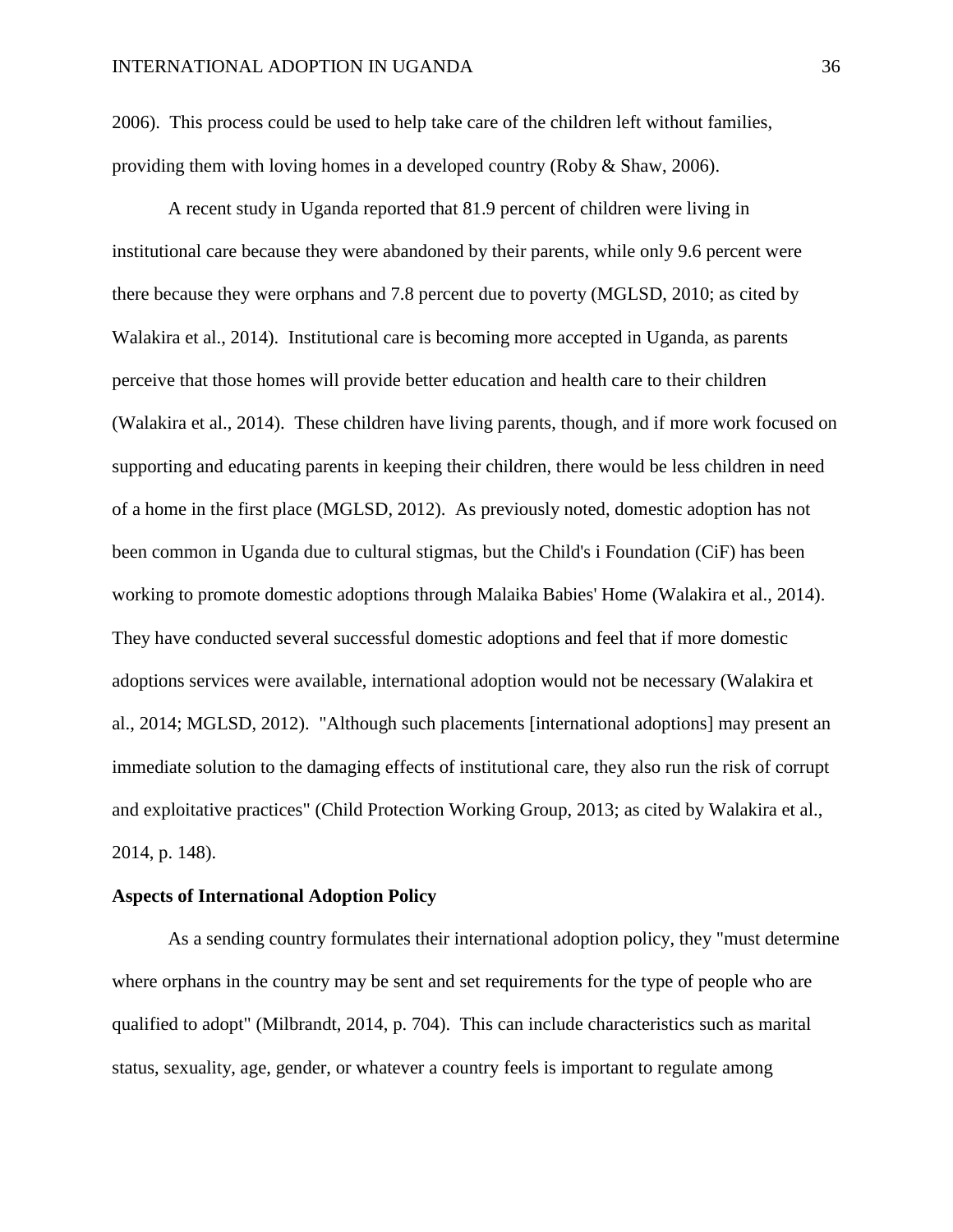adoptive parents. Residency requirements are another matter. Uganda's current adoption laws require interested adoptive parents to foster a child in Uganda for three years before they can proceed with adoption (UN, 2014). This does not always happen, however, as people abuse Uganda's Legal Guardianship Order to hasten an adoption (VIVA, 2012; MGLSD, 2012; UNICEF, 2014). Ninety-seven percent of adoptions from Uganda to America in 2013 were conducted this way, disregarding Uganda's three year residency and fostering policy (MGLSD, 2012). This illustrates how little power the law holds over corruption in Uganda. Some people have pure intentions of providing these children with good homes, but this overall disregard for the policies in place only encourages the unethical practices that are happening and it undermines progress against corruption.

#### **Policy Effects in Uganda**

Policy regarding international adoption must be regularly evaluated to be proactive against corruption. Uganda's initial ratification of the CRC did not have a significant impact on the country, but it was the first step progressing towards children's rights which gained popular awareness with the creation of the Child Law Review Committee, the World Summit for Children, and the establishment of the National Plan of Action for Children (UN, 1996). The policies regarding both domestic and international adoptions in the 1990's needed reform in order to better protect the children involved; "it is restrictive on who should adopt a Ugandan child, and also allows intercountry adoption without laying down comprehensive procedures and safeguards" (UN, 1996, p. 29). Children were being removed from the country through guardianship orders rather than adoption (UNICEF, 2014; VIVA, 2012; MGLSD, 2012), and were sometimes victim to abuse, trafficking or slavery (UN, 1996). To combat this problem, stricter policies regulating international adoptions at this time began to require people, who were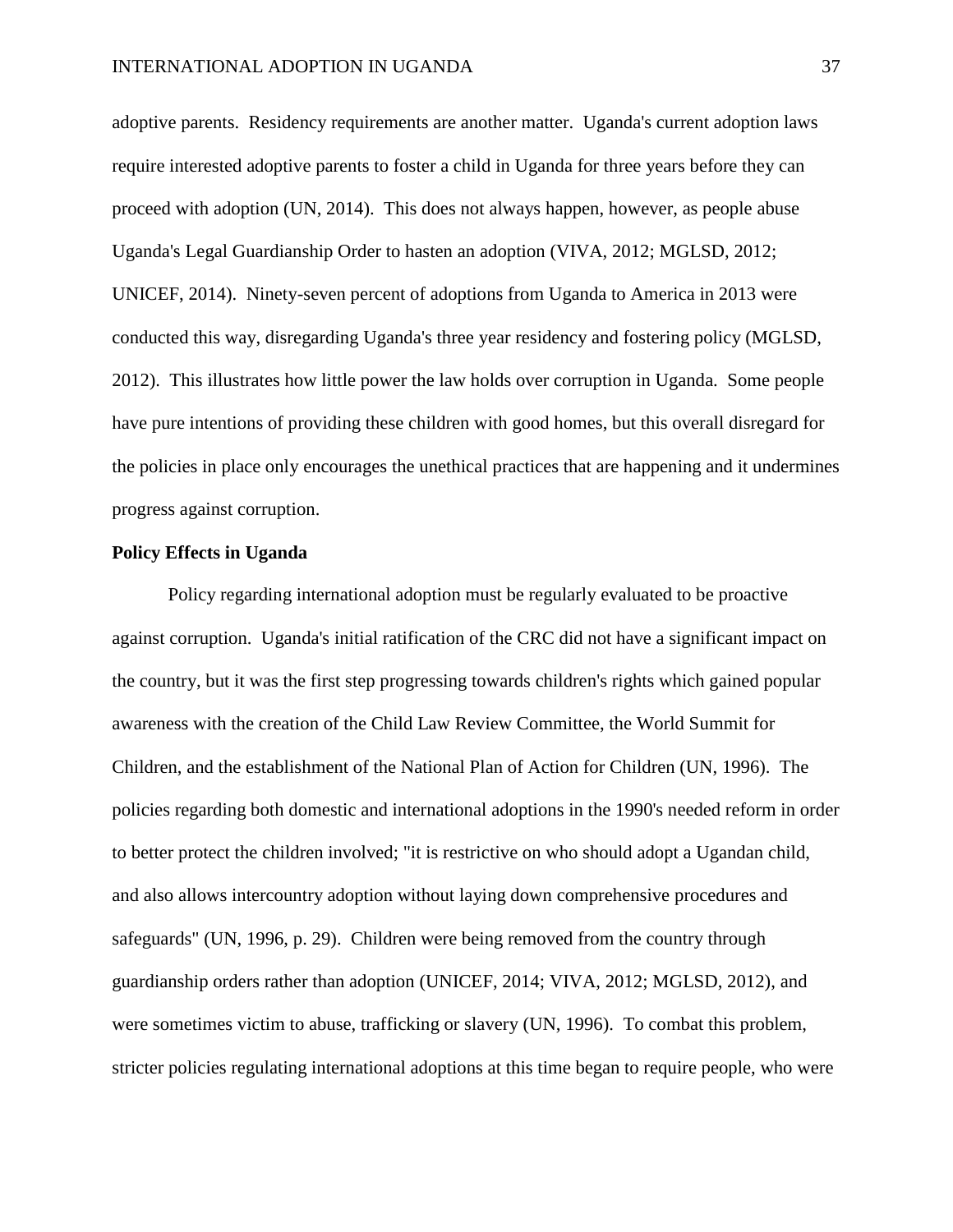not citizens of Uganda and wished to adopt a Ugandan child, to first live in Uganda for at least three years and foster the child for at least two before they could apply for adoption (UN, 1996; the Children Act, 1997).

After ratifying the CRC, Uganda took the next step to protect its children by establishing the Children's Statute of 1997 (UN, 1997a). Uganda was praised in a meeting with the UN regarding their ratification of the CRC for their continued progress in promoting children's rights. This meeting was held two months following the establishment of the Children's Statute, and in that time Uganda had already improved the policies surrounding this matter and created a family and children's court. The Ministry of Local Government also oversaw the decentralization of issues related to caring for and protecting children, adoptions, and juvenile justice, which required educating the local councils on children's rights policies (UN, 1997a). At a similar meeting later that year, Uganda was encouraged to ratify the Hague Convention to further care for their children (UN, 1997b).

Uganda's Children's Statute was renamed in 2000 as the Children Act (UN, 2005a), which outlines the regulations concerning the care and protection of children (the Children Act, 1997). Part seven of this act specifically addresses adoption, outlining the conditions for who can adopt, what is required for international adoption, who must give consent for an adoption to be approved, and what is required of the court for this process. According to this policy, a single person or one person from an adopting couple must be at least twenty-five years old and twentyone years older than the child they wish to adopt. If a single person is adopting, they are only allowed to adopt a child of their gender. These adoption applicants must foster a child for at least three years while being supervised by a probation and social welfare officer, and this officer must give the court a report of the situation to guide consideration of the adoption request (the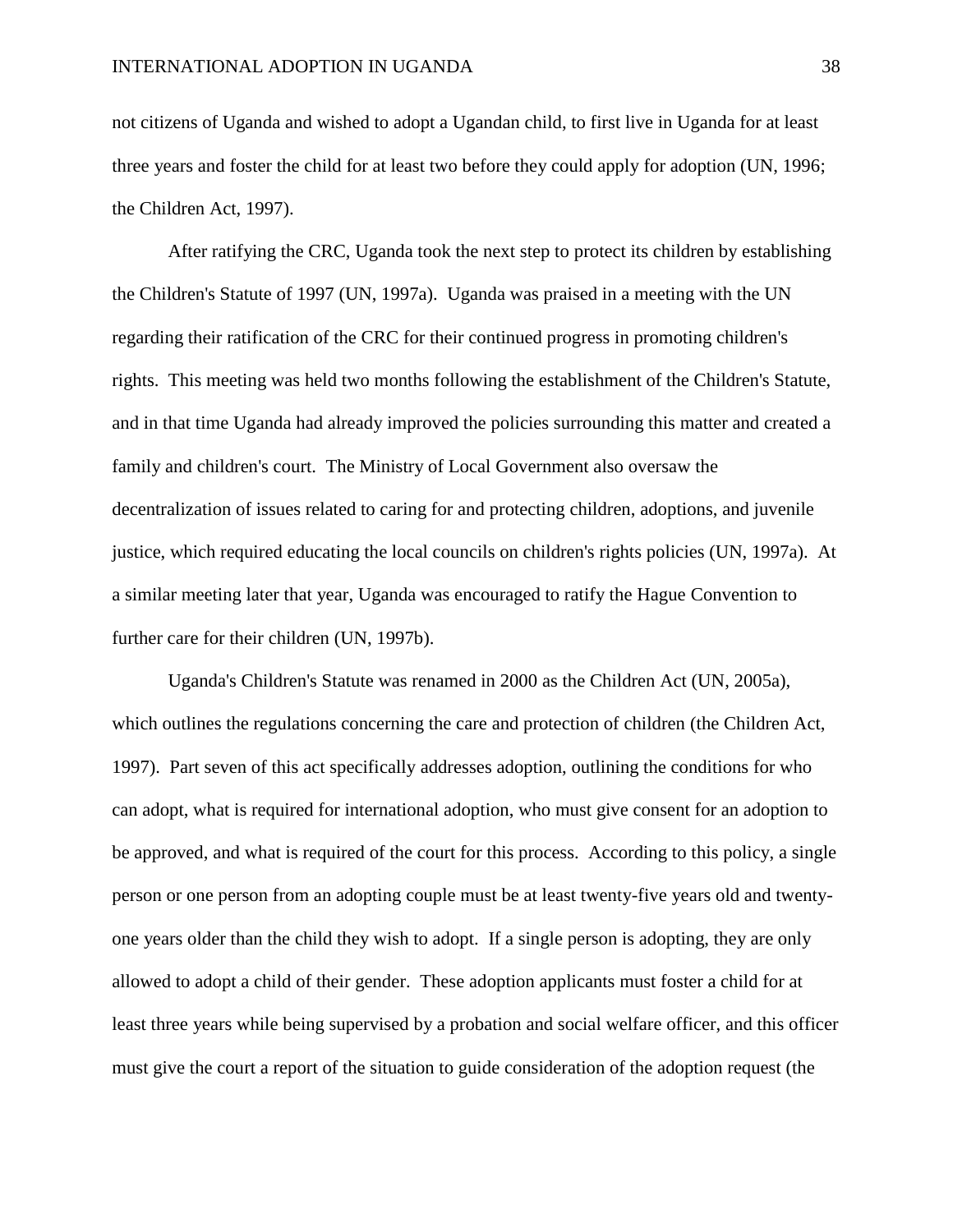Children Act, 1997). According to the Children Act (1997), foreigners who want to internationally adopt a Ugandan child must satisfy the following additional requirements:

(a) has stayed in Uganda for at least three years;

(b) has fostered the child for at least thirty-six months under the supervision of a probation and social welfare officer;

(c) does not have a criminal record;

(d) has a recommendation concerning his or her suitability to adopt a child from his or her country's probation and welfare office or other competent authority; and

(e) has satisfied the court that his or her country of origin will respect and recognise the adoption order. (p. 22)

In order for a legal adoption to proceed in Uganda, consent must be given by several people (the Children Act, 1997). The biological parents of the child placed for adoption, unless the court deems them unable to do so, must provide their informed consent to the adoption, and they are allowed to revoke this consent before the adoption is finalized. Interestingly, this act does not clarify that parental consent must be given only if the parents are alive, but it generally states that parents must give their consent. If a child is old enough to understand the situation the court will hear their opinion, and if they are at least fourteen years old they must give informed consent to the adoption before it can proceed, unless they are unable to do so. The court may also require the consent of others who have rights regarding the child, chosen with assistance from the probation and social welfare officer. The court is responsible for acquiring consent from all those required before it can approve the adoption. They also must make sure that no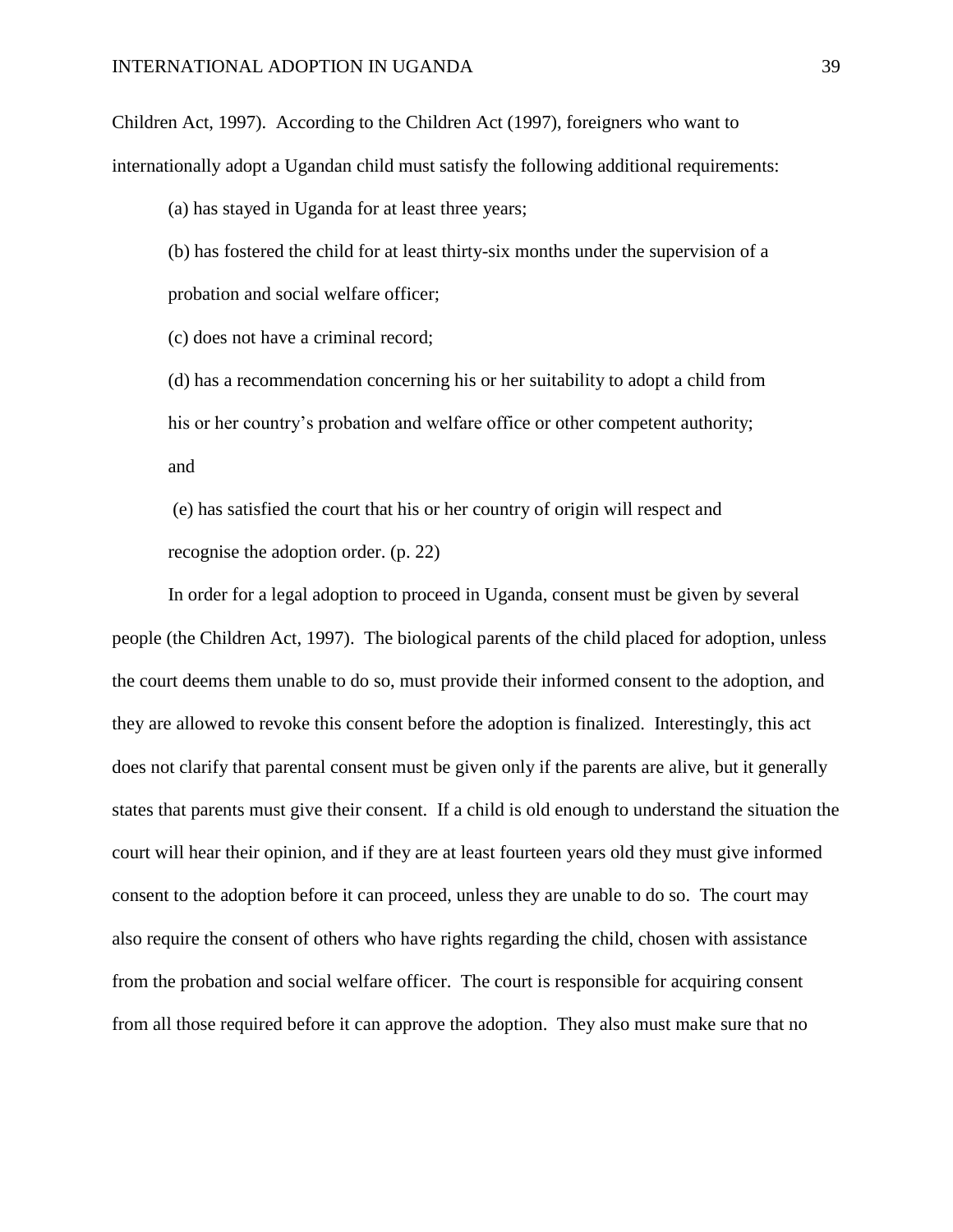payments were exchanged between the applicants, guardians, or others involved in an effort to complete the adoption (the Children Act, 1997).

According to the UN (2004), "with increased poverty, urbanization and modernization, children are increasingly being considered as burdens" (p. 39); and more children are being neglected and abandoned. Adoptions were regulated at this time according to the Children Act, with strict regulations regarding international adoption placements. Institutional care was considered the last resort for orphan care, as Uganda valued the family as the best option for children (UN, 2004). In 2005, Uganda was again prompted at another UN meeting to ratify the Hague Convention (UN, 2005b). At the next UN meeting regarding the CRC in 2013, Uganda noted that it was weary of ratifying the Hague Convention for fear of this leading to corrupt international adoption practices that would traffic children (UN, 2013). Uganda stood by its strict policy requiring three years of Ugandan residency while fostering a child under supervision before it allows adoptions to proceed, in an effort to reduce corrupt adoptions and maximize child protection. They also spoke about the issue of informal adoptions, which often left caregivers unable to provide for more children. AIDS orphans were left with nothing after their parents died, as their parents had spent their savings fighting HIV/AIDS. The people who took in these children, often relatives, were in need of resources—both financial and psychological to support them in parenting these additional children (UN, 2013).

#### **Practice in Uganda**

Around 1996, a study was conducted in Uganda by the Uganda Foster Care and Adoption Association regarding adoption applications from 1943 through 1993 (UN, 1996). The results of this study revealed that Ugandans had not been interested in domestic adoption of Ugandan children in the past, as the term "adoption" carried connotations with which they were not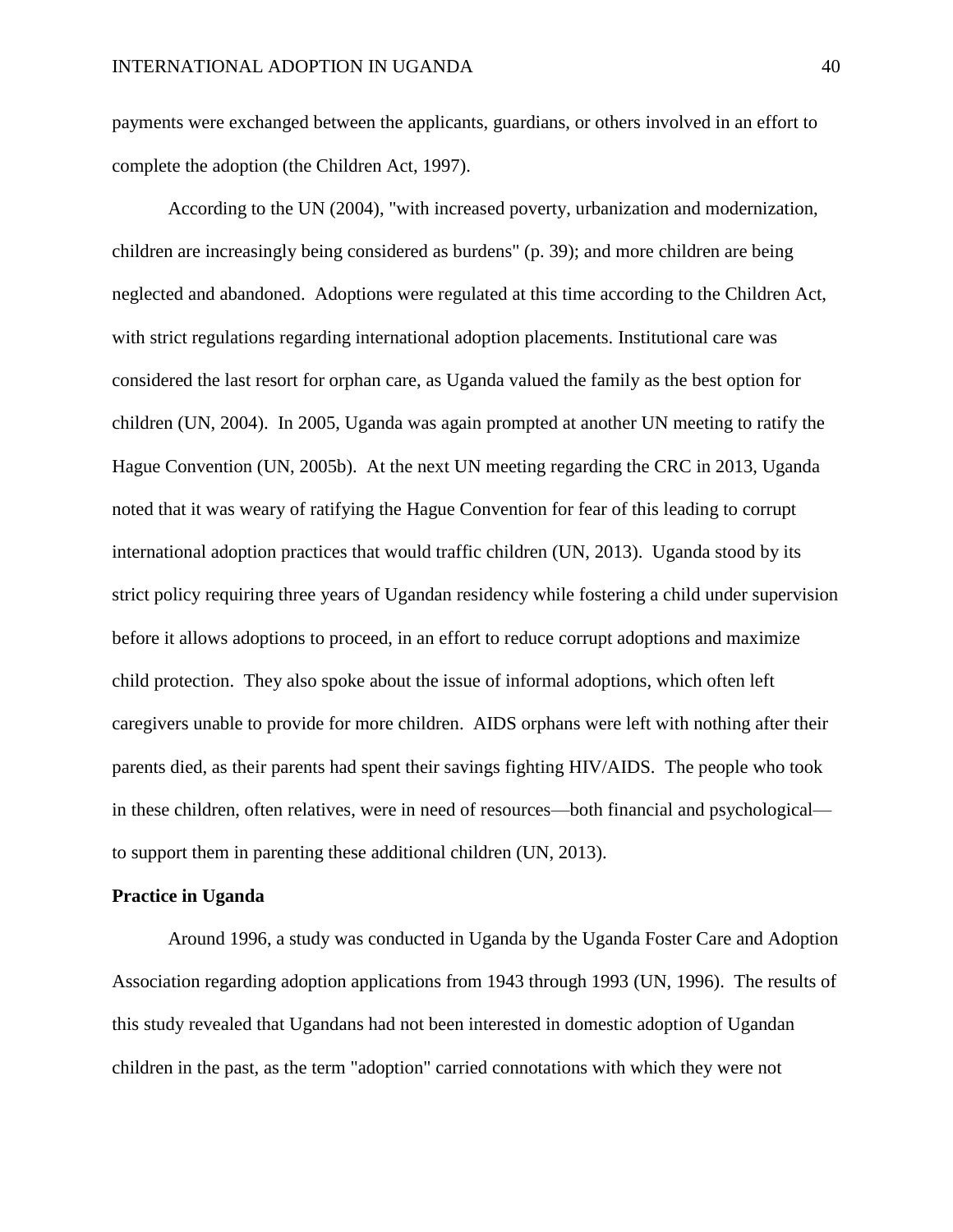comfortable (Roby & Shaw, 2006; MGLSD, 2012; Walakira et al., 2014). The Ugandans understood adoption to mean the adopted child became a complete member of the family and clan, which they struggled with understanding (UN, 1996). From 1943 through 1993, about 360 adoption applications were submitted to the High Court, most of which were from foreigners, and only 250 of the applications were recorded in the Adopted Children's Register. As Ugandans are becoming more educated on what it means to foster or adopt a child, these practices are becoming more common (UN, 1996).

International adoption is not currently practiced only as a last resort in Uganda, as it should be, according to the MGLSD's Alternative Care for Children in Uganda (VIVA, 2012; MGLSD, 2012). International adoption placements from Uganda have increased by 400 percent from 2010 to 2011 (MGLSD, 2012), and have risen from 450 adoptions in 2011, to 635 adoptions from September 2012 through February 2013, rather than decreasing as many Ugandan alternative care agencies would like to see (VIVA, 2012; SAF, 2013; MGLSD 2012). Increasing international adoption rates strengthen orphanages and institutional care facilities, taking away attention and resources from domestic forms of orphan care (VIVA, 2012). Of all the funds directed towards orphanages in Uganda, ninety-five percent are sent from the West (MGLSD, 2012). Many people fund orphanages in an effort to help vulnerable "orphans," as they are unknowingly described regardless of their parental situation, without realizing that orphanages are not solving the orphan crisis, but detracting from domestic welfare initiatives (MGLSD, 2012).

Amidst these well-meaning donations are also corrupt agencies that profit from the business aspect of international adoptions (VIVA, 2012; Graff, 2008). Uganda's MGLSD (2012) wrote in their Alternative Care for Children in Uganda: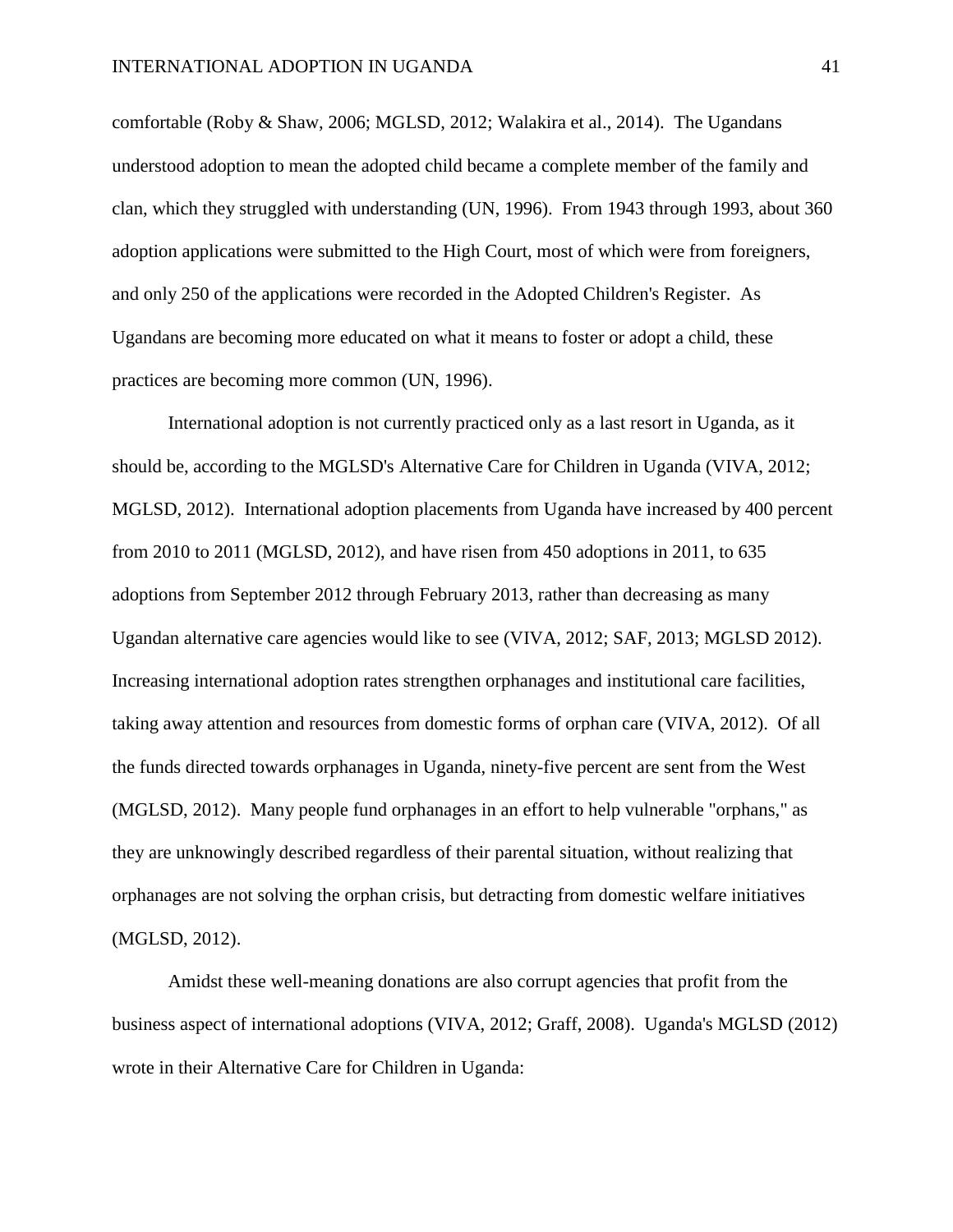During the baseline study a number of child care institutions were identified which exist solely for the purposes of making children available for international adoption. In many cases these child care institutions were funded solely by international adoption agencies and evidence was found that children in those institutions had been procured from communities in order to be matched to the demographics demanded by foreign families. (p. 1)

Ugandan international adoptions have been interwoven with corrupt practices that feed off the demand for adoptable Ugandan children (Graff, 2008; VIVA, 2012). This is of great concern to those overlooking this system, and in 2012 Uganda faced the reality of this issue. After a year of official meetings and observations made by the Netherlands looking into Uganda's international adoption practices, they warned that they were considering ending international adoptions from Uganda, due to the amount of unethical malpractice (MGLSD, 2012). VIVA (2012) also notes that Parents for Ethical Adoption Reform (PEAR) have been informed of several cases of corrupt adoption agencies and officials practicing in Uganda, driving PEAR to discourage international adoptions from Uganda.

Abide Family Center is an organization working in Uganda to keep families together. They support parents in being able to keep their children, working against the need for international adoption. They live and work with families struggling with corrupt international adoption practices, and see first-hand what happens to separate families. One of the founders, Megan Parker wrote in a blog post in Nielson (2014):

We're the ones who have watched grandmothers sob when told their child is now in America.

We're the one who have seen falsified documents with our own eyes. Documents that claim this parent is dead when they're standing right in front of us.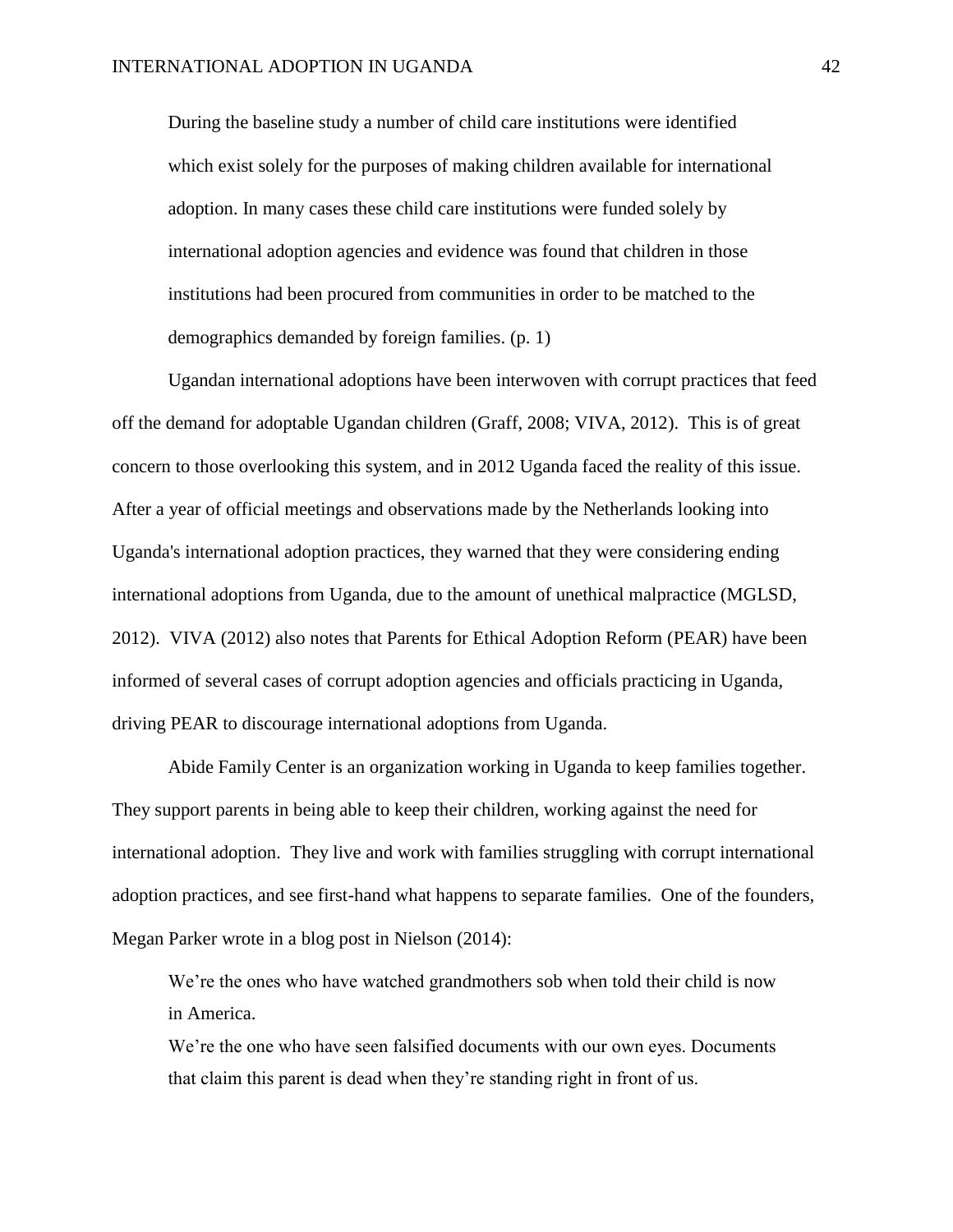We're the ones who have sat with adoptive parents and begged, begged them, to reconsider. Because those children? Their mom is right outside and she says she wants her babies back.

We're the ones who have seen an aunt pick her niece up from the orphanage after she was kidnapped and the orphanage was told she was a cut and dry abandonment case. The little girl was on the list to be adopted, and now she's home with the aunt who searched for months to find her.

We're the ones who have seen fathers cry with joy when reunited with their children who got lost in the system. Children who were already matched with an American family.

We're the ones who have sat across from a mother who says, "I would have kept my baby if someone, anyone, had offered to help me keep her. I was just too poor"

We've seen children stolen and birth families coerced and money exchange hands and false documents written up. We've seen it with our own eyes. (p. 1)

Corruption happens and cannot be ignored (Graff, 2008; VIVA, 2012; Nielson, 2014).

While there are children who could truly benefit from an international adoption, many of these children are not healthy or younger than five years old (Graff, 2008). International adoption agencies often account the high expenses of this process to covering the agency's costs, travel expenses of the workers, and donations to the orphanages, but experts claim these extremely high costs are not necessary and often lead to corrupt agency practices (Graff, 2008). Graff (2008) asserts that people do not want to admit the severity of this corruption and would rather believe this only happens once in awhile. He states many people support stopping corrupt agencies but want the legal and honest adoptions to continue. This sounds reasonable; however, if money was not a factor in this system, China would be the only country still sending healthy children for international adoptions (Graff, 2008).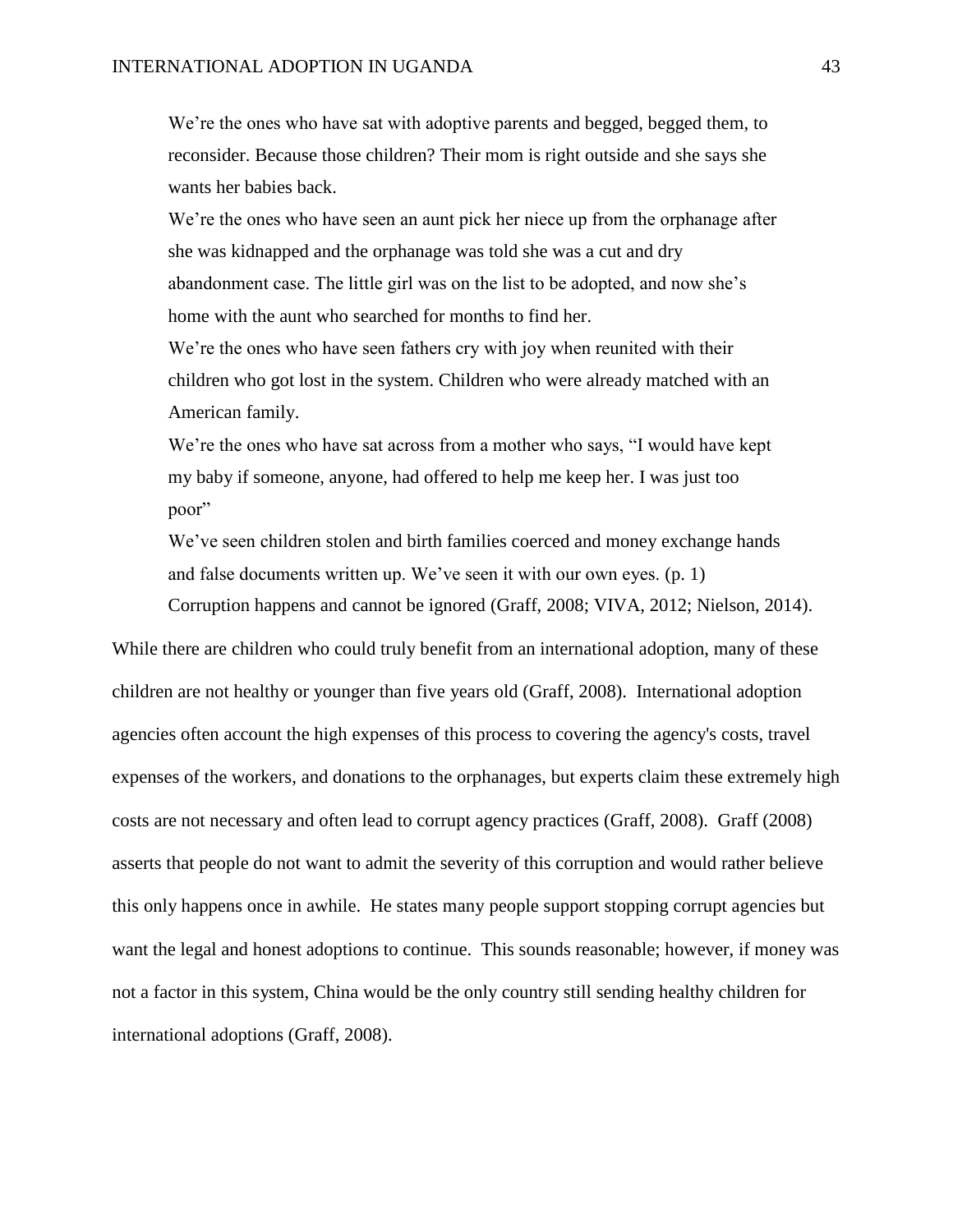# **Punishing Corruption**

Corruption in Uganda is not limited to its international adoption agencies (JLOS, 2012). The NIS of 2003 and 2008 and Transparency International's Global Corruption Barometer of 2010 found that departments within Uganda's Justice, Law and Order Sector (JLOS)—the Uganda Police Force and the Judiciary—make up two of the top three highest ranked corrupt institutions in Uganda (JLOS, 2012). Also, Uganda is one of the countries that has been most reported for charging bribes to people engaging with customs, the police, or the judiciary department (GCB, 2010; as cited by JLOS, 2012). "This reflects public mistrust, which heightens the crime rates and complicates the work of JLOS institutions in administration of justice in Uganda" (JLOS, 2012, pg. 4). To work against this governmental corruption, Uganda has ratified multiple conventions working to end corruption in the past. More recently, JLOS established the Anti-Corruption Strategy in 2012, which aims to promote national accountability and reduce the rate of corruption in Uganda. Corruption is still a problem in Uganda, but the government is trying to stop it (JLOS, 2012).

#### **Short Term Solution**

The international adoption debate poses a trade-off between investing in international placements that could provide children with permanent homes immediately and national welfare programs that could provide for future families (Hansen & Pollack, 2008). "Finding the policy balance lies in determining, nation by nation, the value placed on the rights of the child today and the value of preserving families or the group in situ tomorrow" (Pew Commission on Children in Foster Care, 2004; as cited by Hansen & Pollack, 2008, p. 369). While international adoption has the potential to place needy orphans in good homes, the system of sending children away does not solve the problem. According to Uganda's Strengthen African Families'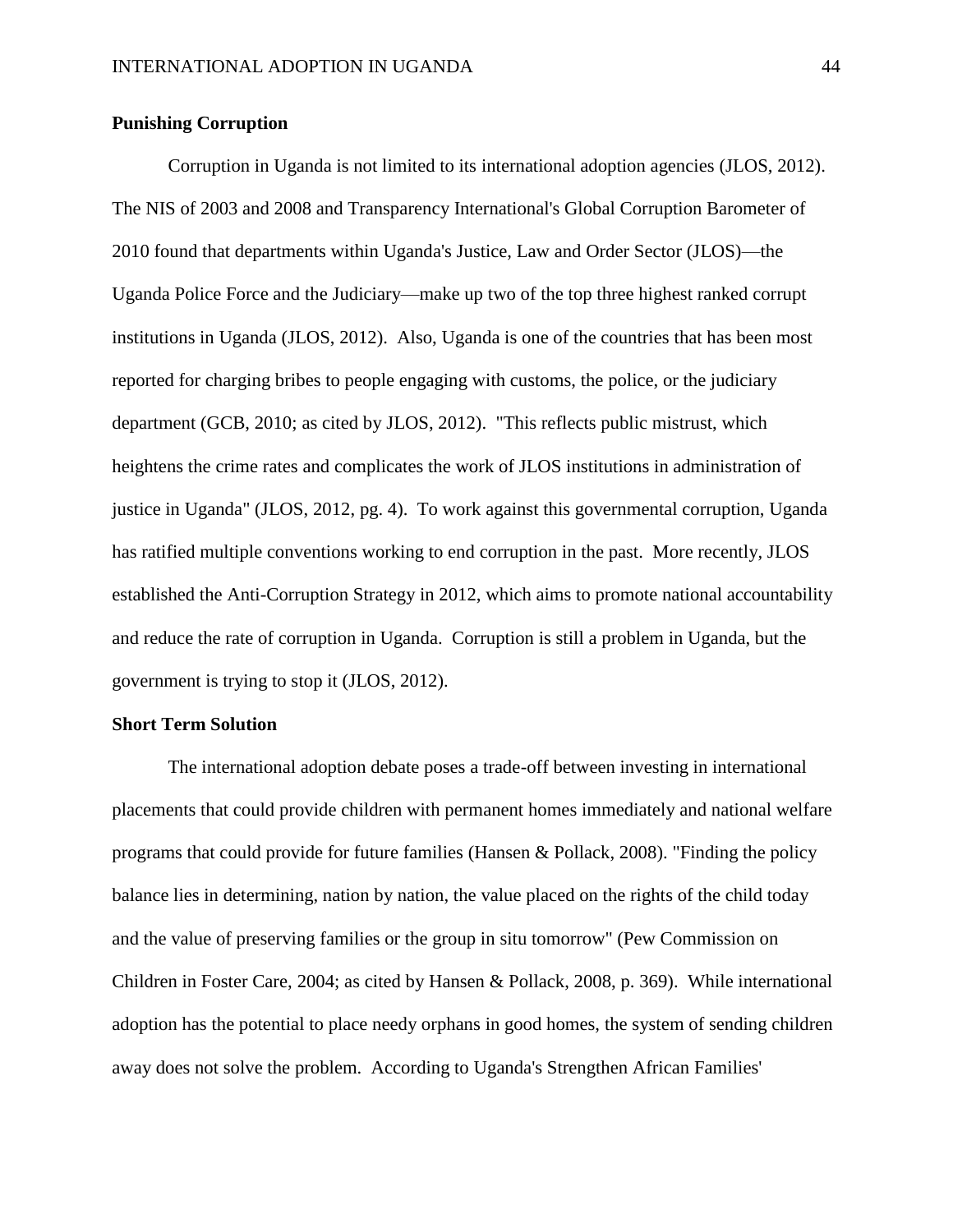Campaign (SAF), "international adoption can remove focus and resources away from good work that is being done to strengthen families, resettle children or find in-country solutions" (SAF, 2013, p. 1). Money directed towards orphanages and international adoption agencies could instead be spent developing family welfare systems to support domestic care of these Ugandan OVC. International adoption helps those children that are sent away for adoption and placed in good homes, and it can alleviate the country of so many orphans in need of care, but it does not directly work towards helping the country care for its own children. Uganda, along with other nations, could benefit from looking into more long-term solutions for orphan care that help develop domestic care options, allowing these children to stay with their extended family (SAF, 2013).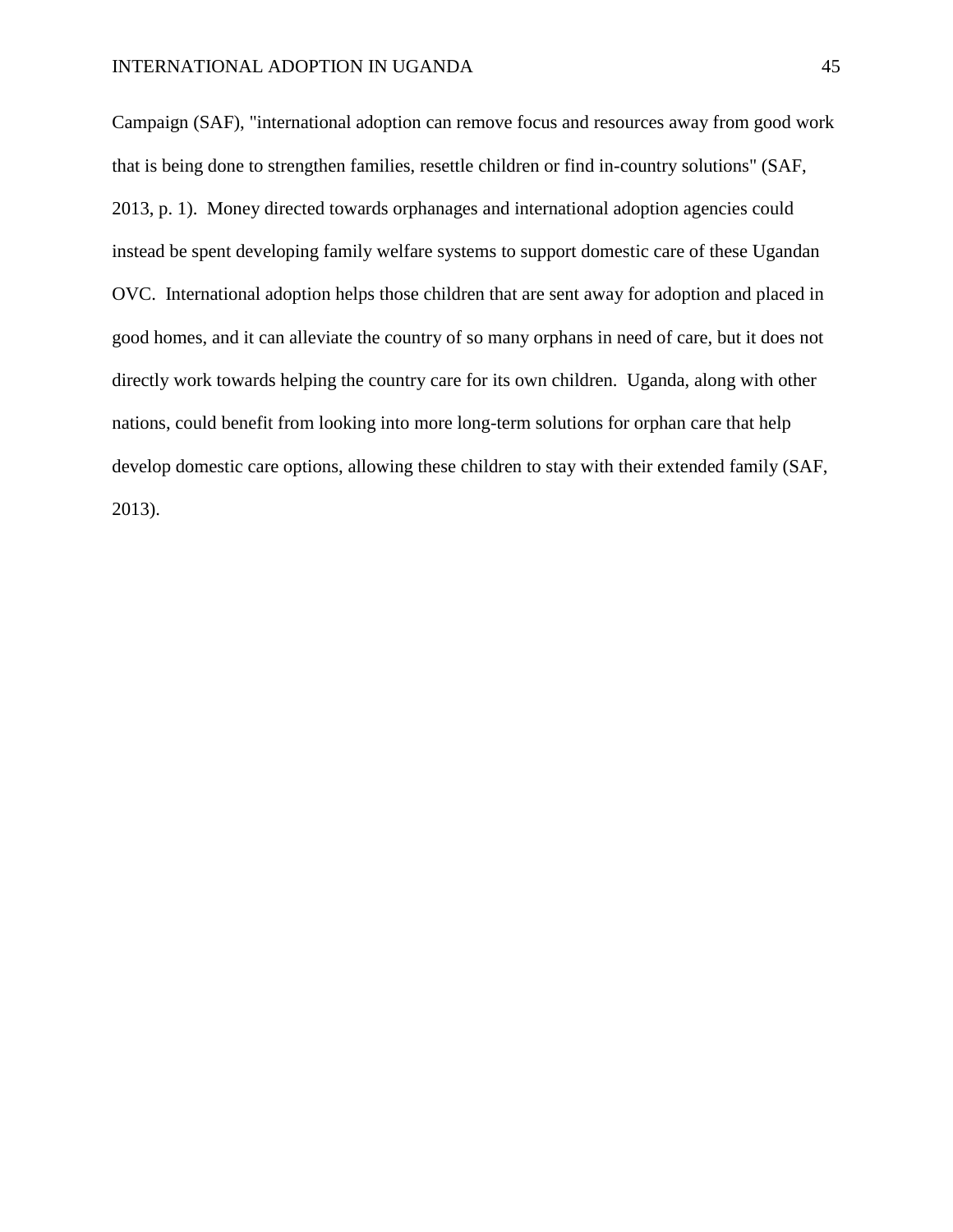#### **Chapter 5: Conclusion**

There is not one perfect solution regarding how international adoption can be most effective as a method of orphan care in Uganda (Carlson, 2011; Olsen, 2004). Different people come from various perspectives and hold different opinions on the topic (Carlson, 2011; Olsen, 2004; Masson, 2001). Some value the individual child's immediate best interest coming from a micro perspective, while others would argue the country must stand by a macro perspective for the good of the nation in the long run (Masson, 2001; Carlson, 2011; Olsen, 2004). Between these poles are also differing opinions on how international adoption can best achieve each of these goals. Some options Uganda could pursue with international adoption include increasing international adoptions and sending more children away for homes abroad, banning all international adoptions and forcing the country to develop domestic placement options, and finding a balance of international adoption and domestic placements for the children needing homes (Carlson, 2011; Marx, 2007; SAF, 2013; MGLSD, 2012; Masson, 2001). Each of these methods come with different benefits and consequences, having various effects on how Uganda supports its population of vulnerable children (Masson, 2001; MGLSD, 2001; SAF, 2013).

# **Increasing International Adoptions**

Inflating the use of international adoption as a method of orphan care in Uganda would produce benefits and consequences for both the children and the country as a whole. Uganda is struggling with corruption and increasing the practice could prompt more illicit operations (JLOS, 2012; Graff, 2008; Carlson, 2011). Increasing international adoptions without first minimizing fraud could pose harm to the individual children and negative effects across the country as a whole from increased corruption (Graff, 2008; Carlson, 2011; MGLSD, 2012). As eighty-five percent of the children living in orphanages in Uganda are not orphans, international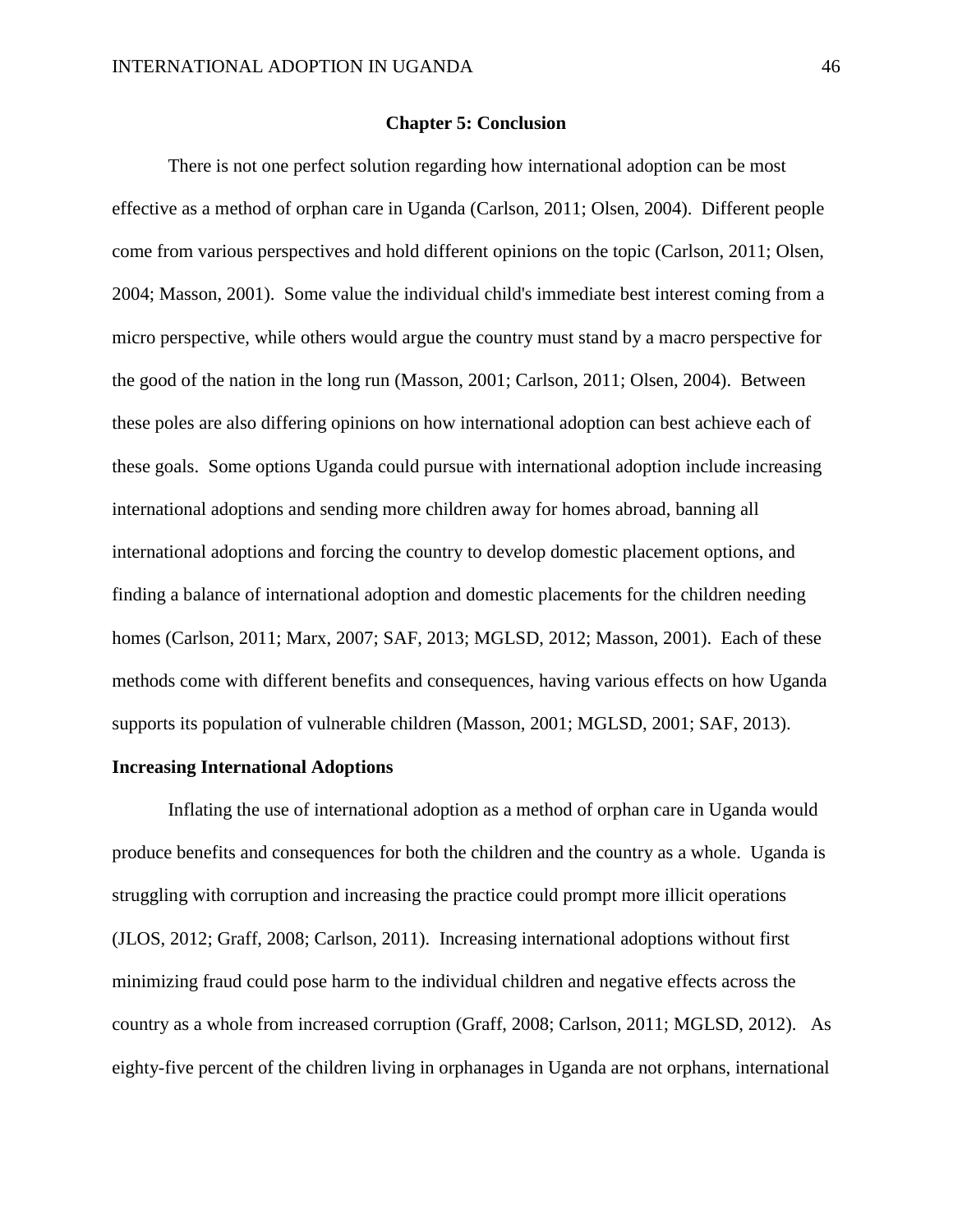adoption may not be the best solution for many of these children and their families that want to care for them (SAF, 2013; MGLSD, 2012). Higher rates of international adoption could make trafficking and illegal adoptions of children who are not double orphans more likely (Graff, 2008). However, more international adoptions would provide additional children the opportunity to grow up in homes rather than institutions (Roby & Shaw, 2006). This has shown to be developmentally better for children, and it would also decrease the nation's strain of having so many children to support (Walakira et al., 2014; Hollingsworth & Ruffin, 2002). Temporarily promoting international adoptions could provide more children with homes while allowing the country a chance to get back on its feet in respect to its ability to support these children (Walakira et al., 2014; Roby & Shaw, 2006). However, international placements remove children from their birth culture and everything they are familiar with, and Uganda's MGLSD would rather keep Ugandan children in Uganda (MGLSD, 2012). But, this ministry values keeping children in homes over their birth country, and prioritizes any adoption over a life in an institution (MGLSD, 2012).

#### **Ban All International Adoptions**

If Uganda ended all international adoption practices it would eliminate the corrupt adoptions that remove children from the country illegally, but this would not end corruption in the country (JLOS, 2012; Graff, 2008). Illicitly removing children from the country might not be this nation's biggest concern, as "internal child trafficking is believed to be higher than crossboader [border] trafficking" (MGLSD, Uganda, UNICEF, Uganda, & Economic Policy Research Center, Uganda, p. 118) in Uganda. Corruption in Uganda exceeds its international adoption practices, and while closing the doors to this option would protect some children from being trafficked internationally, it would not protect them from other forms of trafficking and it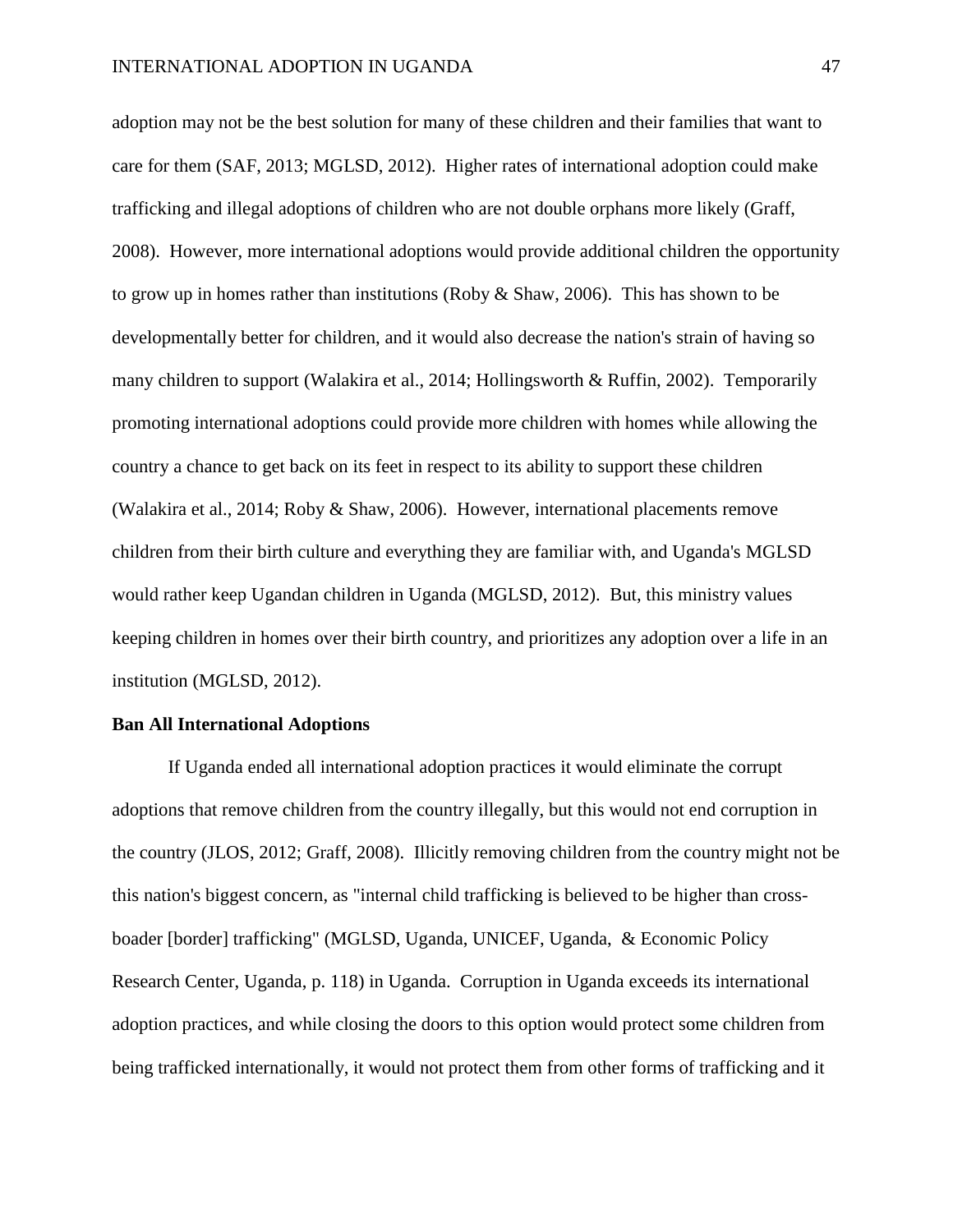would take away all vulnerable children's chance at an international adoption placement (JLOS, 2012; MGLSD, Uganda et al.) The MGLSD would like to provide all children with domestic placements and not need to rely on international adoptions to keep children in families, but domestic adoption is not a popular practice in Uganda and thousands of children are faced with childhoods spent in orphanages (MGLSD, 2012; UNICEF, 2003). With no resources going to international adoption, attention and funds could be directed toward addressing the root causes of the booming numbers of children being placed in orphanages (SAF, 2013). More could be done to support parents in caring for their children and family reunification (SAF, 2013).

On the micro level, banning all international adoptions would protect children from some forms of trafficking and corruption and it would keep children in their birth culture and with their extended families (Graff, 2008; MGLSD, 2012; Carlson, 2011). It would also leave more children to grow up in orphanages until Ugandans become accustomed to domestic adoption or until poverty is relieved enough to allow parents to provide for their children and not leave them in orphanages in the first place (MGLSD, 2012; SAF, 2013; UNICEF, 2003). From the macro perspective, keeping all children within the country would mean the nation must support them all (Walakira et al., 2014). This could lead to increased attention and resources on welfare programs and other solutions working against the root issues causing so many children to be abandoned in orphanages, possibly leading to increased family reunification (SAF, 2013; MGLSD, 2012).

If all the funds and resources that are currently directed to supporting orphanages in Uganda were instead channelled according to the priorities laid out in the Alternative Care Framework, we would take a huge leap forward in creating sustainable solutions that take into account the rights of children and the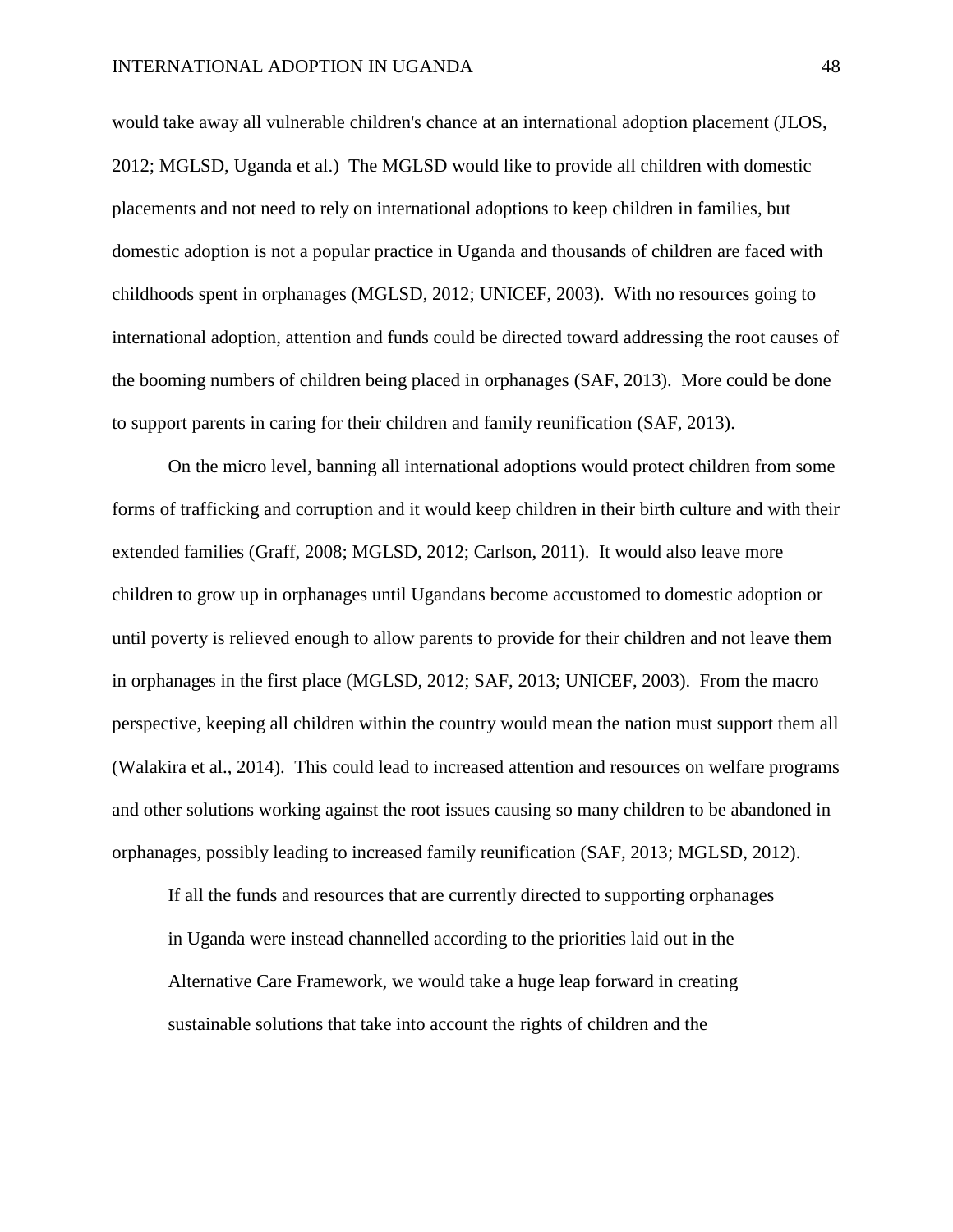internationally accepted best-practice programme planning for social support and development. (MGLSD, 2012, p. 1)

This would not be a quick process, though, and children who could benefit from an adoption would be denied an international placement (MGLSD, 2012; Marx, 2007). Closing international adoption doors would leave Uganda with a large population of children to care for, something that the MGLSD is working toward for the future but is not yet equipped to do (MGLSD, 2012).

# **Balance of International Adoptions and Domestic Development**

Rather than either extreme of increasing or banning international adoptions, Uganda could instead seek a balance of using international adoptions along with domestic action to find placements for children (Roby & Shaw, 2006). International adoptions can be effective in providing children with families, but they only help those children who are legally placed in good homes, and they do not work against the problems originally causing this need (SAF, 2013). Improved welfare programs to promote and support family reunification could decrease child abandonment and lessen the need for orphanages in Uganda (SAF, 2013; MGLSD, 2012). Coupled with domestic development, international adoption could be used more effectively in the short term while work is done to provide children with domestic placements in the long run. This would allow children who need adoption to have immediate international options until the country is more able to provide domestic home placements (Roby & Shaw, 2006; MGLSD, 2012; SAF, 2013). From a micro viewpoint, this option would keep international adoption available as an alternative for vulnerable children who are living in institutional care, while also encouraging more work to be done within Uganda, working towards the country being able to provide for these children domestically (SAF, 2013; MGLSD, 2012). On the macro side, this option would support the MGLSD's goals of increasing domestic provisions while keeping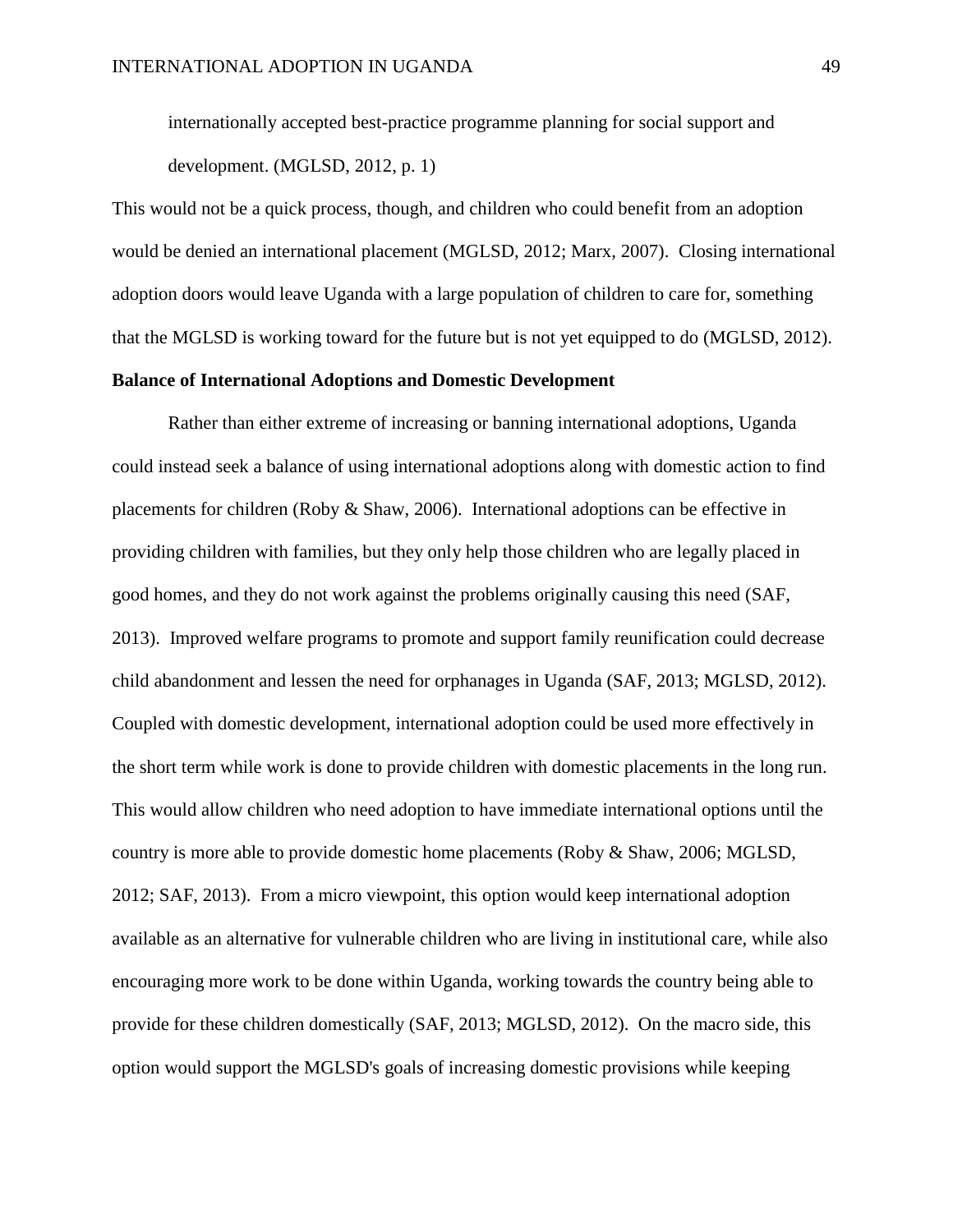children in homes and out of orphanages (MGLSD, 2012). Although the MGLSD does not prefer international adoption over domestic placements, they want all children to grow up in families and would choose international adoption over institutional care for them (MGLSD, 2012). Domestic development would support family reunification as well, keeping children out of orphanages and with their biological families when possible (MGLSD, 2012; SAF, 2013).

With attention and resources split between conducting international adoptions and promoting domestic development, neither one would be a sole focus for Uganda. While they could both be effective options (Roby & Shaw, 2006; SAF, 2013), competition between them may stand in the way of their abilities to make the greatest impact on the nation (MGLSD, 2012; SAF, 2013). With international adoption as an option, less work might be done to develop domestic care opportunities if this is not seen as an immediate concern (SAF, 2013). On the other hand, if more attention is directed towards domestic options and away from international adoption regulations, corruption could flourish in the neglected international adoption system (Graff, 2008; Masson, 2001). With only half the effort put into each alternative, they may both fall short of what Uganda and its children need (MGLSD, 202; SAF, 2013; Graff, 2008; Masson, 2001).

#### **Overall Effectiveness**

"We seek to ensure that our children are in safe, happy and healthy families and that should be a priority for all of us" (SAF, 2013, p. 2). All children deserve to grow up in families and not in institutional care (HCCH, 2013; UNHR, 1990; OAU, 1999; MGLSD, 2011; the Children Act, 1997), whether this is achieved through international adoption or domestic placements (MGLSD, 2012). With so many children residing in orphanages in Uganda that have living family members—often a parent—international adoption may not be the best option for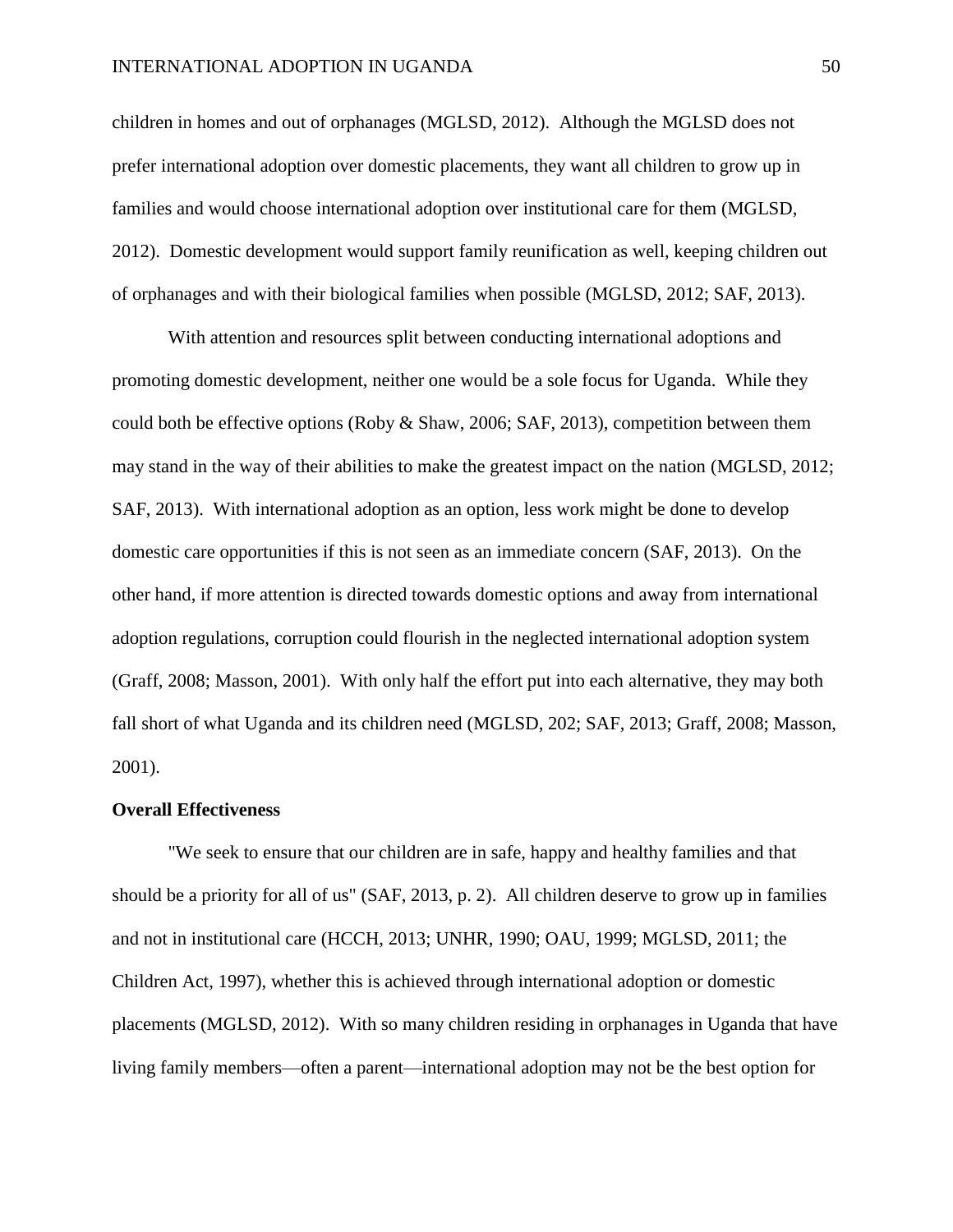everyone involved in these cases (MGLSD, 2012; SAF, 2013; UNICEF, 2003). Welfare programs could be improved to support family reunification and keeping children out of orphanages when possible, reducing the fraudulent international adoptions of children that could be placed back with their relatives (MGLSD, 2012; SAF, 2013). On the other hand, international adoption could be used to provide good homes for children when family reunification or domestic adoption is not an option (Roby & Shaw, 2006; MGLSD, 2012). "For all the risks it might pose in any individual case, it [international adoption] remains the best way to match many thousands of children in need with prospective parents wanting and willing to burdens of parenthood" (Carlson, 2011).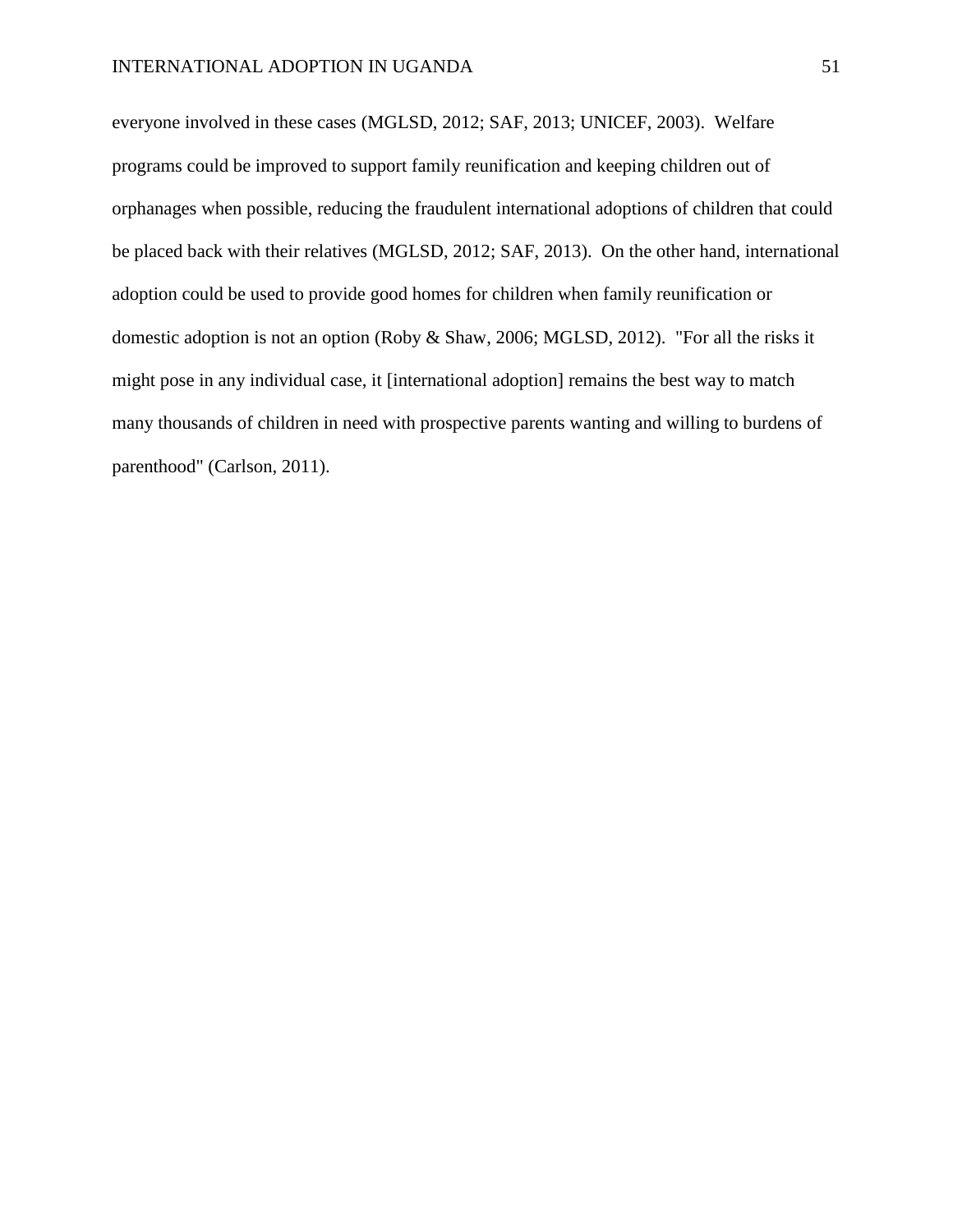#### References

- Bakermans-Kranenburg, M. J., Steele, H., Zeanah, C. H., Muhamedrahimov, R. J., Vorria, P., Dobrova-Krol, N. A., … Gunnar, M. R. (2011). Iii. Attachment and emotional development in institutional care: Characteristics and catch up. *Monographs of the Society for Research in Child Development*, *76*(4), 62–91. http://doi.org/10.1111/j.1540- 5834.2011.00628.x
- Barth, P. R. (2002). Institutions vs. foster homes: The empirical base for a century of action. Retrieved from: http://www.kinnected.org.au/assets/resources/12.inst-v-fostercare.pdf
- Carlson, R. (2011). Seeking the better interests of children with a new international law of adoption. *New York Law School Law Review*, *55*(3), 733–779.

Chun, B. H. (1989). Adoption and Korea. *Child Welfare*, *68*, 255–260.

- Davis, M. A. (2011). Intercountry adoption flows from Africa to the U.S.: A fifth wave of intercountry adoptions? *International Migration Review*, *45*(4), 784–811. http://doi.org/10.1111/j.1747-7379.2011.00868.x
- Deininger, K., Garcia, M., & Subbarao, K. (2003). AIDS-induced orphanhood as a systemic shock: Magnitude, impact, and program interventions in Africa. *World Development*, *31*(7), 1201–1220. http://doi.org/10.1016/S0305-750X(03)00061-5
- Drah, B. (2012). Orphans in Sub-Saharan Africa: The crisis, the interventions, and the anthropologist. *Africa Today*, *59*(2), 2–21,109.
- Engel, M., Phillips, N. K., & Dellacava, F. A. (2007). International adoption: A sociological account of the US experience. *The International Journal of Sociology and Social Policy*, 27(5/6), 257–270.

http://doi.org/http://dx.doi.org.seu.idm.oclc.org/10.1108/01443330710757285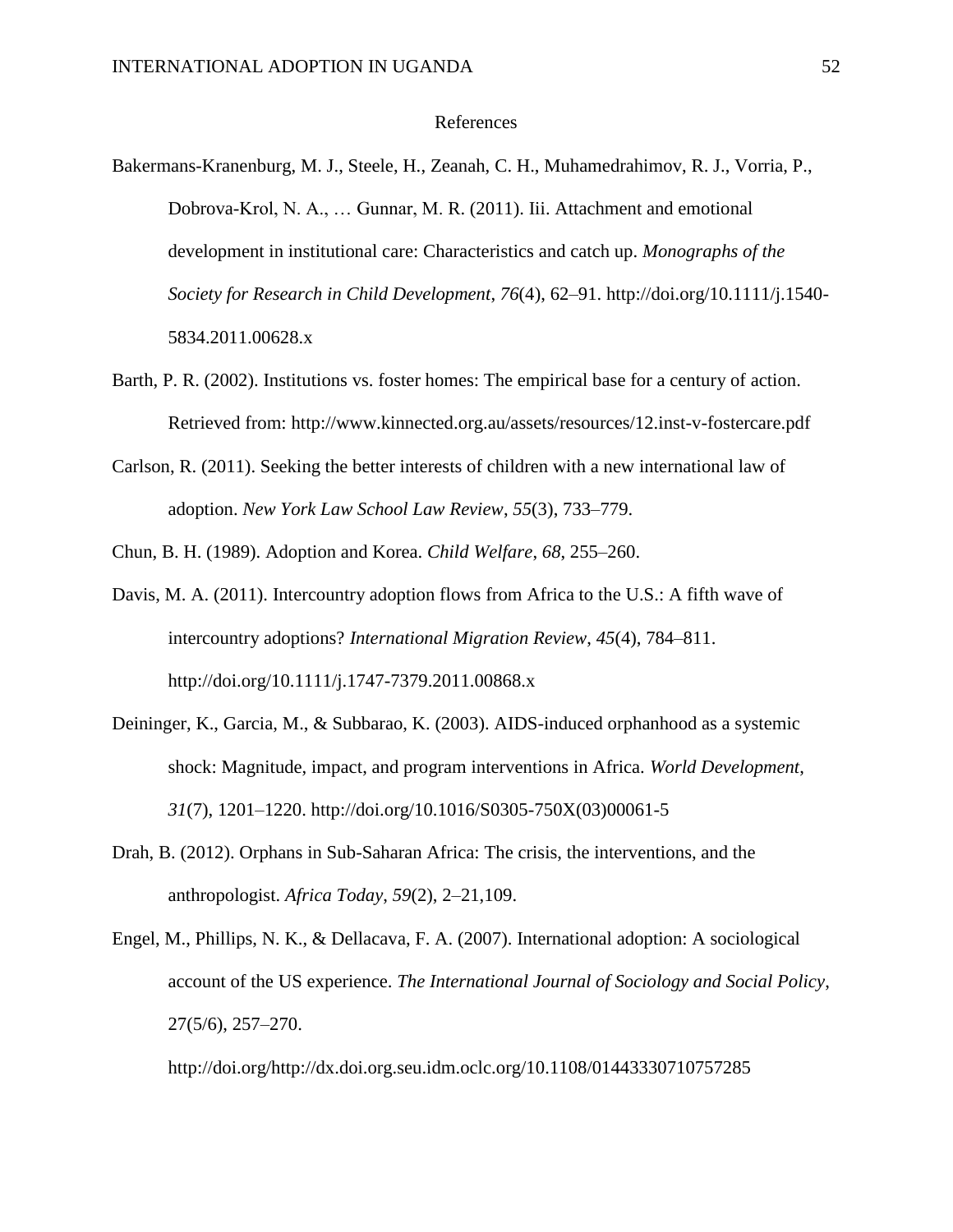- Failinger, M. A. . (2014). Moving toward human rights principles for intercountry adoption. *North Carolina Journal of International Law & Commercial Regulation*, 39(2), 523–590.
- Frank, D., Klass, P., Earls, F., & Eisenberg, L. (1996). Infants and young children in orphanages: One view from pediatrics and child psychiatry. *Pediatrics*, *97*(4), 569–578.
- Fronek, P. (2006). Global perspectives in Korean intercountry adoption. *Asia Pacific Journal of Social Work & Development (Department of Social Work, National University of Singapore)*, *16*(1), 21–31.
- Graff, E. J. (2008). The lie we love. *Foreign policy*, (169), 59–66.
- Hague Conference on Private International Law (HCCH). (1993). *Convention on protection of children and co-operation in respect of intercountry adoption*. Retrieved from http://www.hcch.net/index\_en.php?act=conventions.text&cid=69
- Hague Conference on Private International Law (HCCH). (2010). *Cross-frontier child protection in the southern and eastern African region*. Retrieved from http://www.hcch.net/upload/afrsem2010concl.pdf
- Hague Conference on Private International Law (HCCH). (2013). *Outline Hague intercountry adoption convention*. Retrieved from http://www.hcch.net/upload/outline33e.pdf
- Hague Conference on Private International Law (HCCH). (2014). *Status table*. Retrieved from http://www.hcch.net/index\_en.php?act=conventions.status&cid=69

Hansen, M. E., & Pollack, D. (2008). Trade-offs in formulating a consistent national policy on adoption. *Family Court Review*, *46*(2), 366–374. http://doi.org/10.1111/j.1744- 1617.2008.00206.x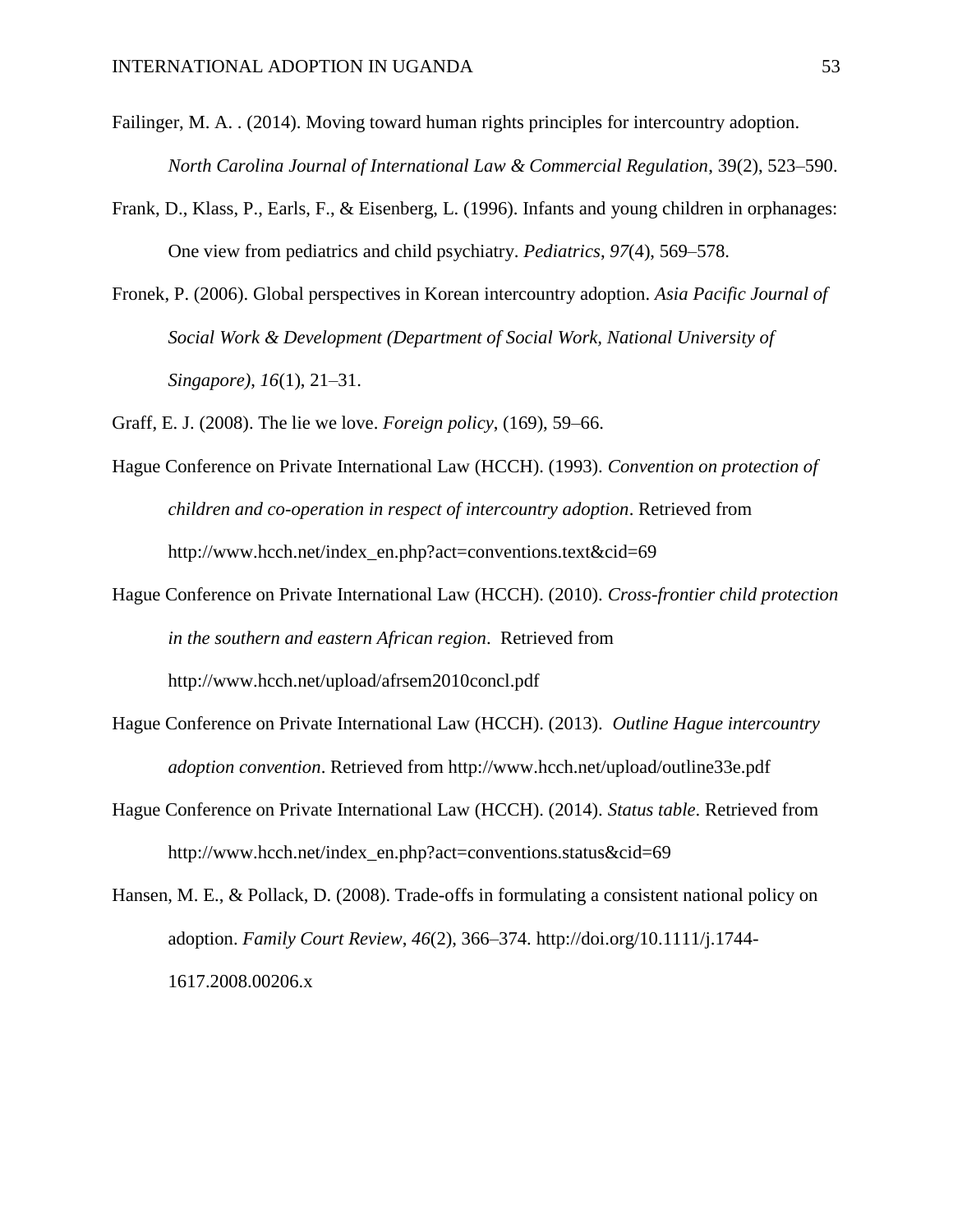- Harms, S., Jack, S., Ssebunnya, J., & Kizza, R. (2010). The orphaning experience: Descriptions from Ugandan youth who have lost parents to HIV/AIDS. *Child & Adolescent Psychiatry & Mental Health*, *4*, 1–10. http://doi.org/10.1186/1753-2000-4-6
- Hollingsworth, L., & Ruffin, V. M. (2002). Why are so many U.S. families adopting internationaly? A social exchange perpective. *Journal of Human Behavior in the Social Environment*, *6*(1), 81.
- Ishiyama, J., & Breuning, M. (2007). The politics of intercountry adoption: Explaining variation in the legal requirements of sub-saharan African countries. *Perspectives on Politics*, *7*(1), 89–101.
- Johnson, A., & Edwards, R. (1993). Foster care and adoption policy in Romania: Suggestions for international intervention. *Child Welfare*, *72*(5), 489–506.
- Joint United Nations Program on HIV/AIDS (UNAIDS). (2013). *Uganda*. Retrieved from http://www.unaids.org/en/regionscountries/countries/uganda
- Julian, M. (2013). Age at adoption from institutional care as a window into the lasting effects of early experiences. *Clinical Child & Family Psychology Review*, *16*(2), 101–145. http://doi.org/10.1007/s10567-013-0130-6
- Justice Law and Order Sector (JLOS). (2012). *Anti-corruption strategy*. Retrieved from http://www.judicature.go.ug/files/downloads/JLOS\_Anti%20Corruption%20Strategy.pdf
- Kang, H., Chung, I.-J., Chun, J., Nho, C. R., & Woo, S. (2014). The outcomes of foster care in South Korea ten years after its foundation: A comparison with institutional care. *Children and Youth Services Review*, *39*, 135–143. http://doi.org/10.1016/j.childyouth.2014.01.024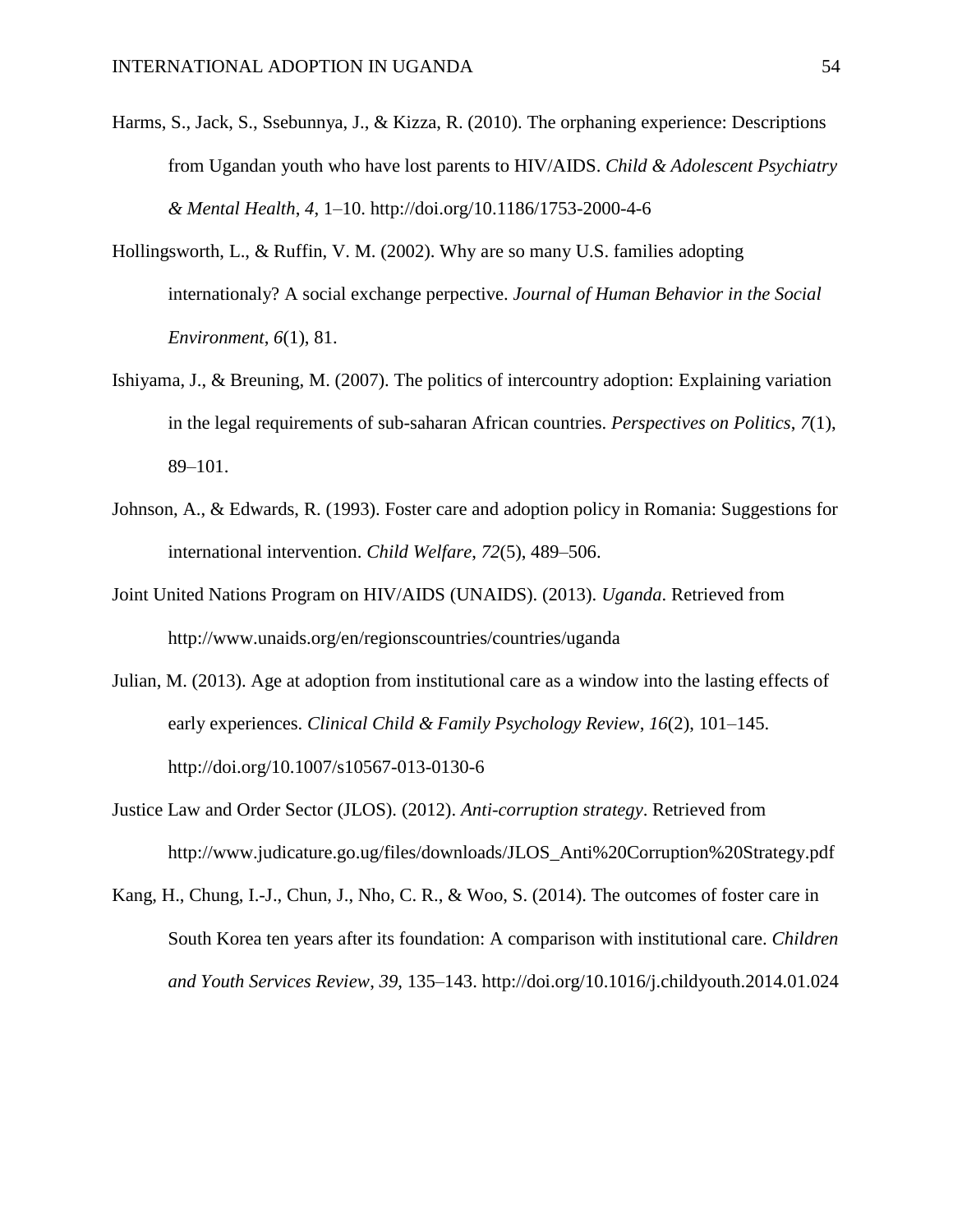- Kasedde, S., Doyle, A., M., Seeley, J., A., & Ross, D., A. (2014). They are not always a burden: Older people and child fostering in Uganda during the HIV epidemic. *Social Science & Medicine*, *113*, 161–168. http://doi.org/10.1016/j.socscimed.2014.05.002
- Katy. (2014). *Africa does not need more orphanages*. Retrieved from http://www.abidefamilycenter.org/content/africa-does-not-need-more-orphanages
- Kim, J.-W., McPherson, L., & Sung, K. (2015). Alternatives to international adoption: Emotional issues in the Korean cultural context. *Children and Youth Services Review*, *52*, 167–173. http://doi.org/10.1016/j.childyouth.2014.11.003
- Leinaweaver, J. B. (2014). The quiet migration redux: International adoption, race, and difference. *Human Organization*, *73*(1), 62–71.
- Marx, M. S. (2007). Whose best interests does it really serve? A critical examination of Romania's recent self-serving international adoption policies. *Emory International Law Review*, *21*(1), 373–412.
- Masson, J. (2001). Intercountry adoption: A global problem or a global solution? *Journal of International Affairs*, *55*(1), 141–166.
- Milbrandt, J. (2014). Adopting the stateless. *Brooklyn Journal of International Law*, *39*(2), 695– 743.
- Ministry of Gender, Labour, and Social Development (MGLSD). (2004). *National strategic programme plan of interventions for orphans and other vulnerable children*. Retrieved from http://ovcsupport.net/wp-content/uploads/Documents/National\_Strategic

\_Programme\_Plan\_of\_Interventions\_for\_OVC\_Fiscal\_Year\_2005\_6\_2009\_10\_1.pdf

Ministry of Gender, Labour, and Social Development (MGLSD). (2011). *National strategic programme plan of interventions for orphans and other vulnerable children*. Retrieved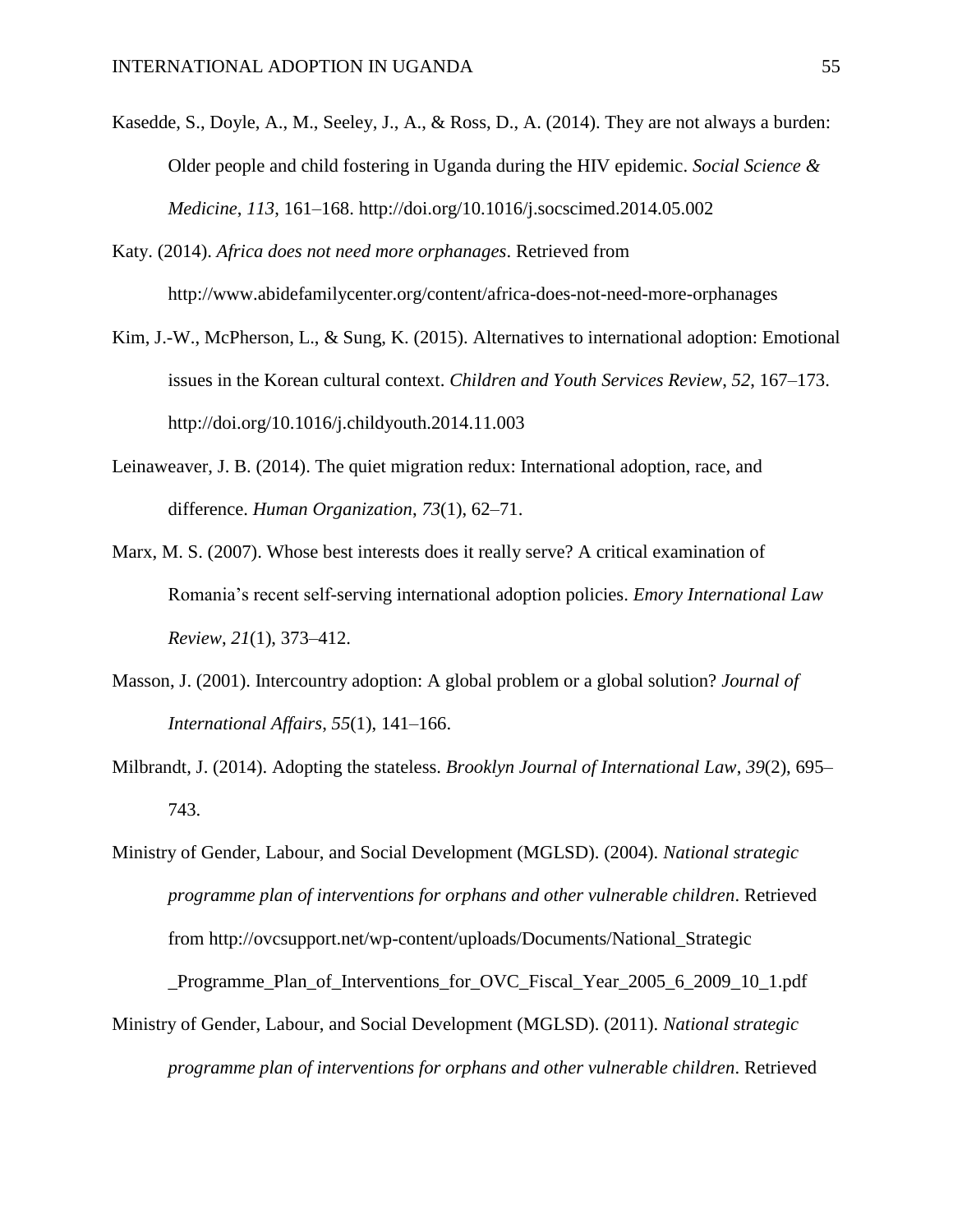from http://www.unicef.org/uganda/Final\_Printed\_OVC\_Strategic\_Plan\_Uganda\_-

NSPPI\_2.pdf

- Ministry of Gender, Labour, and Social Development (MGLSD). (2012). *Alternative care for children in Uganda.* Retrieved from http://www.alternative-care-uganda.org/
- Ministry of Gender, Labour, and Social Development (MGLSD), Uganda, UNICEF, Uganda, & Economic Policy Research Center, Uganda. (2014). *Situation Analysis of Child Poverty and Deprivation in Uganda*. Retrieved from

https://drive.google.com/file/d/0B4A1y230eseYVmRSWU5ibEtaZFE/view

- Ministry of Health (MOH). (2014). *AIDS control programme*. Retrieved from http://health.go.ug/mohweb/node/10
- Mokomane, Z., & Rochat, T. J. (2012). Adoption in South Africa: Trends and patterns in social work practice. *Child & Family Social Work*, *17*(3), 347–358. http://doi.org/10.1111/j.1365-2206.2011.00789.x
- Nielson, K. (2014). *Shattered families*. Retrieved from http://www.abidefamilycenter.org/content/shattered-families
- Oleke, C., Blystad, A., & Rekdal, O. (2005). "When the obvious brother is not there": Political and cultural contexts of the orphan challenge in northern Uganda. *AIDS Care, 19*(3), 361- 368.
- Olsen, L. J., student author. (2004). Live or let die: Could intercountry adoption make the difference? *Penn State International Law Review*, *22*(3), 483–525.
- Onyango, P., & Lynch, M. A. (2006). Implementing the right to child protection: A challenge for developing countries. *The Lancet*, *367*(9511), 693–4.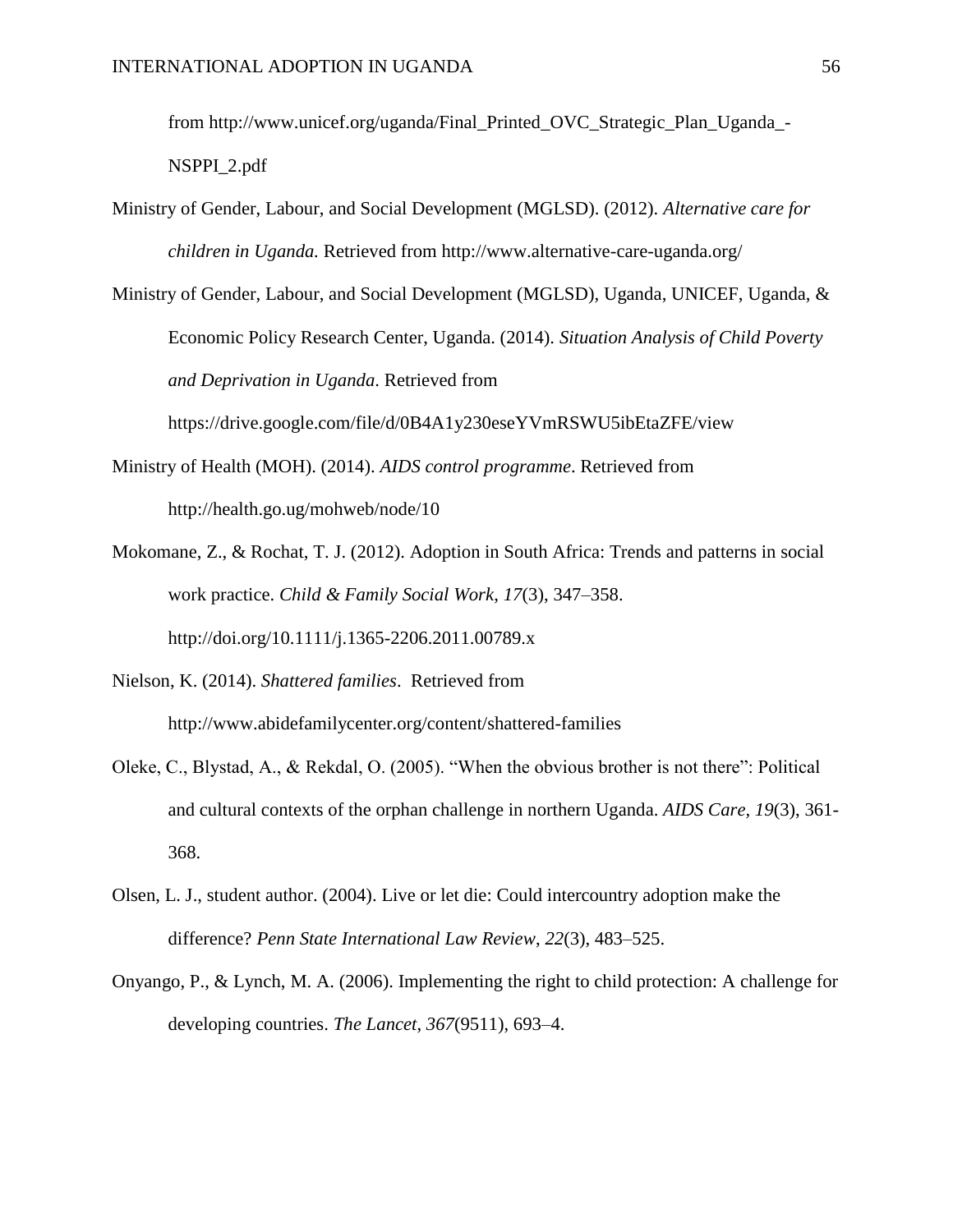- Organization of African Unity (OAU). (1999). *African charter on the rights and welfare of the child*. Retrieved from http://pages.au.int/acerwc/documents/african-charter-rights-andwelfare-child-acrwc
- Organization of African Unity (OAU). (2011). *ACRWC ratification table*. Retrieved from http://pages.au.int/acerwc/pages/acrwc-ratifications-table
- Orphan. (2015). In *Merriam-Webster*. Retrieved from http://www.merriamwebster.com/dictionary/orphan#
- Parker, D. C., Jacobsen, K. H., & Komwa, M. K. (2009). A qualitative study of the impact of HIV/AIDS on agricultural households in southeastern Uganda. *International Journal of Environmental Research and Public Health*, *6*(8), 2113–38.
- Roby, J., & Shaw, S. (2006). The African orphan crisis and international adoption. *Social Work*, *51*(3), 199–210. http://doi.org/10.1093/sw/51.3.199
- Sachs, S. E., & Sachs, J. D. (2004). Africa's children orphaned by AIDS. *The Lancet*, *364*(9443), 1404.
- Selman, P. (2002). Intercountry adoption in the new millennium; The quiet migration'' revisited. *Population Research and Policy Review*, *21*(3), 205-225.
- Sharp, C., Foster, Levine, Williamson, G., C, & J. (2008). A generation at risk: The global impact of HIV/AIDS on orphans and vulnerable children. *Psychological Medicine*, *38*(8), 1211–1212.

http://doi.org/http://dx.doi.org.seu.idm.oclc.org/10.1017/S0033291708003541

Shaw, S. A., & Roby, J. L. (2007). Child welfare perspectives of caregivers raising orphans and vulnerable children in Uganda. *Journal of Social Development in Africa*, *22*(2), 9–34.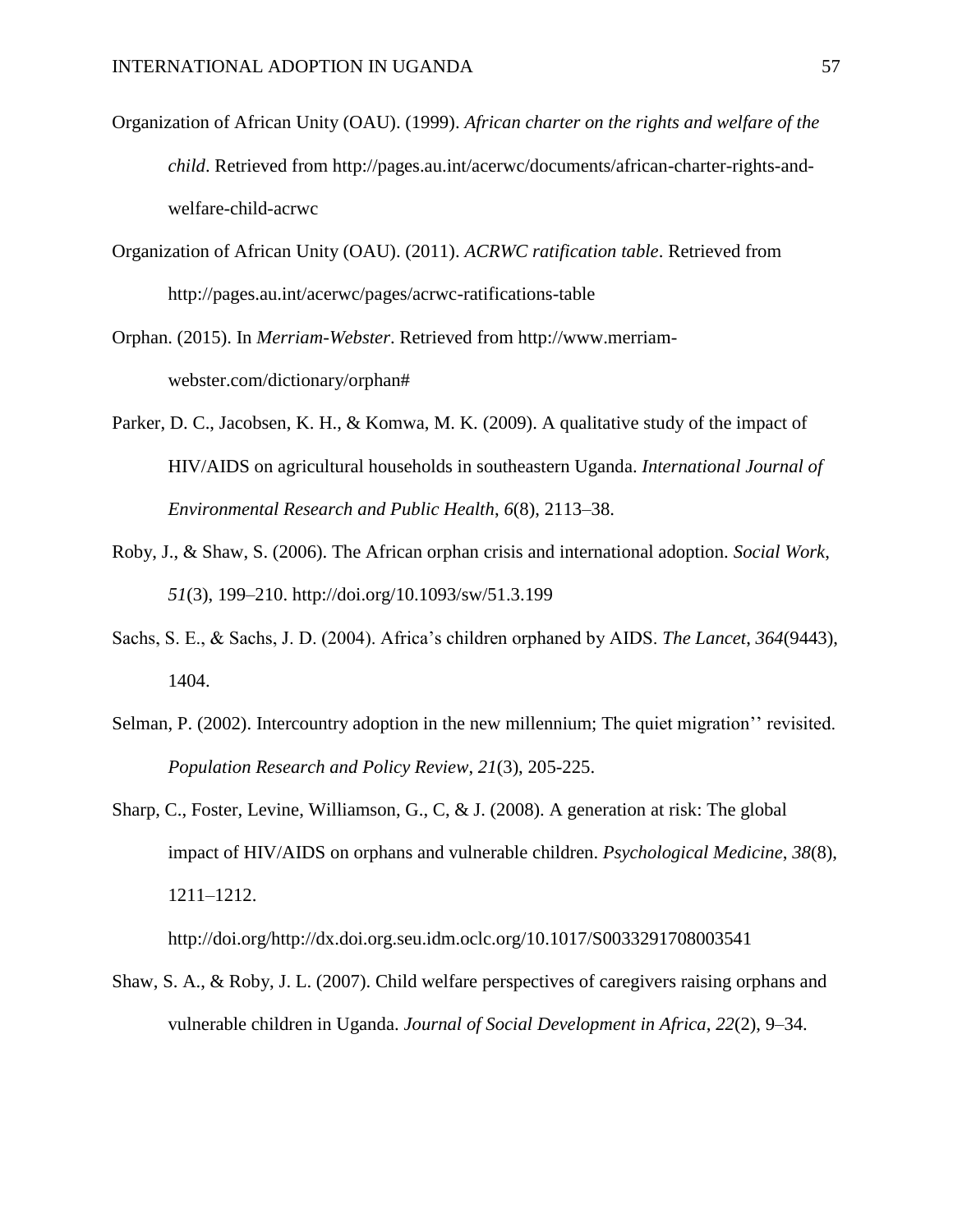- Subbarao, K., & Coury, D. (2004). *Reaching out to Africa's orphans: A framework for public action.* Washington, DC: World Bank Publications.
- *The Children Act*. (1997). Retrieved from http://www.alternative-careuganda.org/resources/children-act-uganda.pdf
- The SAFe Campaign (SAF). (2013). *A call for change*. Retrieved from http://www.alternativecare-uganda.org/resources/safe-campaign-brochure.pdf
- United Nations (UN). (1996) *Convention on the rights of the child: Initial reports of state parties due in 1992*. Retrieved from http://tbinternet.ohchr.org/\_layouts/TreatyBodyExternal/ countries.aspx?CountryCode=UGA&Lang=EN
- United Nations (UN). (1997a). *Convention on the rights of the child: Summary record of the 409th meeting*. Retrieved from http://tbinternet.ohchr.org/\_layouts/TreatyBodyExternal/ countries.aspx?CountryCode=UGA&Lang=EN
- United Nations (UN). (1997b). *Convention on the rights of the child: Summary record of the 410th meeting*. Retrieved from http://tbinternet.ohchr.org/\_layouts/TreatyBodyExternal/ countries.aspx?CountryCode=UGA&Lang=EN
- United Nations (UN). (2004). *Convention on the rights of the child: Consideration of reports submitted by state parties under article 44 of the convention*. Retrieved from http://tbinternet.ohchr.org/\_layouts/TreatyBodyExternal/countries.aspx?CountryCode=U GA&Lang=EN
- United Nations (UN). (2005a). *Convention on the rights of the child: Consideration of reports submitted by states parties under article 44 of the convention*. Retrieved from http://tbinternet.ohchr.org/\_layouts/TreatyBodyExternal/countries.aspx?CountryCode=U GA&Lang=EN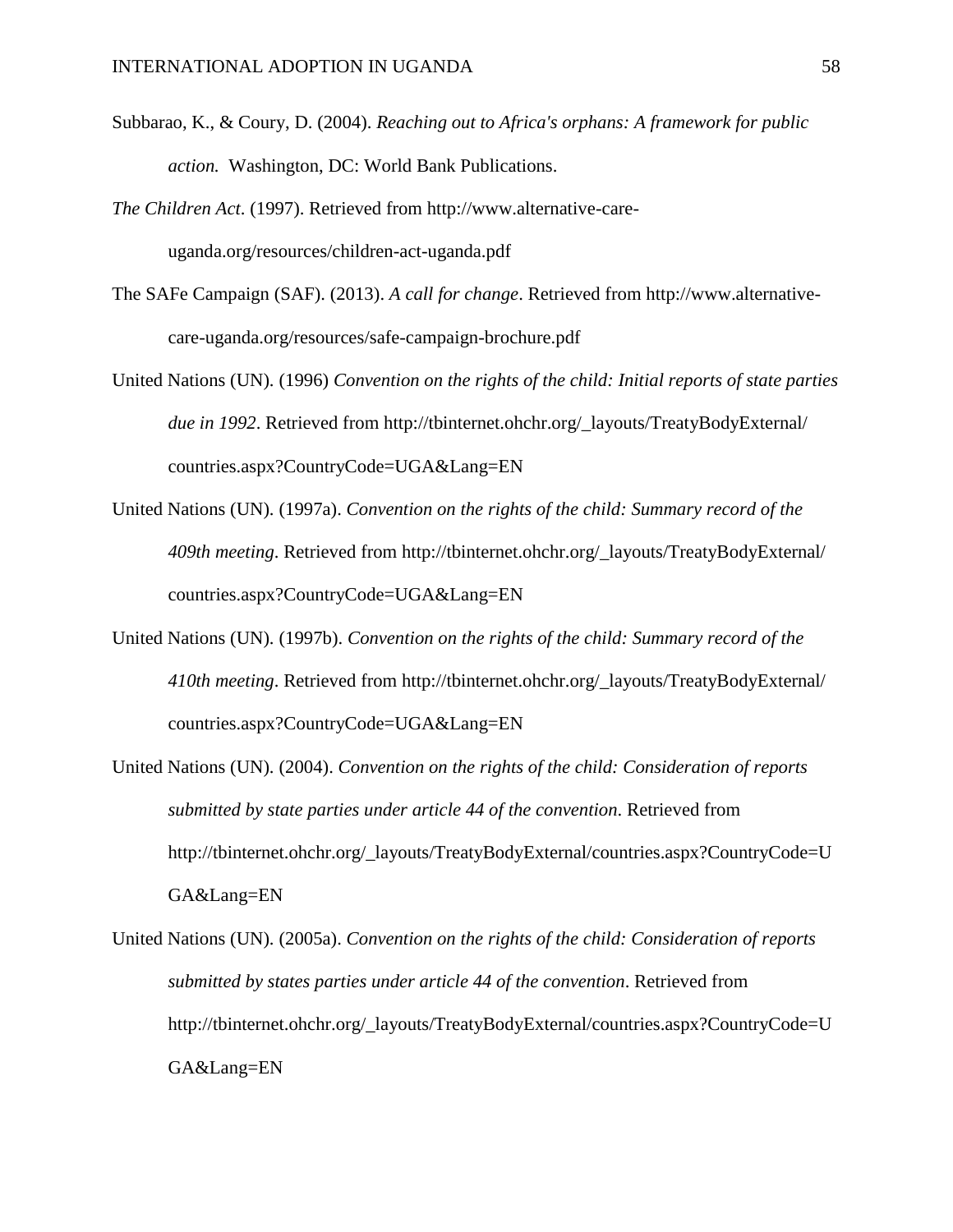- United Nations (UN). (2005b). *Convention on the rights of the child: Summary record of the 1058th meeting*. Retrieved from http://tbinternet.ohchr.org/\_layouts/TreatyBodyExternal/ countries.aspx?CountryCode=UGA&Lang=EN
- United Nations (UN). (2013). *Convention on the rights of the child: Summary record of the 1059th meeting*. Retrieved from http://tbinternet.ohchr.org/\_layouts/TreatyBodyExternal/ countries.aspx?CountryCode=UGA&Lang=EN
- United Nations (UN). (2014). *Uganda legal adoption requirements 2014*. Retrieved from http://www.alternative-care-uganda.org/resources/ugandan-legal-adoption-requirements-2014.pdf
- United Nations Human Rights (UNHR). (1990). *Convention on the rights of the child*. Retrieved from http://www.ohchr.org/en/professionalinterest/pages/crc.aspx
- United Nations Human Rights (UNHR). (2015). *Status of ratification interactive dashboard*. Retrieved from http://indicators.ohchr.org/
- United Nations Human Rights (UNHR). (2015). *Uganda*. Retrieved from http://tbinternet.ohchr. org/\_layouts/TreatyBodyExternal/countries.aspx?CountryCode=UGA&Lang=EN
- United Nations International Children's Emergency Fund (UNICEF). (2003). *Africa's orphaned generations*. Retrieved from http://www.unicef.org/sowc06/pdfs/africas\_orphans.pdf
- United Nations International Children's Emergency Fund (UNICEF). (2013). *Uganda statistics*. Retrieved from http://www.unicef.org/infobycountry/uganda\_statistics.html
- United Nations International Children's Emergency Fund (UNICEF). (2014). *Study on legal guardianship and adoption practices in Uganda.* Retrieved from http://www.alternativecare-uganda.org/resources/adoption-study-march-2015.pdf